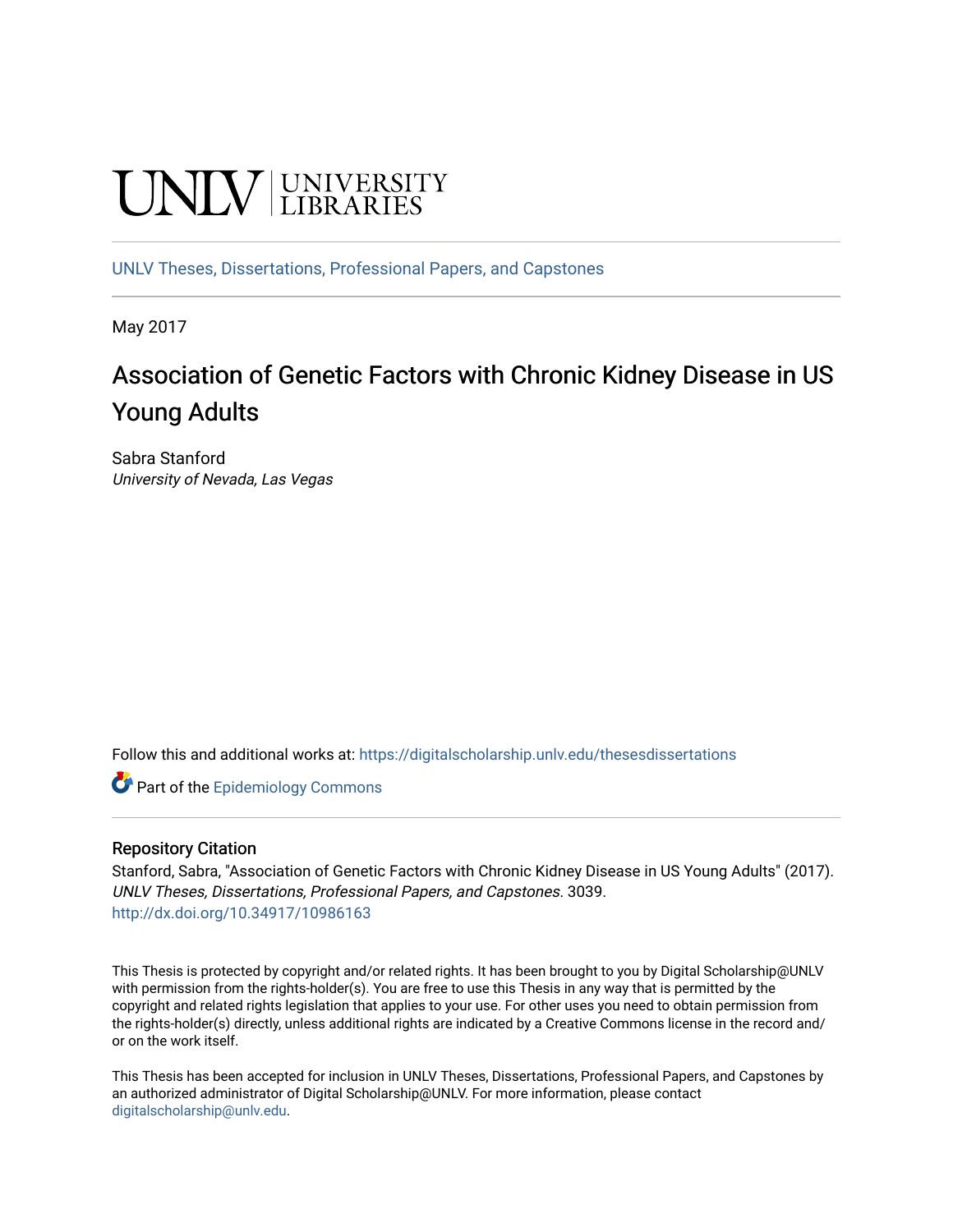#### ASSOCIATION OF GENETIC FACTORS WITH CHRONIC KIDNEY DISEASE IN US

#### YOUNG ADULTS

By

Sabra Rachel-Marie Stanford

Bachelor of Science- Health, Physical Education and Exercise Science Virginia Commonwealth University 2014

A thesis submitted in partial fulfillment of the requirements for the

Master of Public Health

Department of Environmental and Occupational Health School of Community Health Sciences Division of Health Sciences The Graduate College

> University of Nevada, Las Vegas May 2017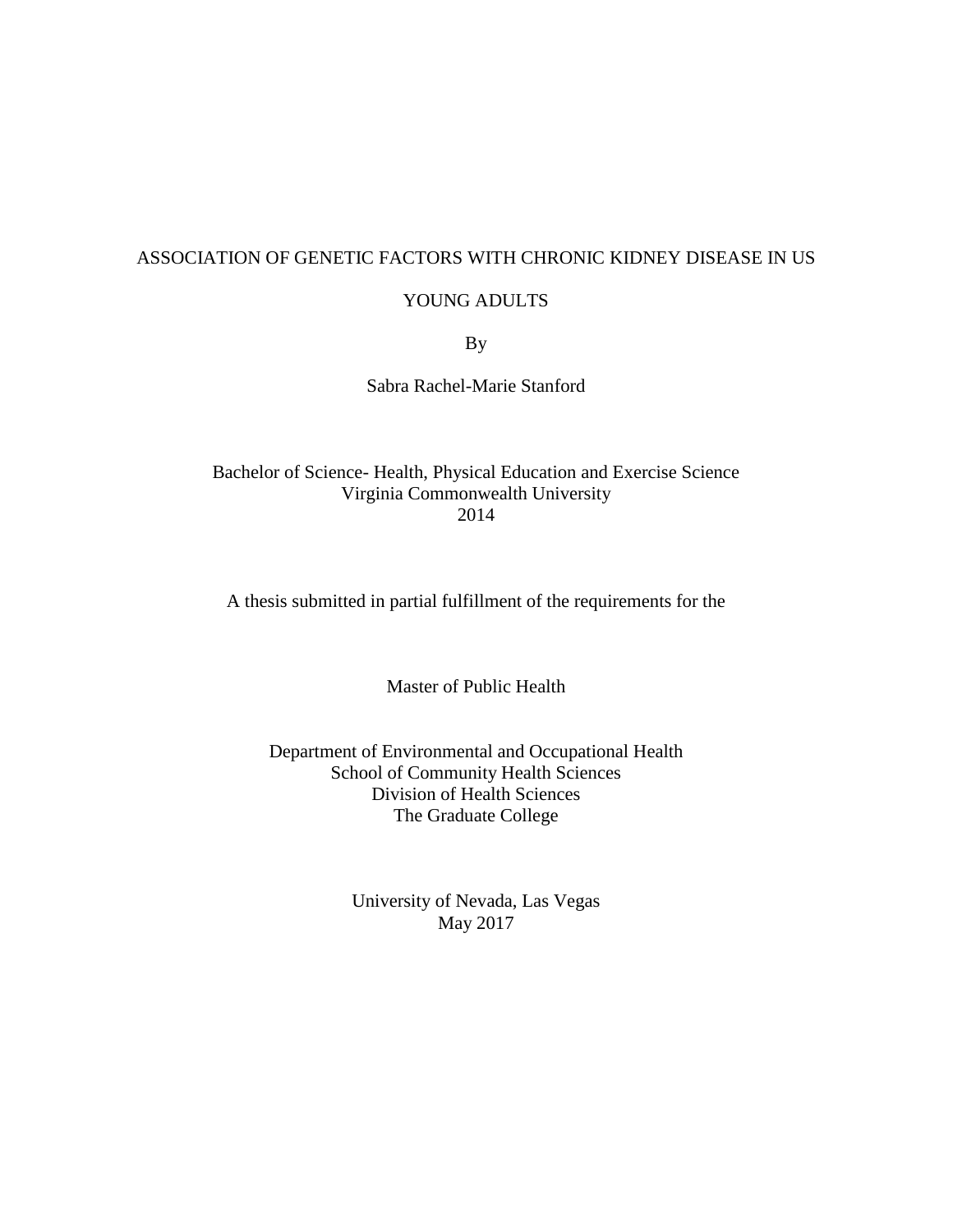

The Graduate College The University of Nevada, Las Vegas

April 6, 2017

This thesis prepared by

Sabra Rachel-Marie Stanford

entitled

Association of Genetic Factors with Chronic Kidney Disease in US Young Adults

is approved in partial fulfillment of the requirements for the degree of

Master of Public Health Department of Environmental and Occupational Health

Paulo Pinheiro, Ph.D. *Examination Committee Member*

Michelle Sotero, Ph.D. *Examination Committee Member*

Daniel Young, Ph.D. *Graduate College Faculty Representative*

Guogan Shan, Ph.D.<br>Examination Committee Chair<br>Graduate College Interim Dean *Examination Committee Chair Graduate College Interim Dean*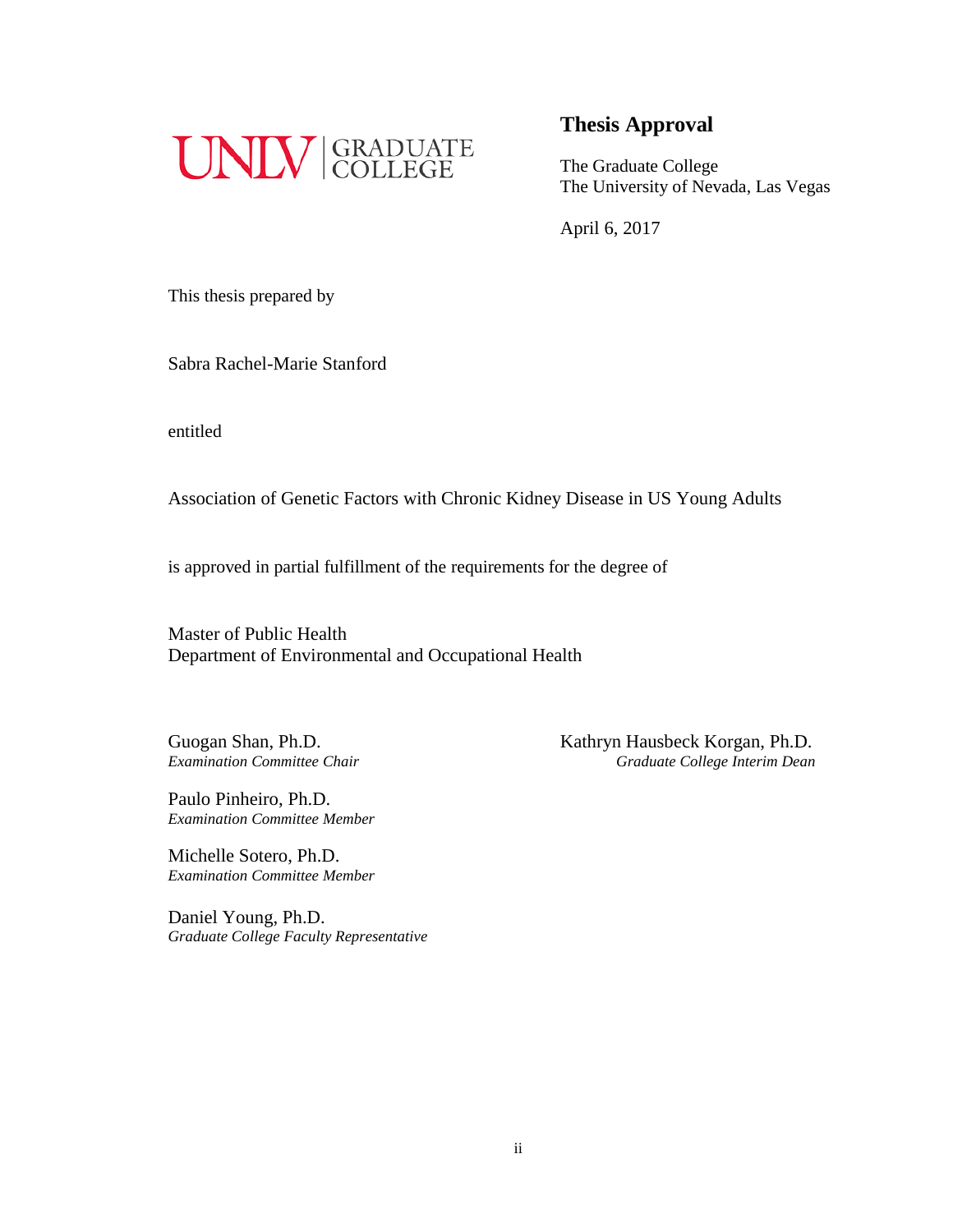#### **Abstract**

Albumin, a protein that when found in urine, is an early indicator of Chronic Kidney Disease (CKD). Genetic contributions have been shown to illustrate the gene-environment interactions that may lead to CKD in an individual; however, few studies have highlighted the interaction between responses of gene variations associated with the risk of increased albumin in young adults. This study's purpose is to evaluate the hypothesis that candidate genes are related to microalbuminuria in young adults of the third wave of the National Longitudinal Study of Adolescent Health (Add Health Wave III). This longitudinal study includes an assessment of various candidate genes typically reported to be associated with behavioral differences in individuals and urinalysis results collected from a large population of young adults. The data set also contains a twin & sibling sample that is analyzed to find an association between various genes while controlling for family relativity. Findings include an association found within the sibling sample between women and single nucleotide polymorphisms (SNPs), rs892413 & rs4950. A better understanding of genetic factors associated with kidney functioning in this age group could improve our knowledge of the complex genetics of kidney function as well as guide prevention and intervention methods.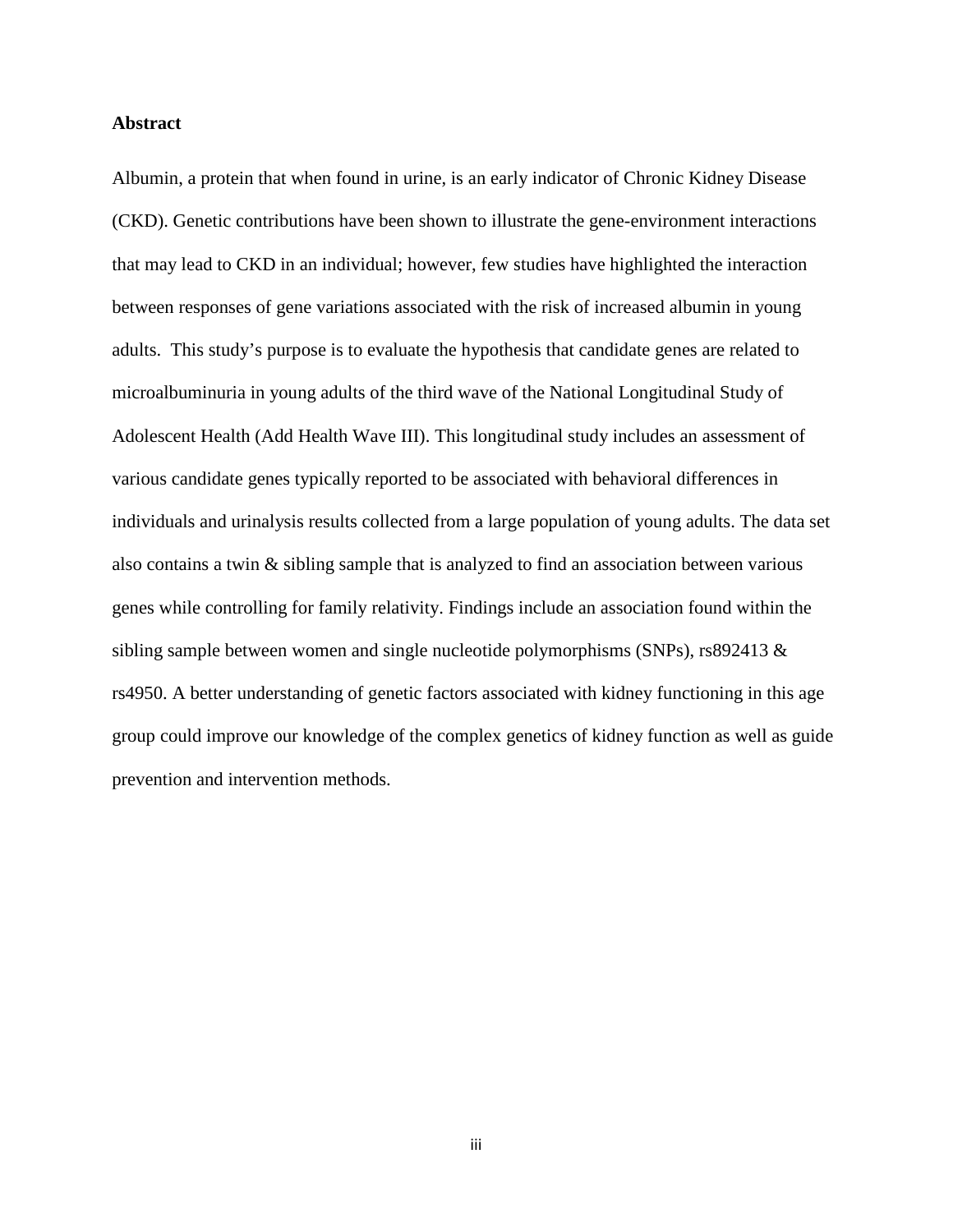## **Table of Contents**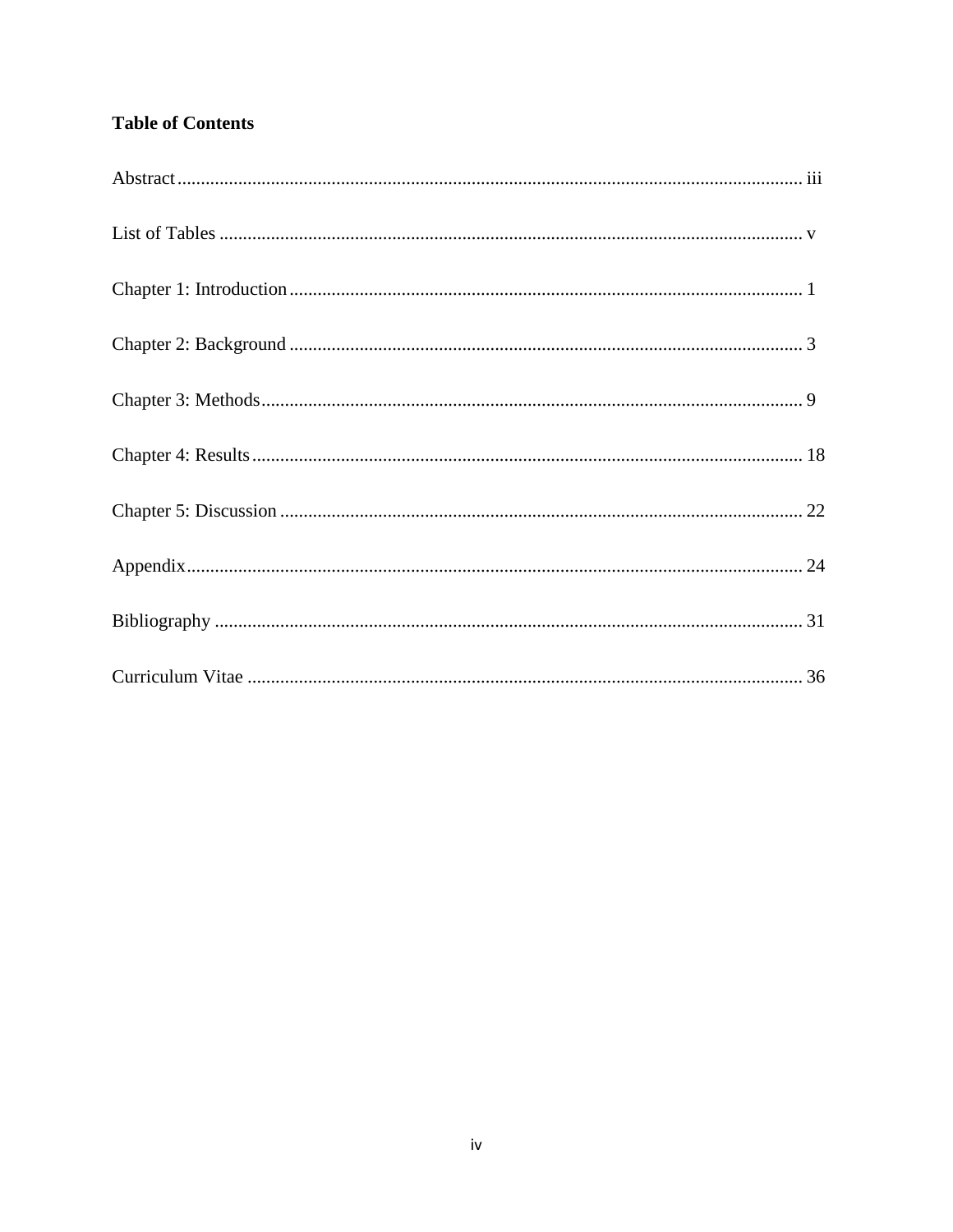### **List of Tables**

| Table 1. Demographics and health characteristics of the Add Health Wave III Study respondents   |
|-------------------------------------------------------------------------------------------------|
|                                                                                                 |
| Table 2. Characteristics in respondents with macroalbumin measurement within the genetic        |
|                                                                                                 |
| Table 3. Characteristics in respondents with microalbumin measurement within the genetic        |
|                                                                                                 |
| Table 4. Association between genetic variants and respondents with microalbumin and/or          |
|                                                                                                 |
| Table 5. Association of genetic variants for each gender in those respondents with macroalbumin |
|                                                                                                 |
| Table 6. Association of genetic variants for each gender in respondents with microalbumin       |
|                                                                                                 |
|                                                                                                 |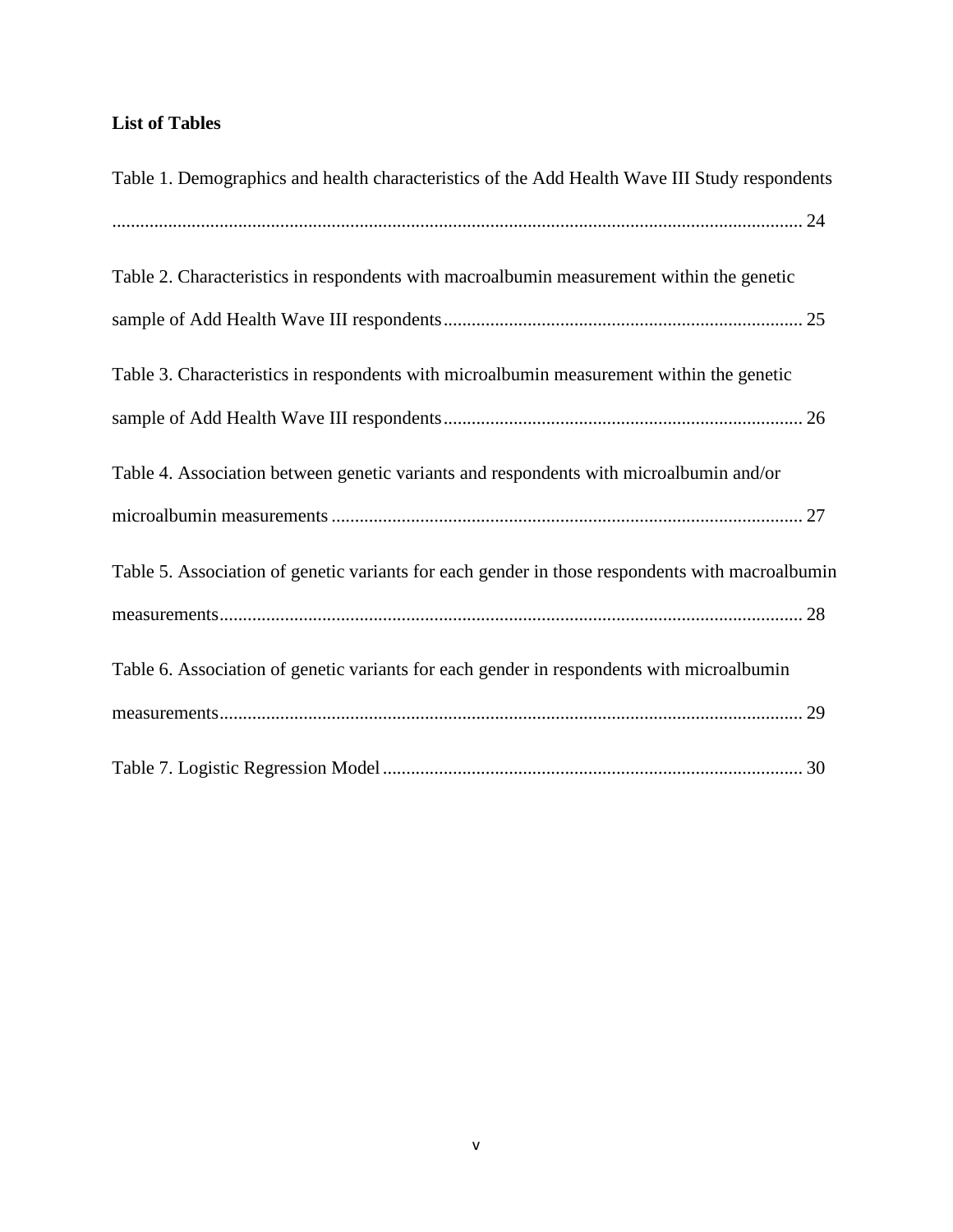#### **Chapter 1: Introduction**

"Chronic Kidney Disease (CKD) is a condition in which your kidneys are damaged and cannot filter blood as well as healthy kidneys" (Center for Disease Control and Prevention, 2014). When kidneys are unable to filter waste, waste from blood remains in the body which can initiate many health problems. People living with early CKD rarely notice symptoms or feel ill and CKD can only be diagnosed through specific blood and urine testing (Center for Disease Control and Prevention, 2014). The progression of kidney disease can be slowed down or prevented through early detection and treatment, but many adults are not screened for kidney disease until it is in its advanced stages (National Kidney Foundation, 2016). Complications associated with Chronic Kidney Disease include high blood pressure, anemia, weak bones, poor nutritional health and nerve damage (National Kidney Foundation, 2016). Nephrologists, or Kidney Specialists, classify Chronic Kidney Disease by five stages according to the rate of Glomerular Filtration (GFR) ("Chronic Kidney Disease," n.d.). GFR is the rate at which kidneys filter waste and decreases in an individual as CKD progresses ("Chronic Kidney Disease," n.d.). Stage 5 CKD ultimately leads to necessary dialysis or kidney transplant in order to avoid death (National Kidney Foundation, 2016). Those at higher risk of CKD include adults over 60, with diabetes, high blood pressure, cardiovascular disease or family history of kidney failure, and African American and Hispanic ethnicities (National Kidney Foundation, 2016). According to the National Kidney Foundation (2016), 26 million adults in the United States have CKD and 1 in 3 American adults are currently at risk for developing kidney disease.

As the prevalence of diseases associated with overweight and obesity increase in adolescents, early Chronic Kidney Disease (CKD) prevalence has increased in adolescents in the past 20 years (Ferris et al, 2007). In the past 30 years in the United States, obesity has "doubled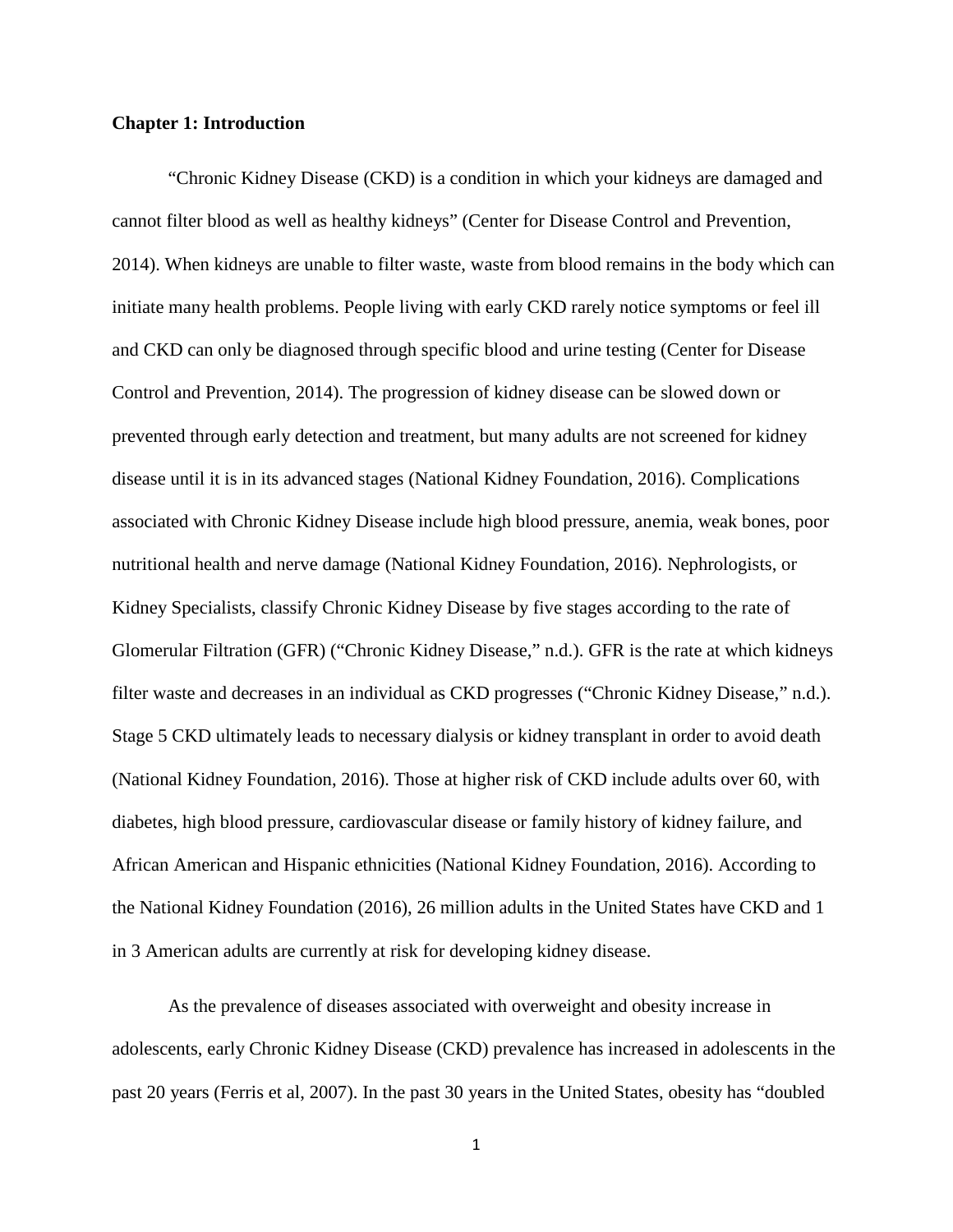in children and quadrupled in adolescents." (Centers for Disease Control & Prevention, 2015). From 1999-2010, National Health and Nutrition and Examination Survey (NHANES) reported that among children and adolescents in the U.S population, one-third were overweight or obese. Of U.S residents aged 2-19, adolescents (ages 15-19) were more likely than younger children (ages 2-4) to be overweight or obese ("Chronic Kidney Disease Surveillance System," n.d.). Factors associated with being overweight or obese increase the rates of hypertension, diabetes and other metabolic disease in adolescents (Ferris et al, 2007). According to the CDC, between 2011 and 2013 adolescents (ages 18-21) had the highest adjusted incidence of treated End-Stage Renal Disease (ESRD) of those under 22 years of age at 30 cases per million persons. ("Chronic Kidney Disease Surveillance System," n.d.).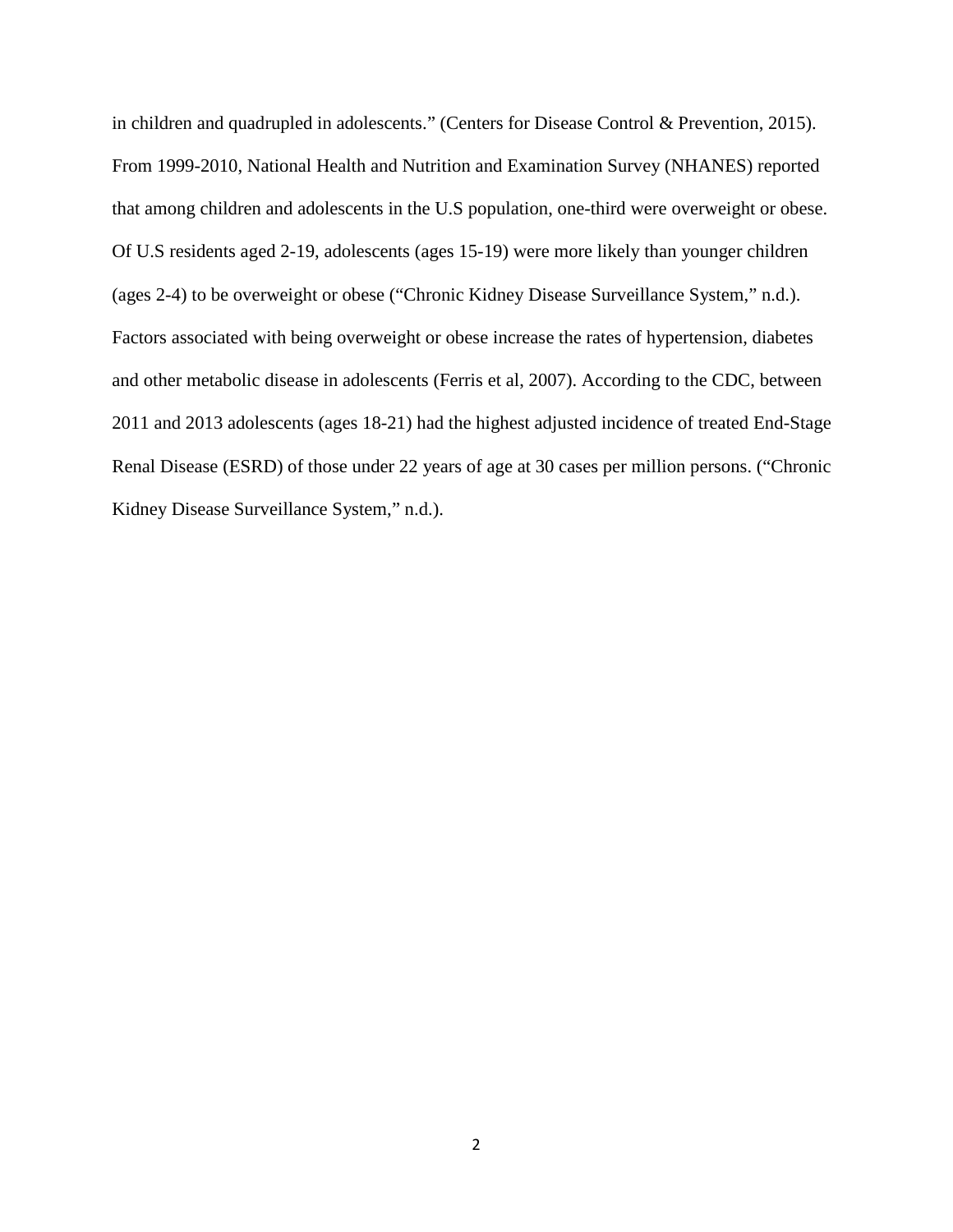#### **Chapter 2: Background**

While the risk of chronic kidney disease is increasing in the population due to higher rates of metabolic diseases, the understanding of the underlying risk factors associated with the progression of renal disease is still complex. The development of CKD varies in individuals based on ethnic background, lifestyle factors, and genetic factors (Kottgen et al, 2010). Risk factors such as hypertension or diabetes that may contribute to the progression of kidney disease can be prevented by moderate exercise, a healthier diet, and weight reduction (Office of Disease Prevention and Health Promotion, 2017). Behavior modifications to lifestyle choices can significantly reduce the progression of CKD, but some populations, such as Hispanics or African Americans, are disproportionately disadvantaged (Office of Disease Prevention and Health Promotion, 2017). Modifiable factors within an individual's immediate environment have a significant influence on the progression of CKD, but genetic determinants also have a large influence on the development of CKD (Office of Disease Prevention and Health Promotion, 2017). While it is difficult to indicate one specific gene x environment interaction with the risk of CKD, many studies have characterized chronic kidney disease as having multiple environmental exposures that could influence the many biological processes involved with the progression of CKD (Bruce et al., 2009). Exposure to environmental, social or behavioral factors, such as depression, anxiety, stress, economic deprivation, discrimination, smoking, and drug use can adversely affect the etiology of CKD and initiate responses in the nervous or vascular system that may increase the risk for progression of CKD (Bruce et.al, 2009). Responses that effect blood pressure, heart rate, and vascular reactivity are thought to be associated with alterations in the sympathetic/autonomic nervous system and may provide an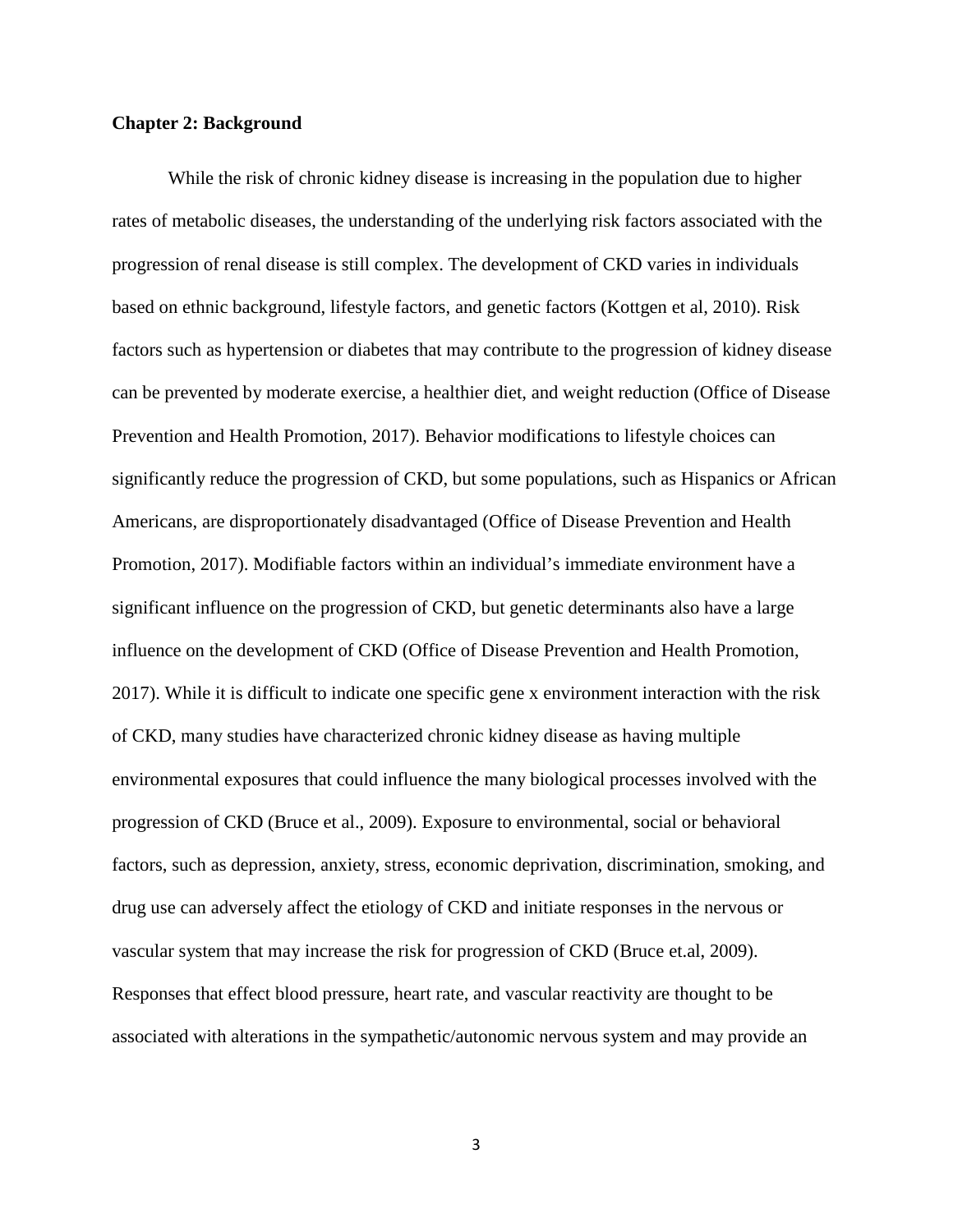etiological link between stress, hypertension and CKD, particularly in high risk populations (Bruce et al., 2009)

Identifying gene variants associated with the risk of common diseases has been difficult, but recent genome-wide association studies (GWAS) evaluation of common diseases have assessed common diseases and improved our overall knowledge of genetic influences (Melzer et al, 2008). Rather than associating genetic factors to the disease, many studies have begun to approach disease etiology by studying the association of gene variation and gene expression (Melzer et al, 2008). Identifying genetic variations that influence serum or plasma protein levels of common disease are more likely to be more associated directly to the progression of a specific disease (Melzer et al, 2008). Although there are multiple factors that influence serum and plasma protein levels, the role that genetic variation has on differences in mRNA transcription and the MRNA translation to protein that follows mRNA transcription could be more implicative of an association of a genetic variation and the resulting expression of a disease (Melzer et al, 2008). It is often unknown whether protein levels are involved in the disease progress or a result of the disease process and identification of gene variants associated with serum and plasma proteins could improve the knowledge on these relationships (Melzer et al, 2008).

Multiple GWAS have already demonstrated the relationship between some specific genetic variants, estimated glomerular filtration rate (eGFR), CKD and End Stage Renal Disease (ESRD). Markers of Chronic Kidney Disease, such as serum creatinine (SCr), eGFR, and/or albumin, have been found to account for 29% to 33% of heritability estimates (Gudbjartsson et al, 2010). Recent GWAS have found significant associations between estimated glomerular filtration rate based on serum creatinine (eGFRcrea) and genes at three loci: UMOD, SHROOM3, and GATM-SPATA5L1. Gudbjartsson and colleagues (2010) also found significant

4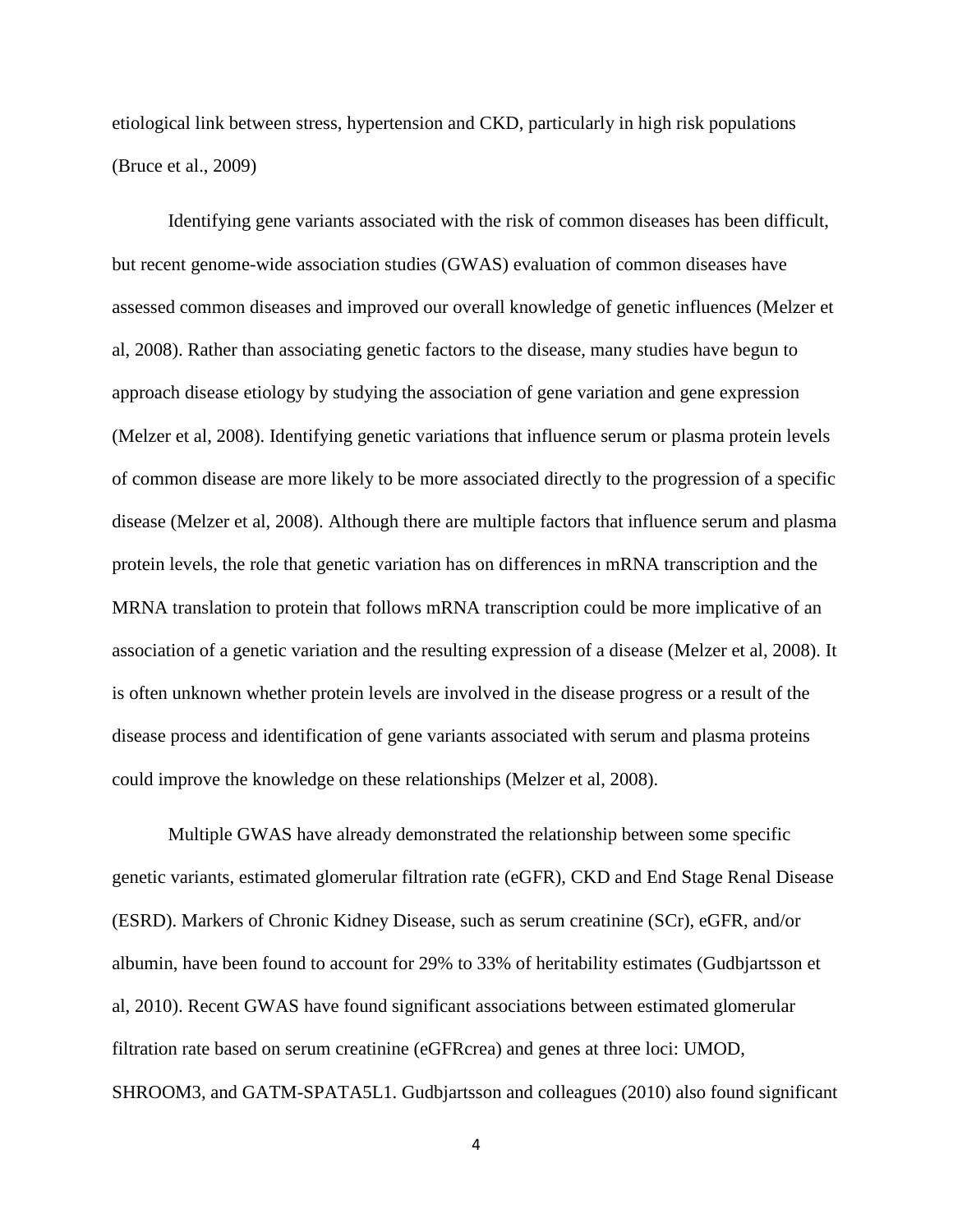associations in an Icelandic adult population by analyzing eGFR based on cystatin C (eGFRcys), another measure of kidney function, and genes at two loci: CST9 and STC1 (Gudbjartsson et al, 2010). Additional genes found associated with renal function and Chronic Kidney Disease include: LASS2, GCKR, ALMS1, TFDP2, DAB2, SLC34A1, VEGFKA, PRKAG2, PIP5K1B, ATXN2, DACH1, UBE2Q2, and SLC7A9 (Kottgen et al, 2010). Kottgen and collegues (2010) also found 7 genes suspected to affect production and secretion of the creatinine protein-CPS1, SLC22A2, TMEM60, WDR37, SLC6A13, WDR72, and BCAS3. Other significant associations have also been shown in African Americans and genes associated with albuminuria located at two loci: MYH9 & APOL1 (Freedman et al, 2009). Risk alleles common in African Americans demonstrate the genetic and environment differences between individuals that are deserving of additional study (Friedman et al, 2011). Other loci found to be considered associated with genetic kidney diseases are ELMO1, NPHS1, NPHS2, INF2, LAMB2, PLCE1, ACTN4, TRPC6, WT1, PKHD1, and NPHP1-NPHP9 (Hildebrandt, 2010).

Genetic technology has increased knowledge of diagnosis, classification, pathogenesis, and personalized therapy surrounding kidney disease ('Inherited Kidney Diseases', 2014). Increased susceptibility to CKD can be caused by a combination of environmental factors, genes, and their interactions (Satko et al, 2005). Even with the most common causes of kidney disease being diabetes and high blood pressure, genetic factors increase the varying degrees of progression of chronic kidney disease in individuals (Eikmans et al, 2006). Genetic variants found in association with the risk of CKD can be identified in genes for heart and vascular diseases, glomerulonephritis, diabetes, inherited renal diseases or genes that maintain ionic balance (Rosas, 2012). According to Eikmans and colleagues (2006), genetic components of kidney disease could be initiated from a single gene mutation which could result in interrupting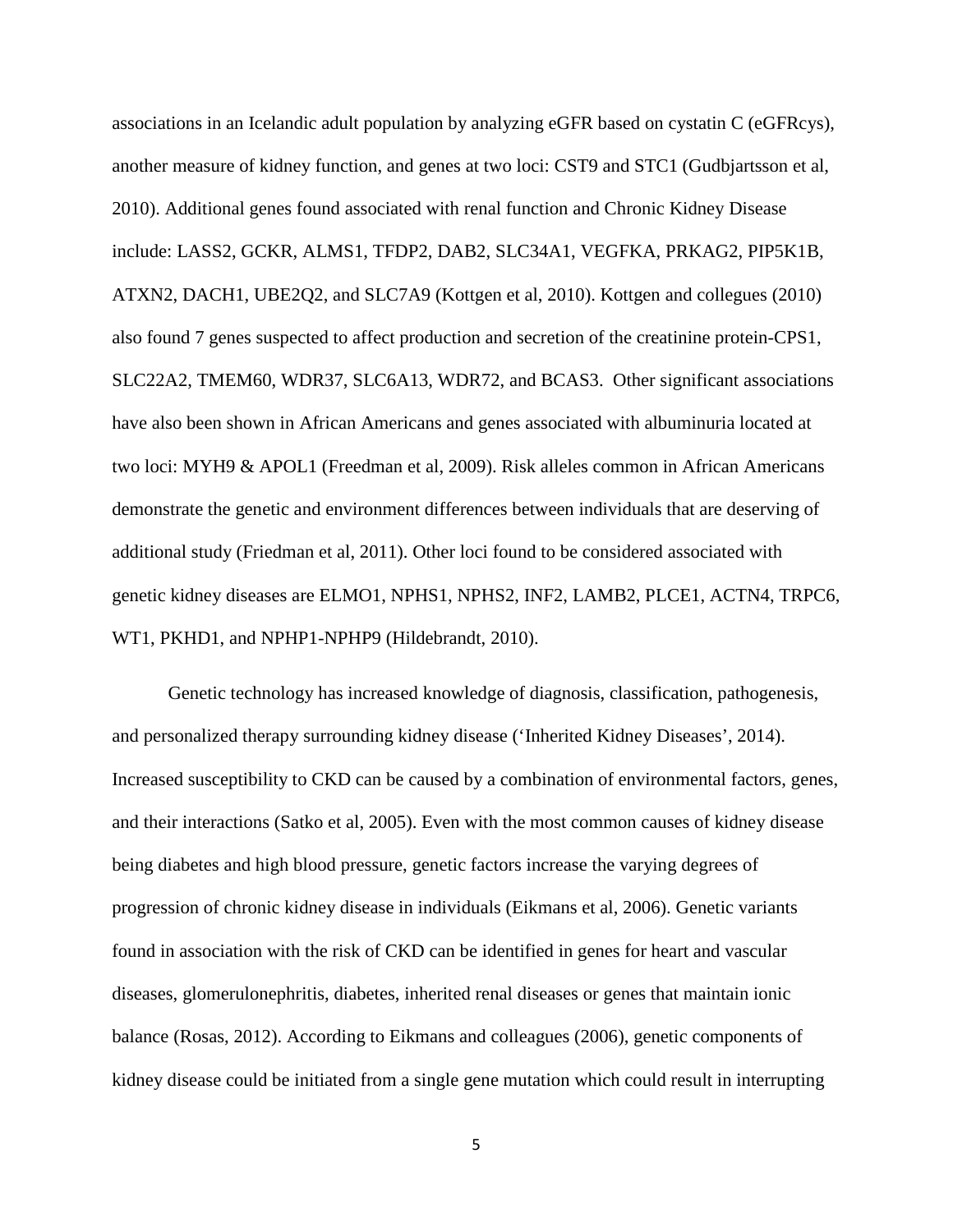the function of a corresponding protein; or several genetic factors could mutate only in the presence of other systemic diseases, such as hypertension or diabetes. The etiology surrounding many kidney diseases has been revealed to be due to single-gene defects and are associated with risk alleles (variants of genetic material related to an increased risk of developing a certain disease) ('Inherited Kidney Diseases', 2014). Single- gene disorders, or monogenic diseases, occur when a mutation of a single gene (out of more than 25,000 genes) is the cause of a disease. A polygenic disorder occurs when multiple genes mutate simultaneously and result in a disease (Hildebrandt, 2010). According to Hildebrandt (2010), a mutation within a monogenic recessive gene has an increased power to "fully penetrate" or manifest into CKD during childhood or adolescence and leave little room for environmental influences. When compared to monogenic recessive genes, monogenic dominant genes may not fully manifest into the outcome of CKD until adulthood and may vary according to generation or organ involvement (Hildebrandt, 2010). In contrast, multiple risk alleles associated with polygenic diseases typically manifest during adulthood and they leave more room for environmental influences since they show less heritability within an individual (Hildebrandt, 2010). Regardless of where the gene is expressed, the relationship between progression of renal disease and genetic expression is obvious, and identifying additional genetic variants that could impact the progression of renal function may increase the understanding of the etiology of CKD in adolescents (Eikmans et al, 2006).

Detection of CKD early can prevent the progression of the disease, but early detection can be difficult due to signs and symptoms of CKD being overlooked until later stages of CKD ("Chronic Kidney Disease," n.d.). Albumin, a protein sometimes found in the urine, has well documented cases of understanding kidney disease in the older population, including being a marker for early diagnosis of Cardiovascular Disease (CVD) in the short term and End-Stage

6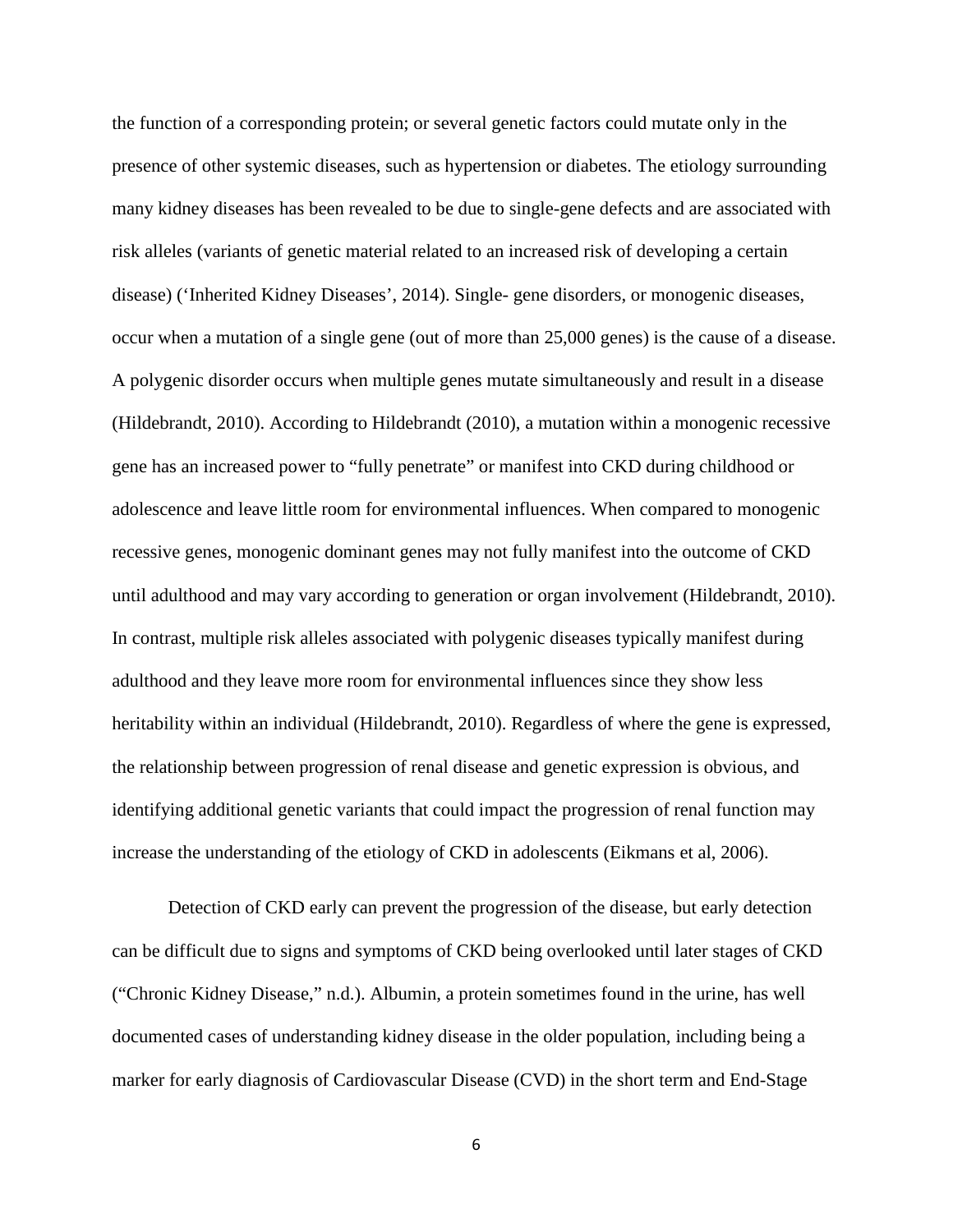Renal Disease (ESRD) in the long term (National Kidney Foundation, 2016). In individuals with or without diabetes, testing for albumin in the blood serum may be the first step to detecting undiagnosed CKD (Jong et al, 2006). Albumin is present normally in the urine but when the level is elevated to between 30-300mg/dL, it is an early indicator of a progressive loss of renal function. Elevation of albumin above 30mg/dL, or microalbuminuria, is an early sign of progressive cardiovascular and renal disease and albumin levels above 300mg/dL usually indicated that the person is in stage 3 or 4 CKD (Jong et al, 2006).

The interaction of specific genetic alleles with albumin expression can be important in understanding additional gene and environment interactions. The purpose of this study is to assess the association between candidate genes and urinalysis results collected from a large cohort. We will evaluate the overall association of various candidate genes and urinalysis results, the association of candidate genes and urinalysis results between genders, and the association of candidate genes and urinalysis results when controlling for other risk factors related to Chronic Kidney Disease.

A better understanding of additional genetic variations associated with kidney functioning in adolescents could improve our knowledge of the complex biological pathways effecting the decrease in kidney function as well as guide prevention and intervention methods.

#### *Research Questions*

The research questions that will be evaluated in this study are as follows:

- 1. Is there a significant association between candidate genes related to psychosocial  $\&$ behavioral traits and elevated albumin in adolescents?
- 2. Is there a significant association between candidate genes related to psychosocial  $\&$ behavioral traits and elevated albumin when separated by gender?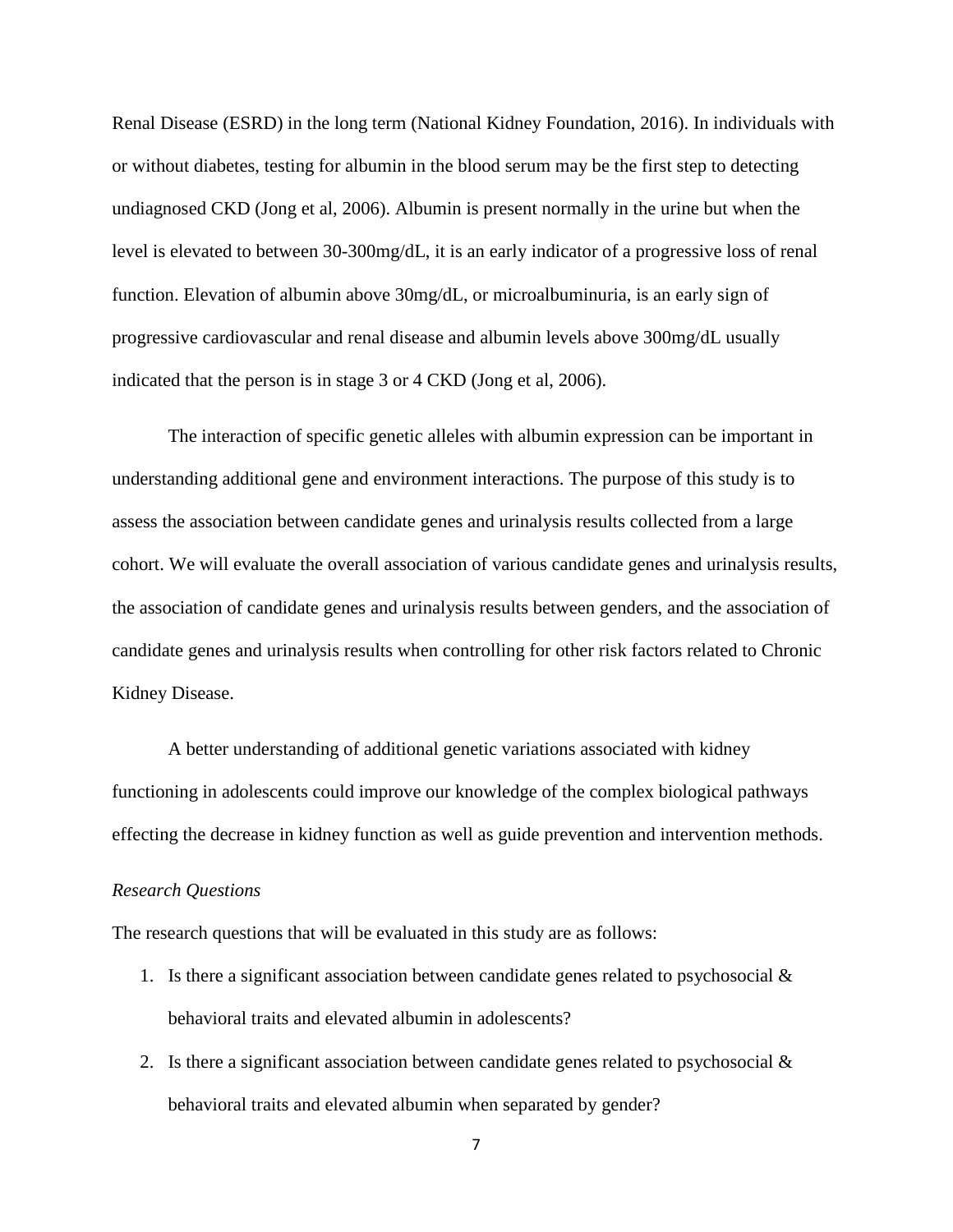3. Are the various candidate genes related to psychosocial & behavioral traits significant predictors of elevated albumin when controlling for additional risk factors of Chronic Kidney Disease?

#### *Hypotheses*

The hypotheses for research question #1 to be evaluated in this study are:

H1o: There is no significant association between candidate genes related to psychosocial & behavioral traits and elevated albumin found in adolescents ( $\rho=0$ ) H1a: There is a significant association between candidate genes and elevated albumin found in adolescents ( $\rho \neq 0$ )

The hypothesis for research question #2 to be evaluated in this study are:

H2o: There is no significant association between candidate genes and elevated albumin when separated by gender  $(\rho M=0)$ 

H2a: There is a significant association between candidate genes and elevated albumin when separated by gender  $(\rho \neq 0)$ 

The hypothesis for research question #3 to be evaluated in this study are:

H3o: Each candidate gene is not a significant predictor of elevated albumin when controlling for additional risk factors  $(\rho=0)$ H3a: Each candidate genes is a significant predictor of elevated albumin when controlling for additional risk factors  $(\rho \neq 0)$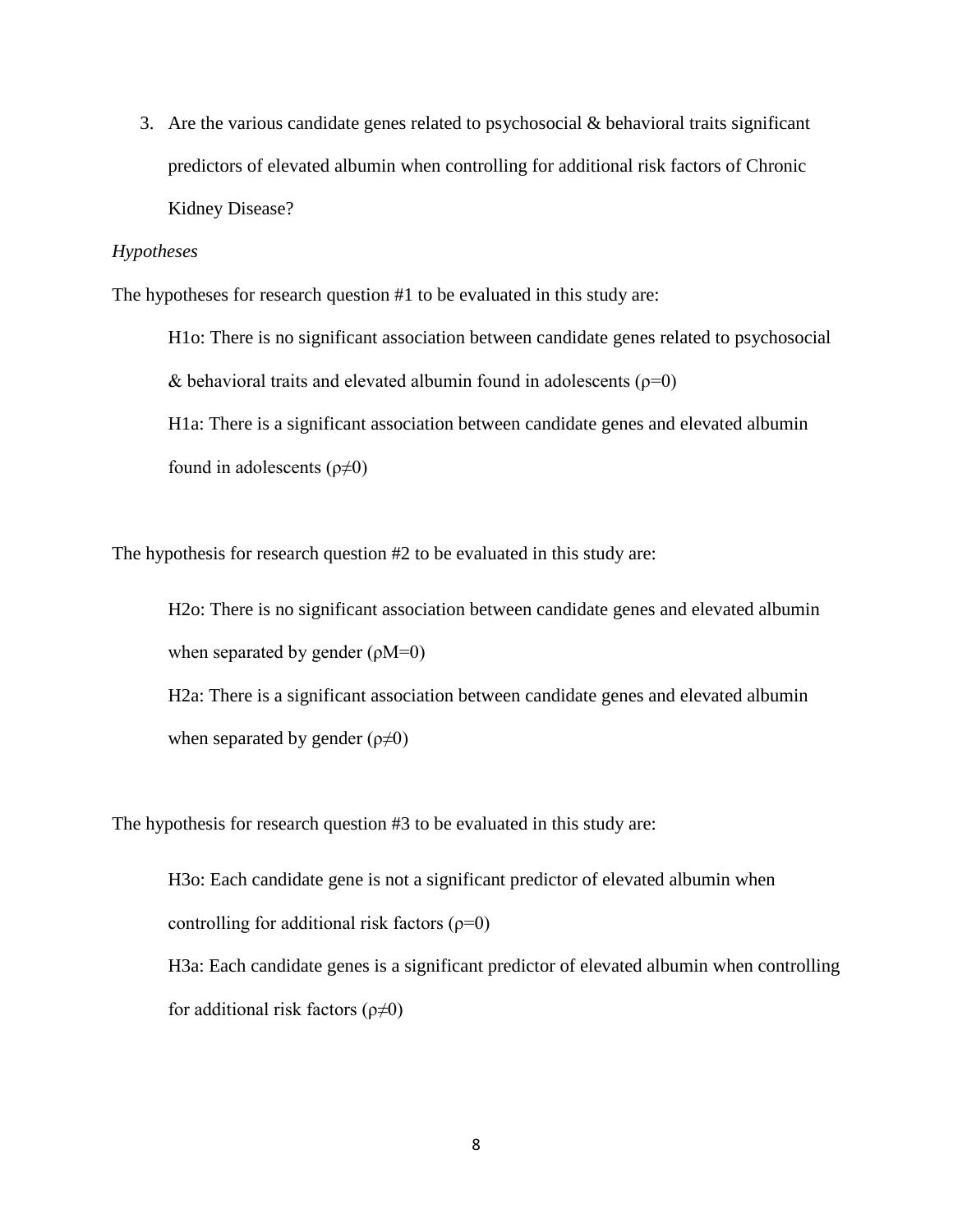#### **Chapter 3: Methods**

#### *Study population*

The purpose of this retrospective cohort study is to assess the hypothesis that candidate genetic variants are associated with albuminuria in young adults who participated in the third wave of the National Longitudinal Study of Adolescent Health (Add Health Wave III). This study will include an assessment of urinalysis and DNA samples collected from a large population of young adults, which is not commonly studied concerning progressive CKD.

The National Longitudinal Study of Adolescent Health, lasting over 10 years, is the largest nationally representative data set to also include a urinalysis for most of its participants. The study, initiated in 1994, consists of in school or in home interviews between 4 different waves. The participants of the study are part of a cohort or young adults aged 18 to 26 years. The study used multistage, stratified, clustered sampling within schools to ensure the population was representative of U.S. adolescents. After randomization, students were stratified by grade and sex, and selected out of 200 from each school pair. In Wave 3, conducted in 2001-2002, there was 77.4% response rate of participants from Wave 1. Wave 3 consisted of 15,197 participants from Wave 1, many of which were in between the ages of 18-26 at the time of Wave 3. During Wave 3, 1,507 romantic partners were also interviewed. Biomarkers collected during this wave included: height and weight used to determine BMI, urine sample collection in order to determine STI status, and genetic buccal cell DNA to compare twin and sibling data.

#### *Urinalysis data and specimen collection*

Respondents completed a survey including responses on demographics, education, socioeconomic status, height, weight, medical conditions, and smoking history. Height and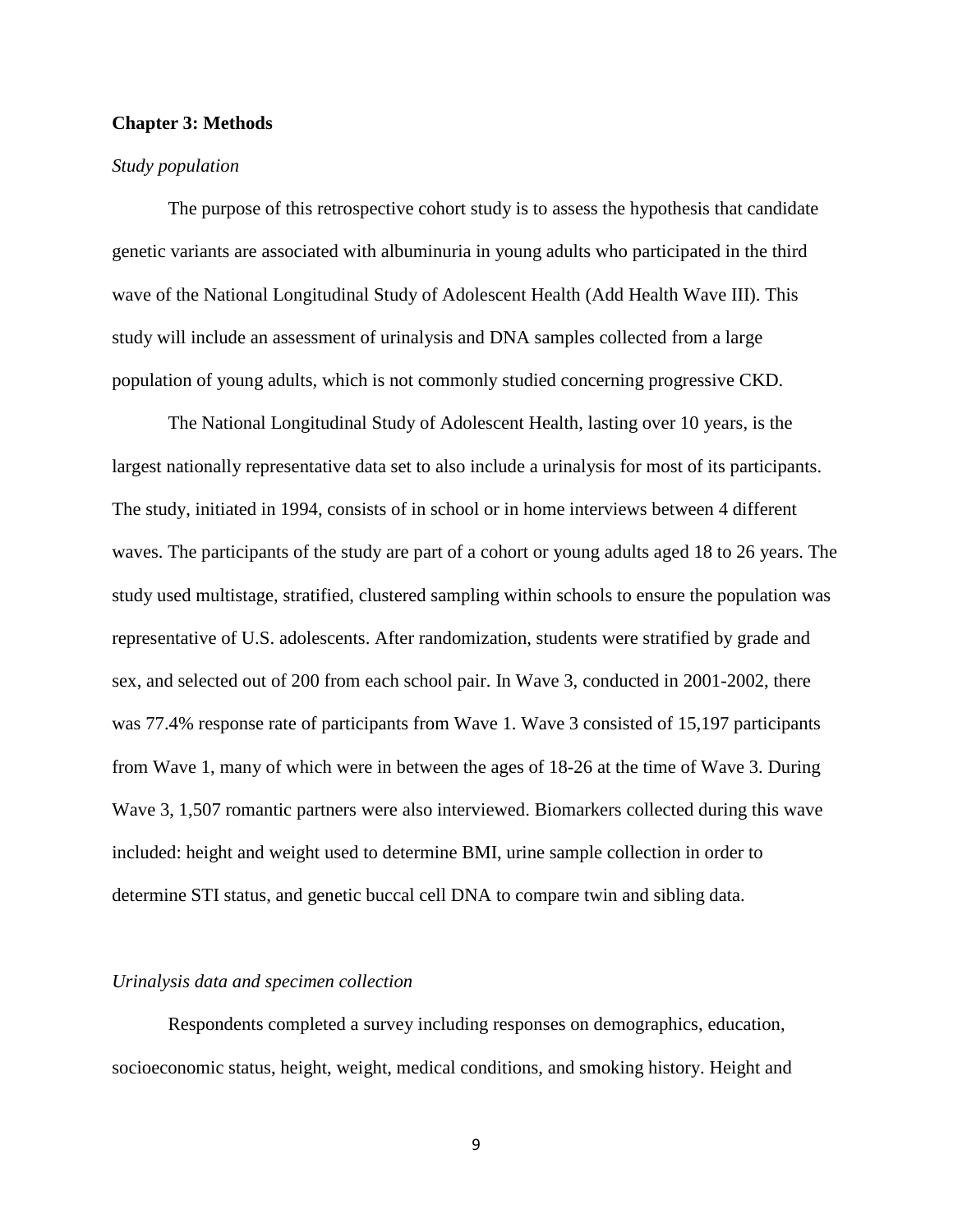weight was measured by field workers and BMI was calculated as weight in kilograms divided by height in meters squared (kg/m²). 12, 566 urine samples were initially available. Samples were discarded if they were improperly shipped, not kept at the correct temperature, or insufficient (n=390). All other samples (n=12,176) underwent urinalysis. Urine samples from romantic partners were excluded, leaving the total sample for urinalysis at 10,867 respondents.

Urinalysis results were defined as positive for albumin when  $>$ 30 mg/dl (0.30 g/L). Macroalbuminuria and microalbuminuria measurements were collected in a subset of respondents, chosen by BMI to maximize statistical power. Of the 10,868 urinalysis results from Wave I participants (romantic partners excluded), 2000 samples were randomly selected from three BMI groups (n=6000):  $\leq$  28, 28.01 to 29.99,  $\geq$  30 kg/m (Smolen & Hewitt, 2009). To limit false-positive albuminuria values, exclusions were applied based on the PREVEND study by excluding pregnant (n=219) women and those with  $>75$  WBC/ul (n=1,026) or  $>50$  RBC/ul (n=599) (Verhave et al, 2004). "Exclusion criteria was applied to rule out microalbuminuria associated with pregnancy, urinary tract infections or any blood disorders not related to kidney disease; therefore they differ from definitions that typically describe urinalysis findings, with the exception of glycosuria." (Verhave et al, 2004). After applying exclusion criteria, urine results were merged with the genetic sample yielding 1,210 respondents that were included in the analysis for albuminuria.

Additional measures in this study include race, age, gender, education and having smoked at least one cigarette within the past 30d. History of hypertension and diabetes were selfreported.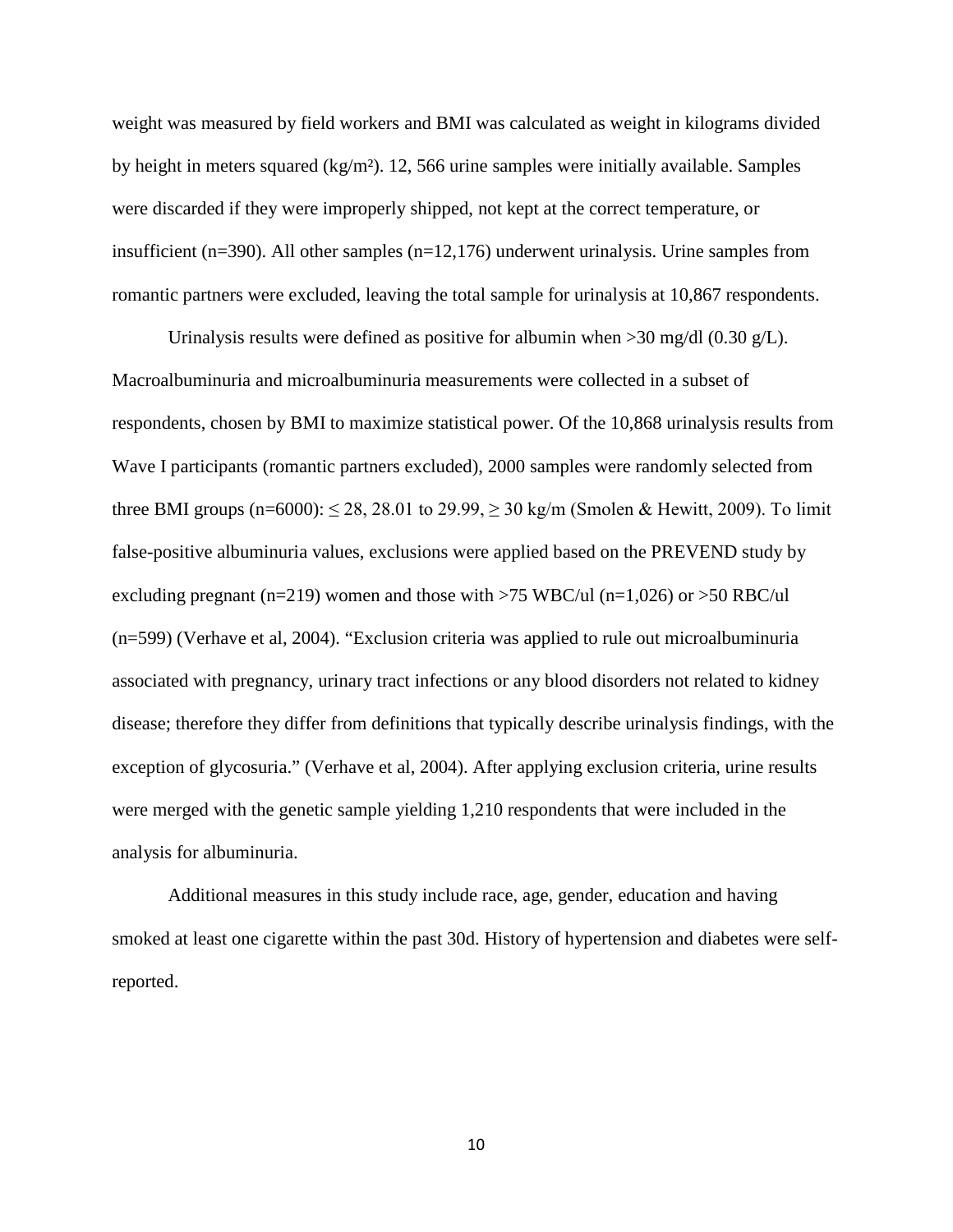#### *DNA data and specimen collection*

Respondents who were selected for DNA sample were asked to insert one sterile cytology brush into the mouth and rub the cheeks and gums for 20 seconds to collect buccal cells. Test tubes were labeled for each respondent and packaged for shipment with ice packs to maintain a temperature of 4°C until received at the University of Arizona laboratory for DNA extraction. Specimens were later transferred to the University of Colorado for genetic typing and analysis (Smolen & Hewitt, 2009).

To genotype DNA for five candidate polymorphisms, saliva samples were collected from full siblings or twins. "These candidate genes have been reported to be associated with individual differences in behavior related to mental health; are reported to be functional, exonic, in promoter regions, or affect gene expression; are expressed in the brain; and have prima facie involvement in neurotransmission" (Smolen & Hewitt, 2009). The candidates are the dopamine transporter (DAT1), the dopamine D4 receptor (DRD4), the serotonin transporter (5HTT), monoamine oxidase A (MAOA), and the dopamine D2 receptor (DRD2). The following additional genotypes were also available for Wave III respondents: CYP2A6, rs2304297, rs892413, rs4950, and rs13280604. The candidate genes evaluated in this study are introduced in detail below:

#### **Dopamine Transporter (locus symbol: SLC6A3) - Variable Name: DAT1 A & B**

The dopamine active transporter 1 gene, mediates the reuptake of dopamine from the synapse and is shown to be associated with expression of the DAT protein in lymphocytes and in human striatum ("DAT1 Gene," n.d.). DAT1 contains variable number tandem repeats (VNTRs), where specific locations in the gene can have multiple numbers of repeats and can cause individual differences in expression of protein levels. VNTRs in the DAT1 gene have been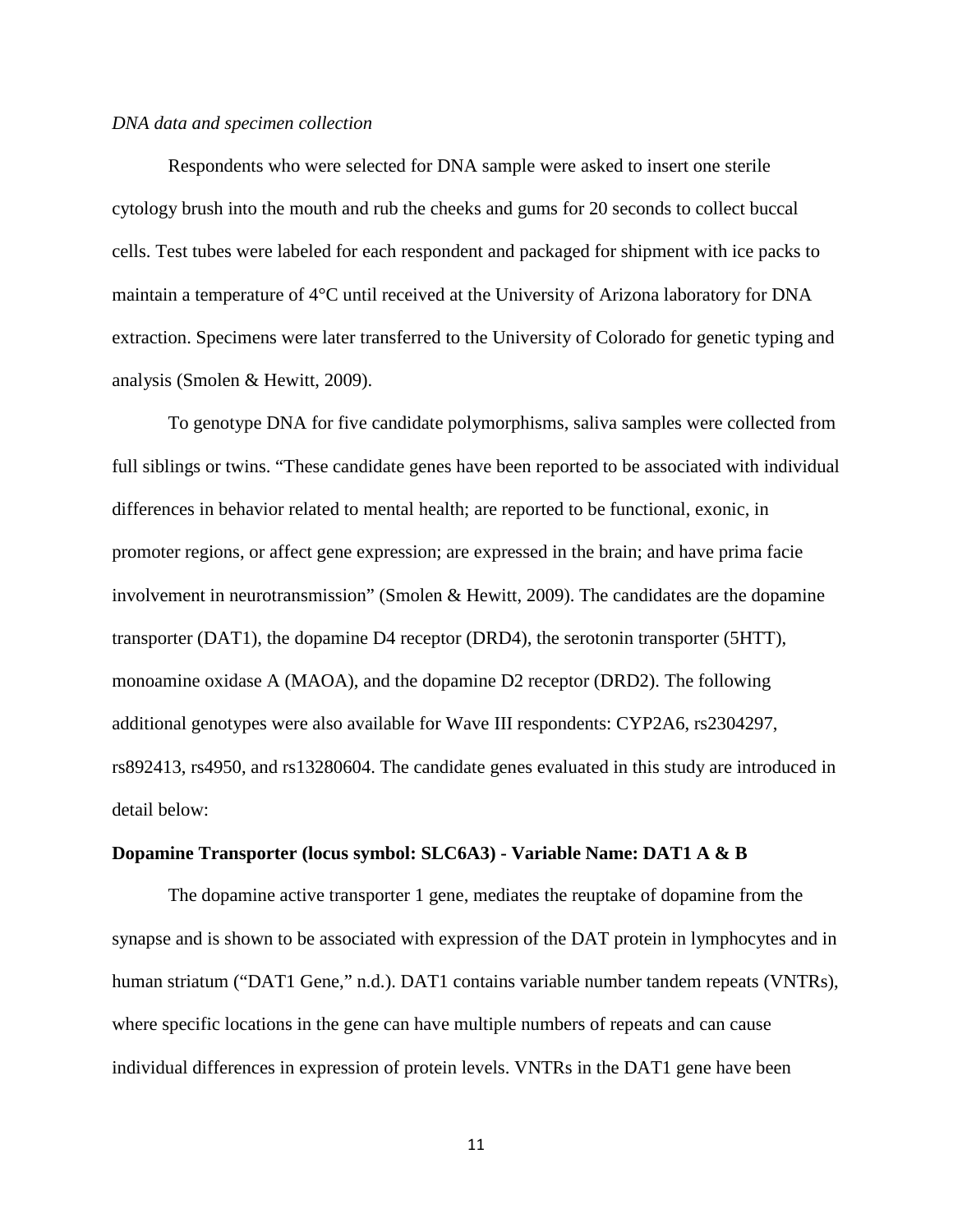reported to be associated with attention deficit/hyperactivity disorder (ADHD), bipolar disorder, and antidepressant use ("DAT1 Gene," n.d.). Allelic sequences within this study to be evaluated per the DAT1 gene include 11R 10R, 7R, 8R, and 9R as reported individually.

#### **Dopamine D4 Receptor (DRD4) - Variable Name: DRD4 A & B**

The dopamine D4 receptor gene, encodes for a D4 subtype which is a G-protein couple receptor that inhibits adenylyl cyclase ("DRD4 Gene-Protein Coding,"n.d.). The dopamine D4 receptor "is a target for drugs that treat schizophrenia and Parkinson disease and mutations within this gene have been related to many behavioral expressions such as autonomic nervous system dysfunction, ADHD, and the personality trait of novelty seeking" ("DRD4 Gene-Protein Coding,"n.d.). Allelic sequences within this study to be evaluated per the DRD4 gene include 10R, 9R, 8R, 7R, 6R, 5R, 4R, 3R, and 2R as reported individually.

#### **Serotonin Transporter (5-HTT, locus symbol: SLC6A4) – Variable Name: HTTLPR A & B**

The serotonin transporter encodes for a protein which is responsible for the reuptake of serotonin into the presynaptic cell after being released into the synaptic cleft to signal the adjacent neuron [\("](http://www.bio.davidson.edu/courses/genomics/2003/mccord/5-htt.html)5-HTT:The Depression Gene,"n.d.). Alleles of the 5-HTT gene are either short (S) or long (L) , and encode for less or more of a protein according to the length of the allele. Variations of the serotonin transporter has shown to be associated with anxiety related personality traits, risk of developing depression, alcoholism or suicidal behavior [\("](http://www.bio.davidson.edu/courses/genomics/2003/mccord/5-htt.html)5-HTT:The Depression Gene,"n.d.). Recent studies of Argentinean adolescents have found an association between the polymorphism of the serotonin transporter and being overweight (Fuemmeler, 2009).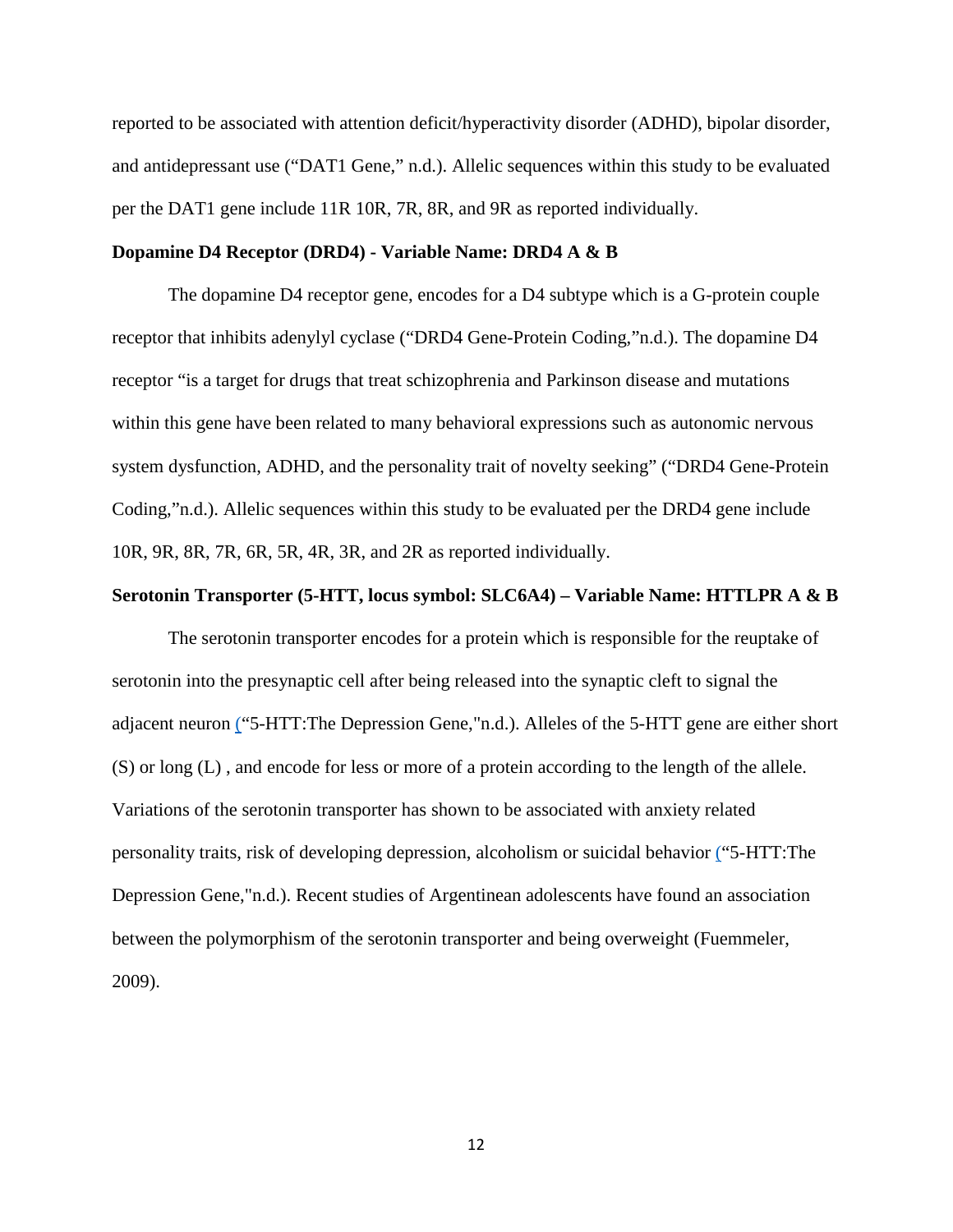# **Monoamine Oxidase- A promoter (MAOA-uVNTR) – Variable Name: MAOA\_VA & MAOA\_VB**

The product of gene Monoamine Oxidase-A plays an important role in the degradation of neurotransmitters such as serotonin, norepinephrine, and dopamine (Brummett et al, 2007). MAOA expression has been related to psychological and physical measures and individuals with less active MAOA-uVNTR alleles have found to be at increased risk for depressive symptoms and poor sleep (Brummett et al, 2007). Allelic sequences within this study to be evaluated per the MAOA-uVNTR gene include 5R, 4R, 3.5R, 3R and 2R as reported individually.

#### **Dopamine D2 Receptor (Taq1A) – Variable Name: DRD2**

 The dopamine D2 receptor gene contains multiple variants which include single nucleotide polymorphisms (SNPs), di-nucleotide repeats, and restriction endonuclease sites in coding and non-coding regions (Pohjalainen et al, 1998). Alleles associated with the dopamine D2 receptor gene are found to be associated with a reduced number of dopamine binding sites, which can play a role in addictive behaviors such as alcoholism, smoking, and certain neuropsychiatric disorders (Pohjalainen et al, 1998). DRD2 expression has also been found to be associated with high blood pressure and protective effects in human renal proximal tubule cells (Pohjalainen et al, 1998). This association suggest that carriers of this SNP may be prone to chronic renal disease and high blood pressure (Pohjalainen et al, 1998).

#### **Cytochrome P450 (CYP2A6) - Variable Name: CYP2A6B**

 The cytochrome P450 2A6 is the main catalyst of the oxidation of nicotine and continine ("CYP2A6 Gene-Protein Coding,"n.d.). CYP2A6 encodes for a member of the cytochrome P450 superfamily of enzymes ("CYP2A6 Gene-Protein Coding,"n.d.). Cyctochrome proteins are found to be associated with the metabolism and synthesis of various drugs, cholesterols, steroids,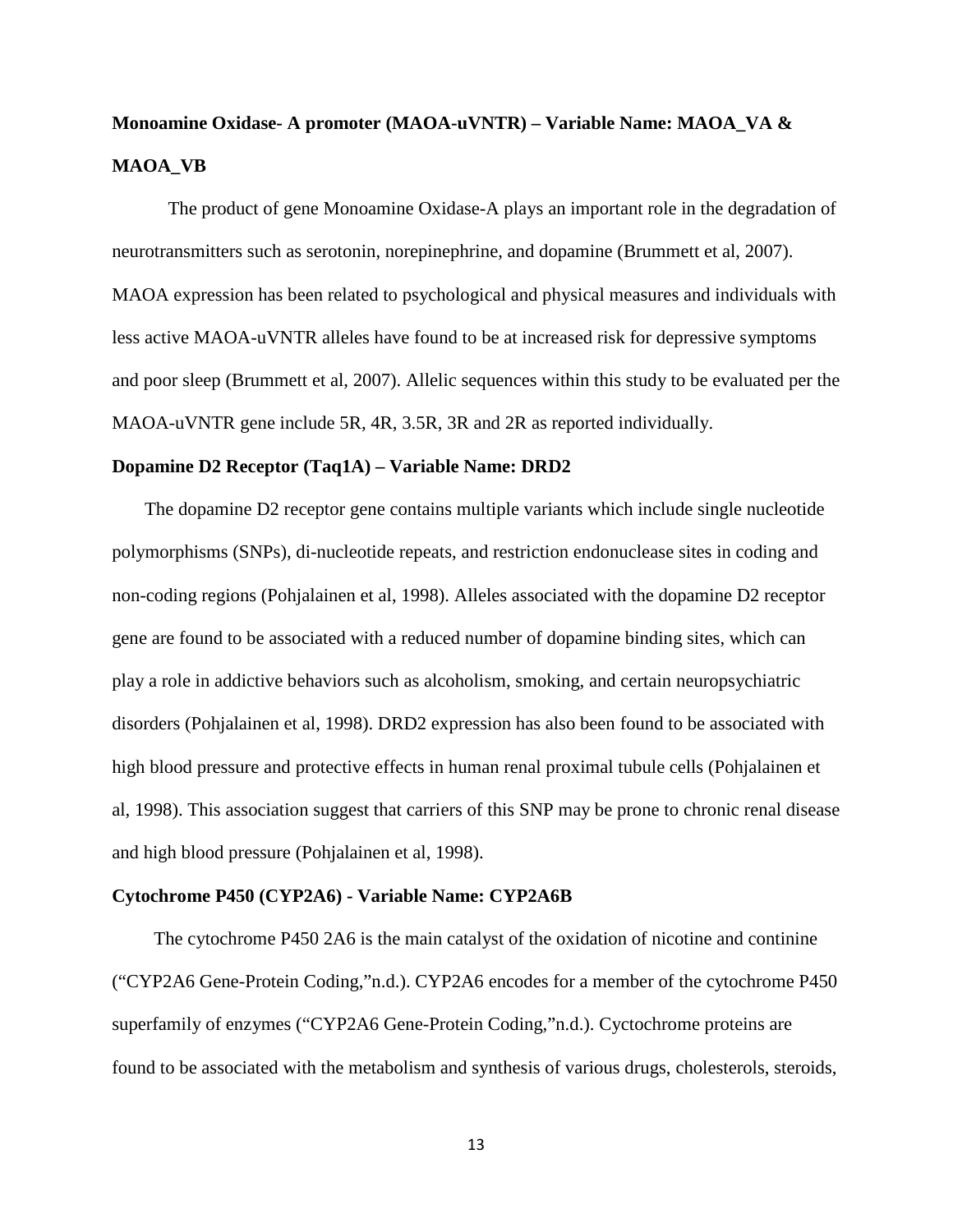and other lipids ("CYP2A6 Gene-Protein Coding,"n.d.). Individuals containing a certain allelic variant of CYP2A6 have shown to have a poorly metabolize coumarin or nicotine and is associated with reduced number of cigarettes smoked ("CYP2A6 Gene-Protein Coding,"n.d.).

#### **Neuronal nicotinic cholinergic Receptors (nAChRs)**

 Four receptors have been identified within the CHRNA6 & CHRNB3 genes of the nAChRs family. They are expressed in cell bodies and nerve terminal within the brain where they regulate the release of neurotransmitters such as glutamate, GABA, serotonin, norepinephrine, and dopamine ("CHRNB3 Gene-Protein Coding,"n.d.). nAChRs are typically active by acetycholine, but nicotine and other compounds have been found to affect the function of these specific receptors, at low concentrations ("CHRNB3 Gene-Protein Coding,"n.d.). Genome wide studies have shown that variations of these receptors are related to the likelihood and severity of nicotine dependence ("CHRNB3 Gene-Protein Coding,"n.d.). A total of two single nucleotide polymorphisms (SNPs) has been genotyped for each cholinergic receptor, CHRNA6 & CHRNB3, respectively ("CHRNB3 Gene-Protein Coding,"n.d.). For subunit nAChR alpha-6 (CHRNA6), SNPs include rs2304297 (variable name=s000001) and rs892413 (variable name=s000002). For subunit nAChR beta-3 (CHRNB3), SNPs include rs4950 (variable name=s000003) and rs13280604 (variable name=s000004).

#### *Hypothesis 1 Analytical Methods*

Frequencies, percentages, or means with standard errors (SE) were included as descriptive statistics for demographics, health characteristics, and urinalysis results. For independent samples, a Pearson Chi-squared test will be calculated for each candidate gene to test the hypothesis that various gene types are associated with microalbuminuria (albumin >30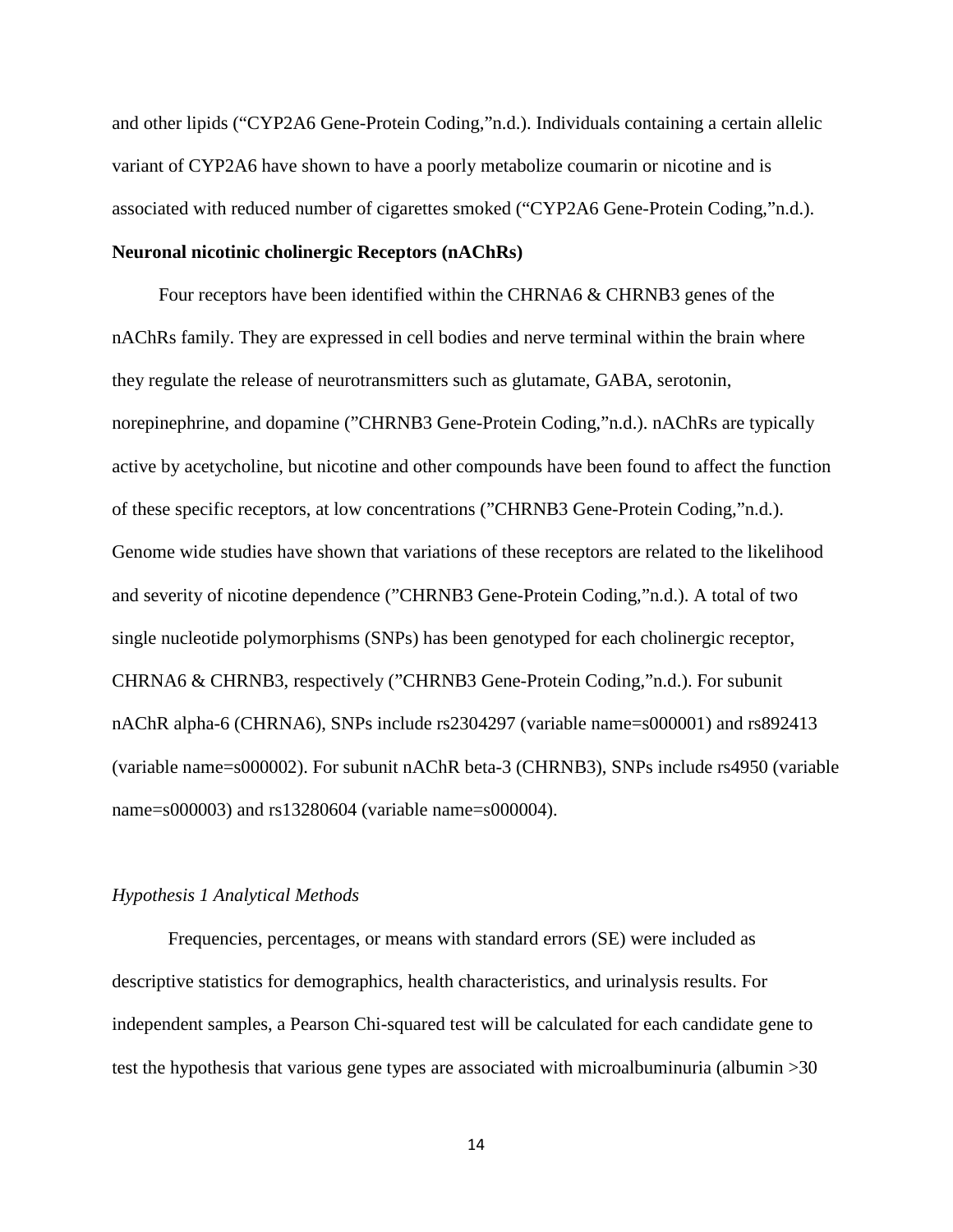mg/dl). The Pearson Chi-Squared test is calculated by using frequencies observed within categorical variables and frequencies expected within those categorical variables (Fields, p.690). Fisher's exact test will also be used to compute the exact probability of the chi-squared statistic and its accuracy when sample sizes are too small (Fields, p.688). Because the genetic sample includes families that consist of twins and full or half siblings, a repeated measures model will be used to control for the association of family relativity. Therefore, to effectively test the association between the gene variant and albuminuria rather than the association within the family, a test statistic from the repeated measurement model will be used to accurately analyze the association. Associations will be considered significant if the p-value is less than 0.05. If the p-value is less than 0.05, the null hypothesis will be rejected. Rejecting the null hypothesis will indicate that the candidate gene is associated with microalbuminuria. Frequencies and regression models will be performed by using SPSS 23 and SAS 9.4.

#### *Hypothesis 2 Analytical Methods*

The Pearson Chi-squared test will be calculated within the independent samples population for each gender along with each candidate gene to test the hypothesis that various gene types are associated with microalbuminuria (albumin  $>$ 30 mg/dl). Fisher's exact test will be used to compute a stronger more accurate probability of the chi-squared statistic when the sample size is too small. The repeated measures model will be used in the sibling  $\&$  twin sample to test associations while controlling for family relativity. Associations will be considered significant if the p-value is less than 0.05. If the p-value is less than 0.05, the null hypothesis will be rejected. Rejecting the null hypothesis will indicate that candidate genes within genders are

15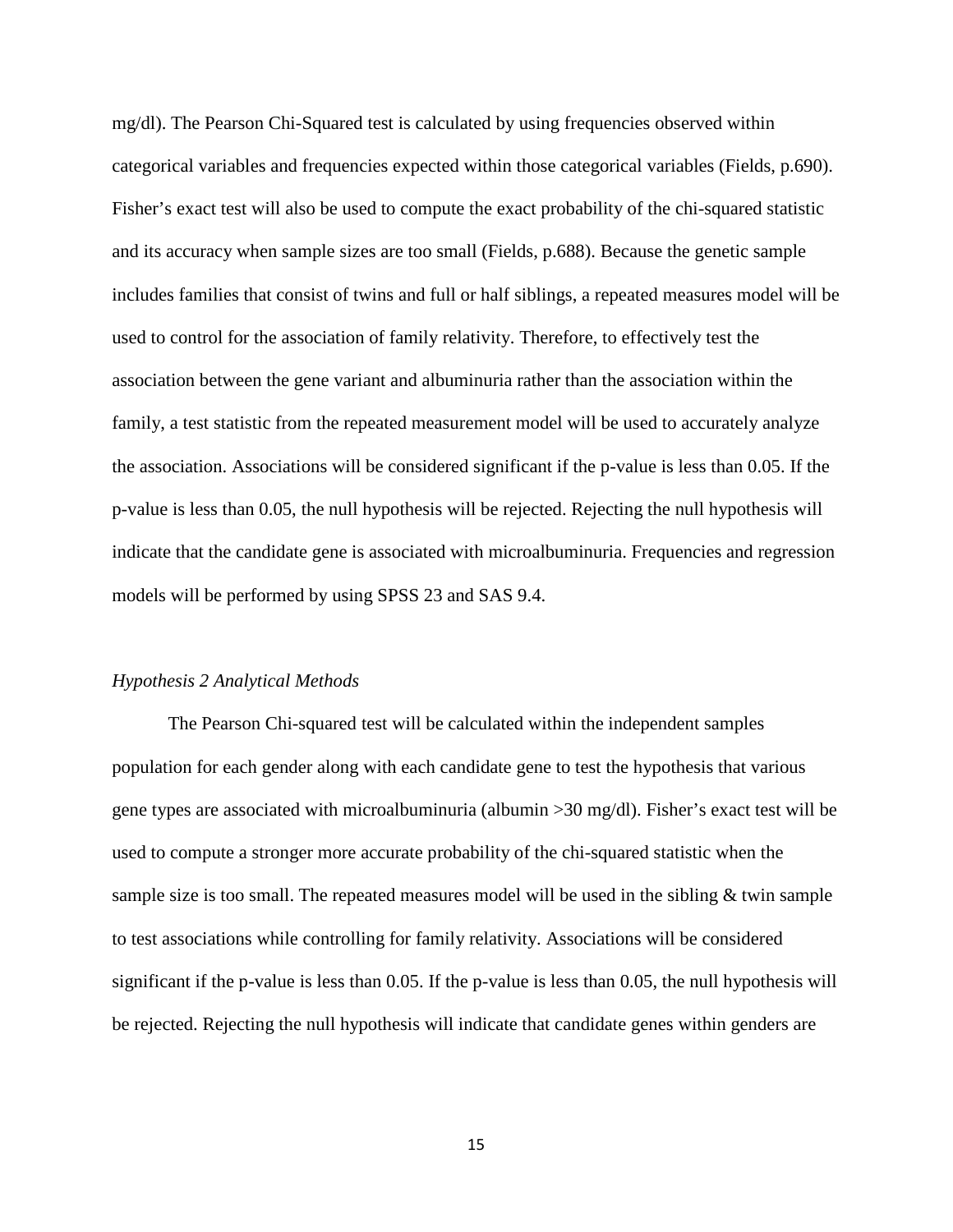associated with microalbuminuria. The Pearson Chi-Squared test and repeated measures models will be performed using SPSS 23 and SAS 9.4.

#### *Hypothesis 3 Analytical Methods*

Gene variants found to be significantly associated from the Pearson Chi-Squared test analysis will be used for evaluation in the final multilinear model. Logistic regression will be used to assess the association of significant genetic variations with albuminuria as well as race, sex, Wave III BMI, diabetes, hypertension, and smoking. The repeated measures model will be used in the sibling & twin sample to test for associations while controlling for family relativity. Variables associated with albuminuria in univariate analysis or that influenced the association between DNA types and albuminuria will be considered significant if the p-value is less than 0.05. Rejecting the null hypothesis will indicate that various candidate genes are associated with microalbuminuria when controlling for other risk factors. Multiplicative interactions of BMI with sex and race will be explored using multilinear regression. Logistic models will be analyzed using SPSS 23 and SAS 9.4.

#### *Limitations*

There are several limitations in this study due to data availability and data collection. "Kidney Disease cannot be assessed using a single urine specimen, and could be subject to random variation in measures of proteinuria due to prolonged standing or exercise" (Ferris et al, 2007). This study was not able to use urinalysis samples collected over a time-period to show steady albumin levels within respondents. This study also lacked the use of an albumin-tocreatinine measurement which is clinically preferred for diagnosis of kidney disease; however,

16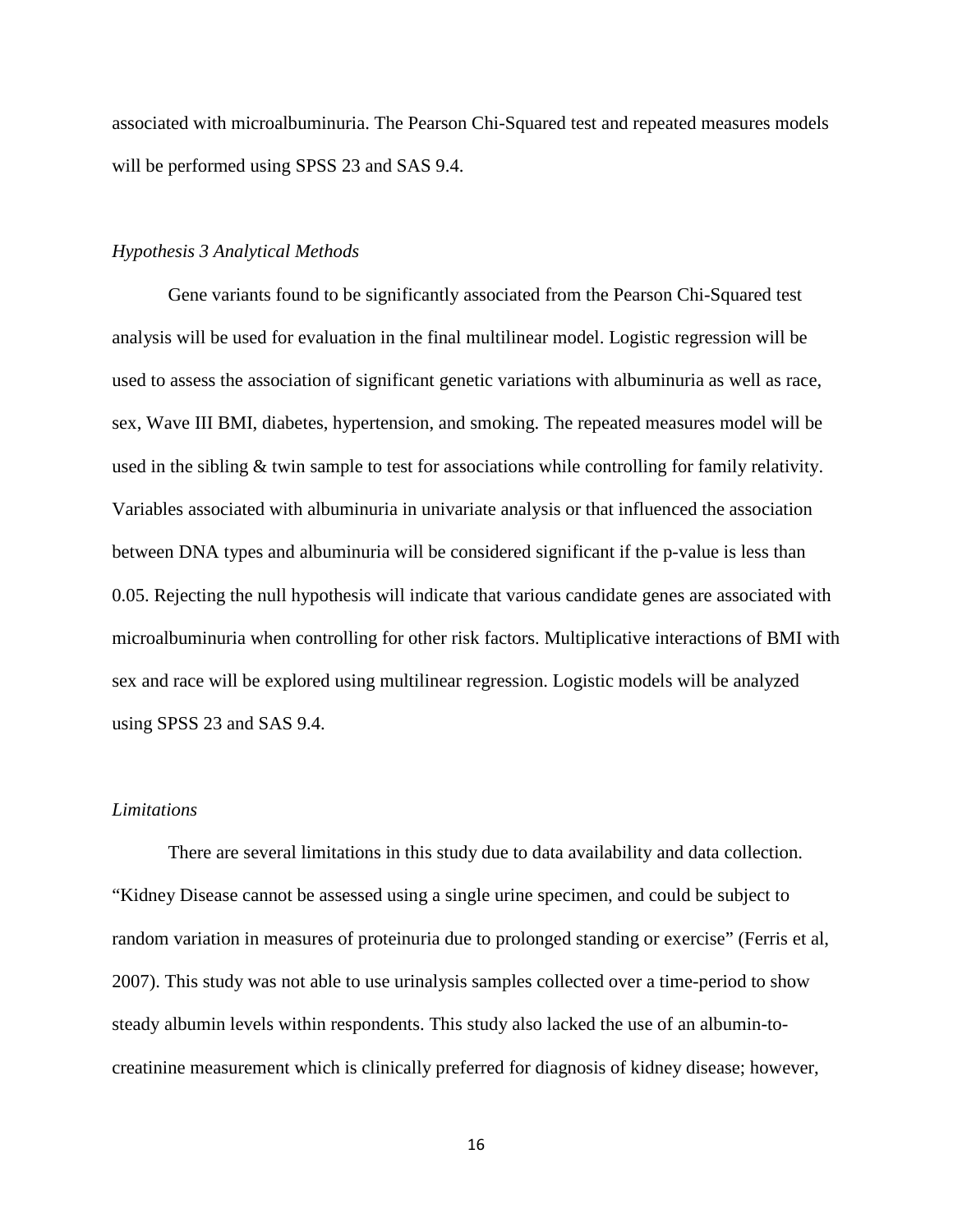"single-measure albuminuria does reflect a chronic condition in 63% of the general population" (Ferris et al, 2007). Collection of urine for urinalysis samples was collected by respondents at any time of the day, whereas first-morning midstream urine is more specific for albuminuria and urinalysis in clinical settings (Ferris et al, 2007). This study utilized self-reported hypertension and diabetes which could indicate undiagnosed or untreated diabetes but did not include clinical factors such as measured blood pressure, serum creatinine, or medication use (Ferris et al, 2007).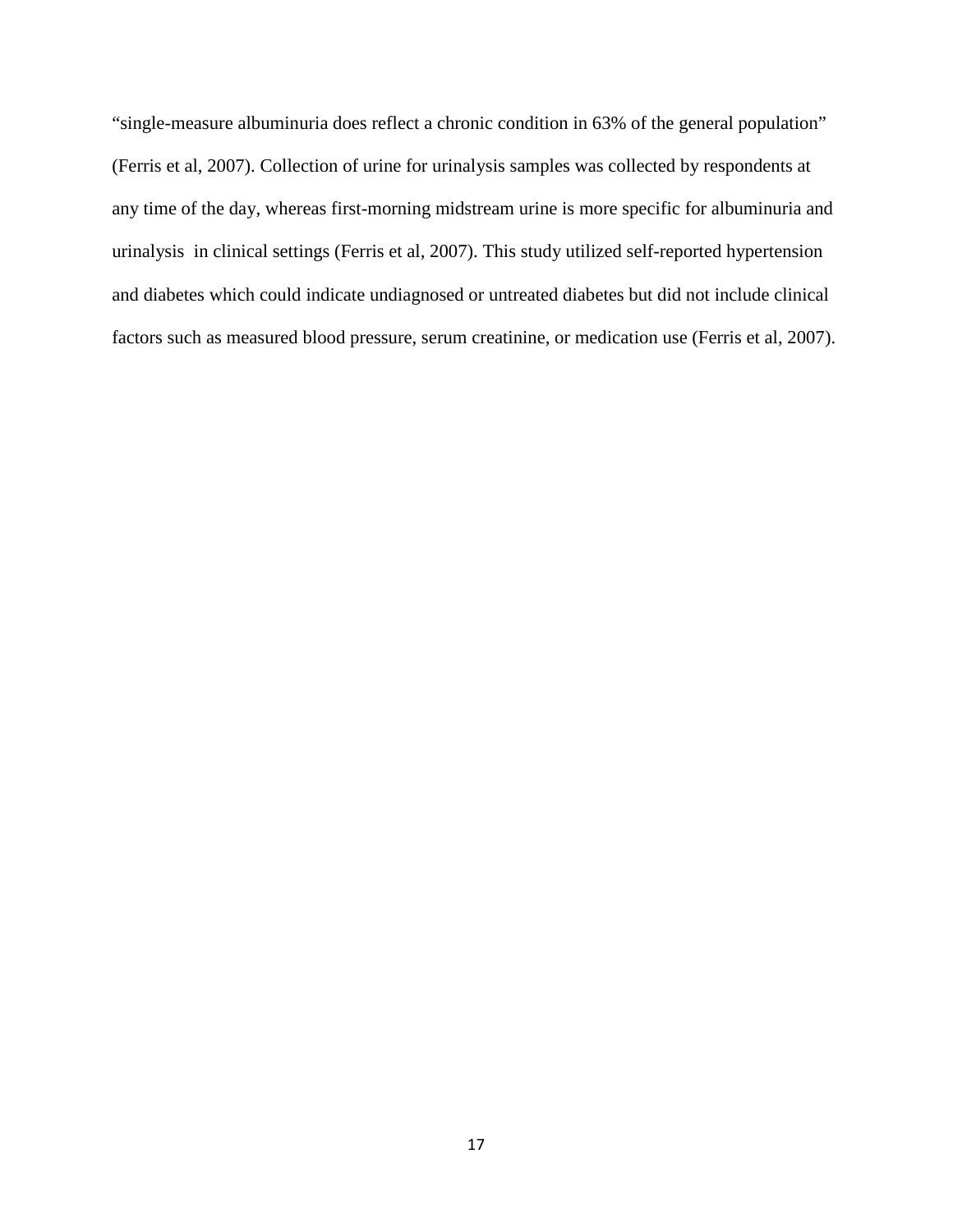#### **Chapter 4: Results**

The Add health respondents for whom urinalysis (n=10,226) and macroalbumin and microalbumin (n=6,306) were analyzed are similar to the overall Add Health Wave III respondents (n=15,197) with respect to age, education, diabetes, hypertension, and smoking (see Table 1).

In Add health respondents for whom genetic samples were analyzed along with macroalbumin and microalbumin ( $n=1,210$ ), the measured mean for macroalbumin was 12.78 mg/dL (range 0.1-5567.20) and 9.87 mg/dL (range 0.001-7641.05) for microalbumin. Microalbuminuria was prevalent among 4% or respondents with a macroalbumin measurement (n=48), while microalbumin was present among 6.3% of respondents with a microalbumin measurement (n=76). With the exception of BMI, those with or without macroalbumin or microalbumin measurements were not different among many characteristics, although those with microalbuminuria had consistently higher representations of hypertension and smoking. BMI was higher among those with microalbumin in the highest BMI category (>35), which is consistent with recent findings (See Tables 2 & 3).

The respondents included in the independent sample  $(n=578)$  were analyzed using a Pearson Chi-Squared test and a Fisher's Exact test when applicable, while the sibling & twin sample (n=1,210) were analyzed using a repeated measurements model.

#### *Hypothesis 1 Results*

Gene variants to be found significantly associated  $(p>0.05)$  with microalbuminuria in the independent sample included Cytochrome P450 2A6-allele B (variable name: CYP2A6B), rs2304297- allele A (variable name: S000001A), rs2304297- allele B (variable name:

18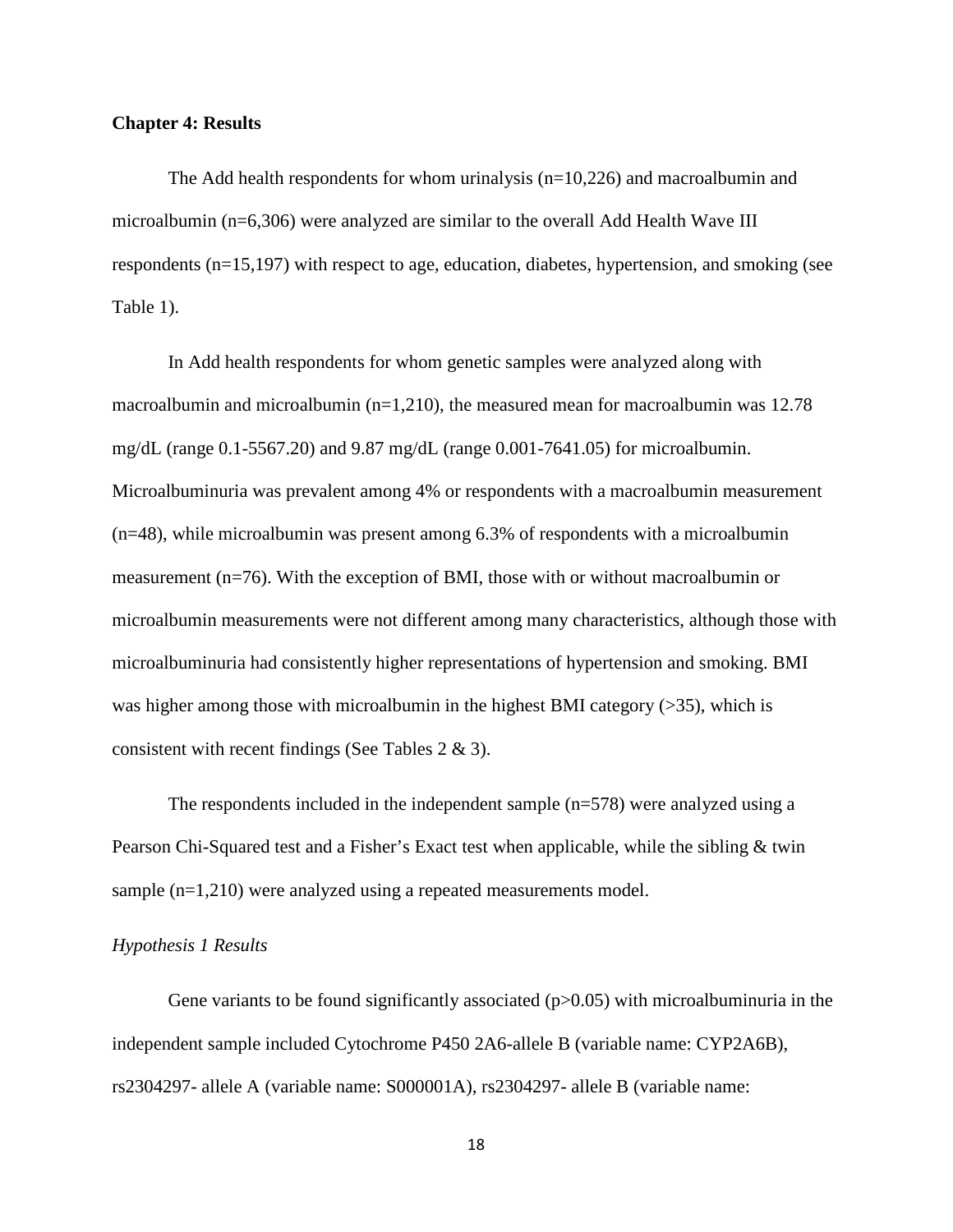S000001B), rs892413- allele A (variable name: S000002A), rs892413- allele B (variable name: S000002B), rs4950- allele B (variable name: S000003B), and rs13280604- allele B (variable name: S000004B). No gene variants were found to be significantly associated with microalbuminuria in the sibling & twin sample (See Table 4). No gene variants were found to be significantly associated with microalbuminuria in the independent sample or the sibling & twin sample. Although there was no significant association found between microalbuminuria and gene variants, dopamine transporter-DAT1-allele B (variable name: DAT1B) & rs892413 - allele B (variable name: S000002B) were approaching significance (See Table 4).

#### *Hypothesis 2 Results*

Significance in the association between genetic variations and albumin differed between male and female respondents. For women within the independent sample population, rs2304297 - allele A (variable name: S000001A), rs2304297 - allele B (variable name: S000001B), rs892413 - allele B (variable name: S000002B), rs4950 - allele A (variable name: S000003A), rs4950 - allele B (variable name: S000003B), and rs13280604 - allele A (variable name: S000004A) were significantly associated with macroalbumin when compared to male respondents. For women in the sibling & twin sample, rs892413 - allele B (variable name: S000002B) was found to be significantly associated with macroalbuminuria at  $p=0.03$  (See Table 5). For microalbumin in the independent sample population, rs2304297 - allele B (variable name: S000001B), rs892413 - allele B (variable name: S000002B), and rs4950 - allele A (variable name: S000003A) were significantly associated for both male and female respondents, while Monoamine Oxidase A-uVNTR-allele A (variable name: MAOA\_A), Monoamine Oxidase AuVNTR-alB (variable name: MAOA\_B), & rs13280604 - allele A (variable name: S000004A) were only significantly associated for men. In both samples collectively, female gender was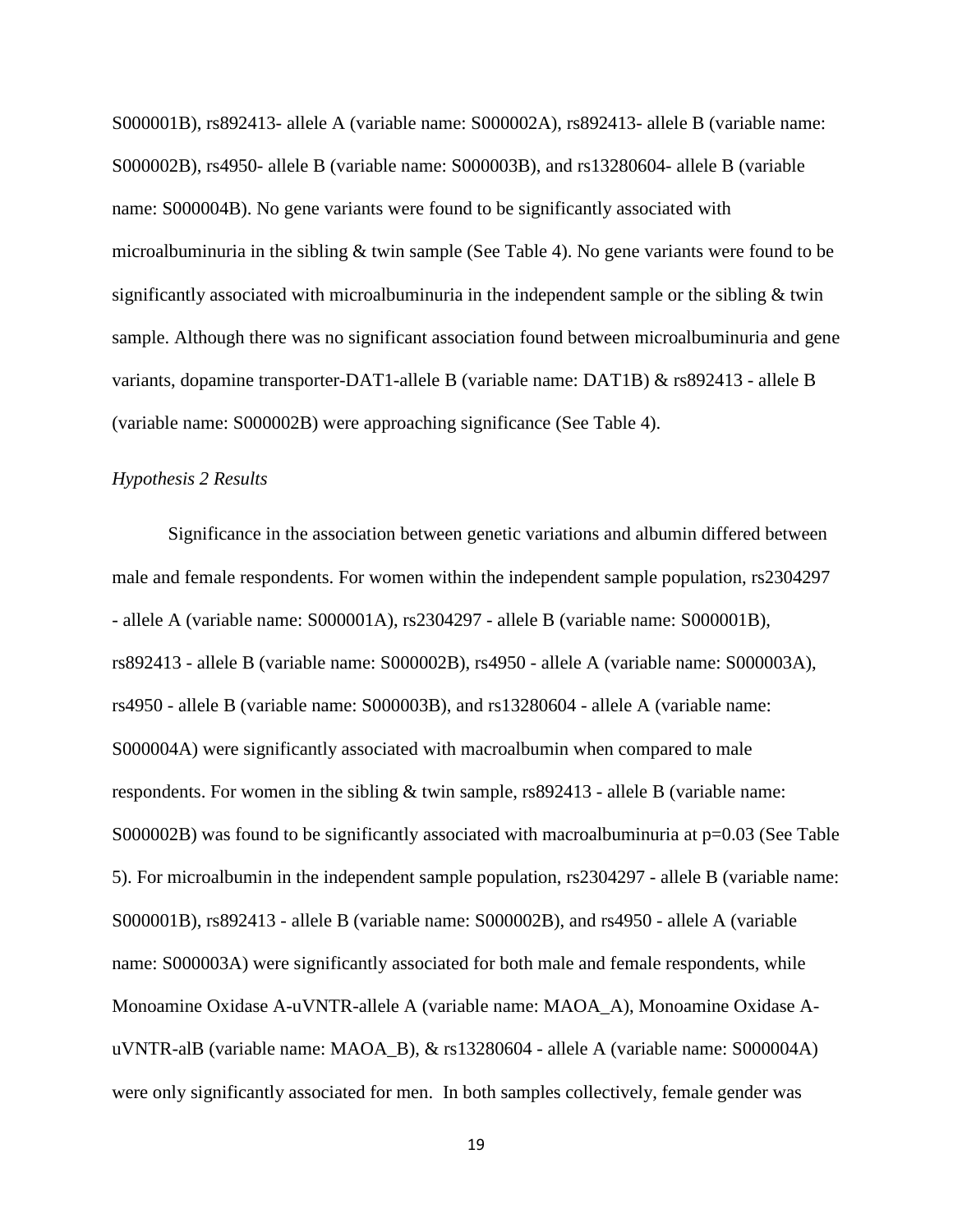found to be significantly associated with rs892413 - allele B (variable name: S000002B) and rs4950 - allele A (variable name: S000003A) (See Table 6).

#### *Hypothesis 3 Results*

A logistic model was used to control for variables such as gender, race, BMI, hypertension, diabetes, and age. Genetic variants that were found to be significantly associated with macroalbumin within the independent sample when controlling for these factors include: rs2304297 - allele A (variable name:  $S000001A$ ) (p=0.005), rs892413 - allele A (variable name: S000002A) (p=0.029), and rs4950 - allele B (variable name: S000003B) (p=0.004). No genetic variants were found to be significantly associated with macroalbumin in the sibling & twin sample when controlling for gender, race, BMI, hypertension, diabetes, and age. For microalbumin, Dopamine Transporter-DAT1-allele B (variable name: DAT1B) was found to be significantly associated with microalbumin the independent sample group with  $p=0.007$  on loci 9R (See Table 7). Multicollinearity was assessed between variables, but no multicollinearity was found.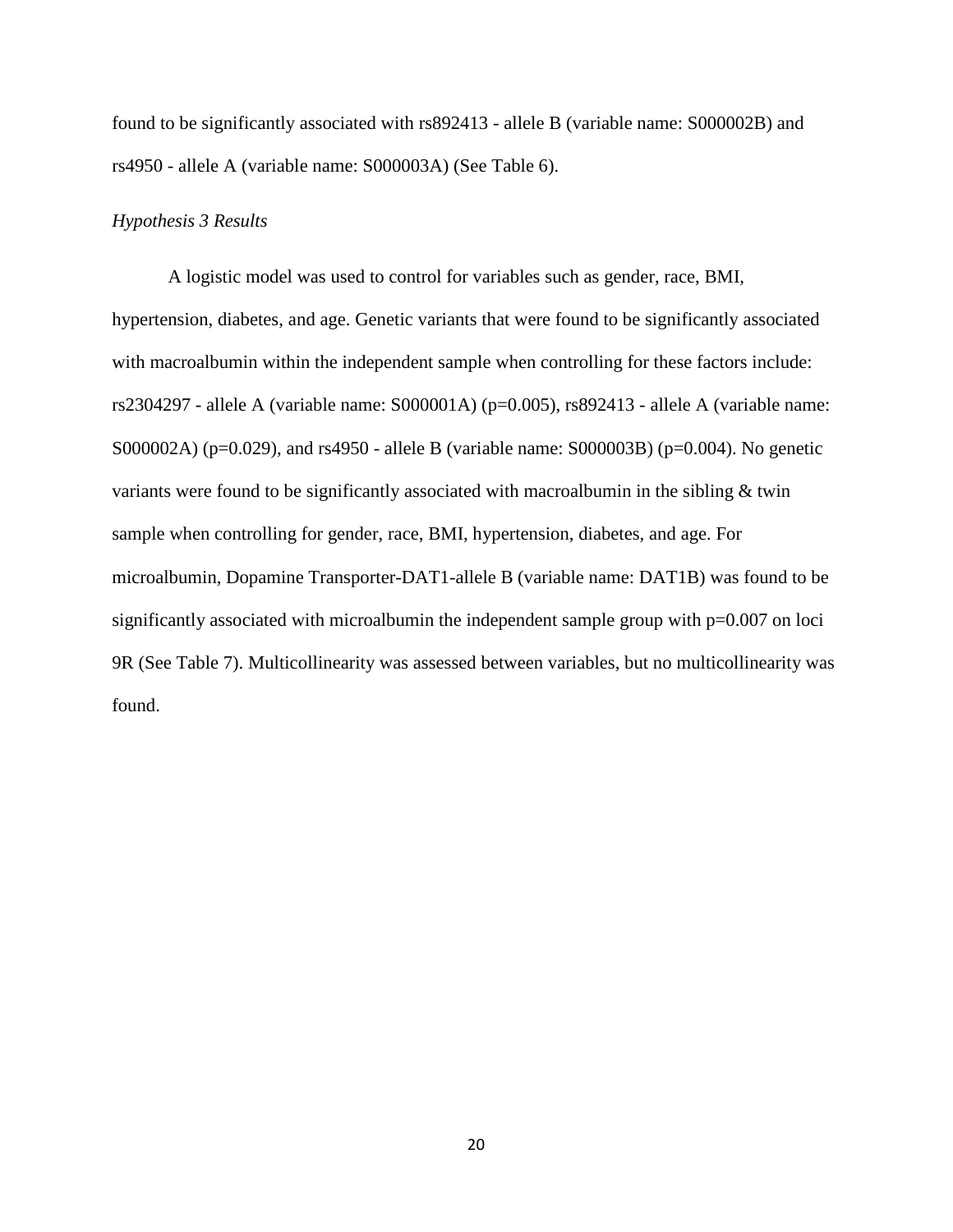#### **Chapter 5: Discussion**

The above results suggest that there may be an association between levels of urine albumin in adolescents and genetic variants such as Cytochrome P450 2A6-allele B, rs2304297 allele A, rs2304297 - allele B, rs892413 - allele A, rs892413 - allele B, rs4950 - allele A, rs4950 - allele B, rs13280604 - allele A, rs13280604 - allele B, Monoamine Oxidase A-uVNTR-allele A and Monoamine Oxidase A-uVNTR-allele B. Association in were still significant in rs2304297 allele A, rs892413 - allele A & rs4950 - allele B even after controlling for gender, age, hypertension, diabetes, BMI and race in the logistic model. For this study, we reject the null hypothesis for hypothesis 1, 2, and 3. These results suggest that there is an association between some of the genetic variants analyzed and albuminuria in adolescents. These results also suggest there is a significant association between some of the genetic variants when compared by gender and control for factors such as race, age, or disease status. While the differences observed among this population of respondents was statistically significant, it is important to note that these differences are not clinically significant. Those adolescents with higher levels of urine albumin should ideally be followed up, within a specific amount of time, with serial albuminuria level measurements for definitive diagnosis. For future study, inclusion of race and ethnicity would also be important to include and control for in the final model.

Although there are many limitations to a genetic association study, there are also many strengths. For starters, the population used within this study from the National Longitudinal Adolescent Health Wave III is large and comprehensively covers people of many different demographics. A study that is able to use such a cohort is valid for many populations. Not only was it a large population but a large group of adolescents has rarely been studied regarding an "old-age" disease such as Chronic Kidney Disease. Another strength of this study includes the

21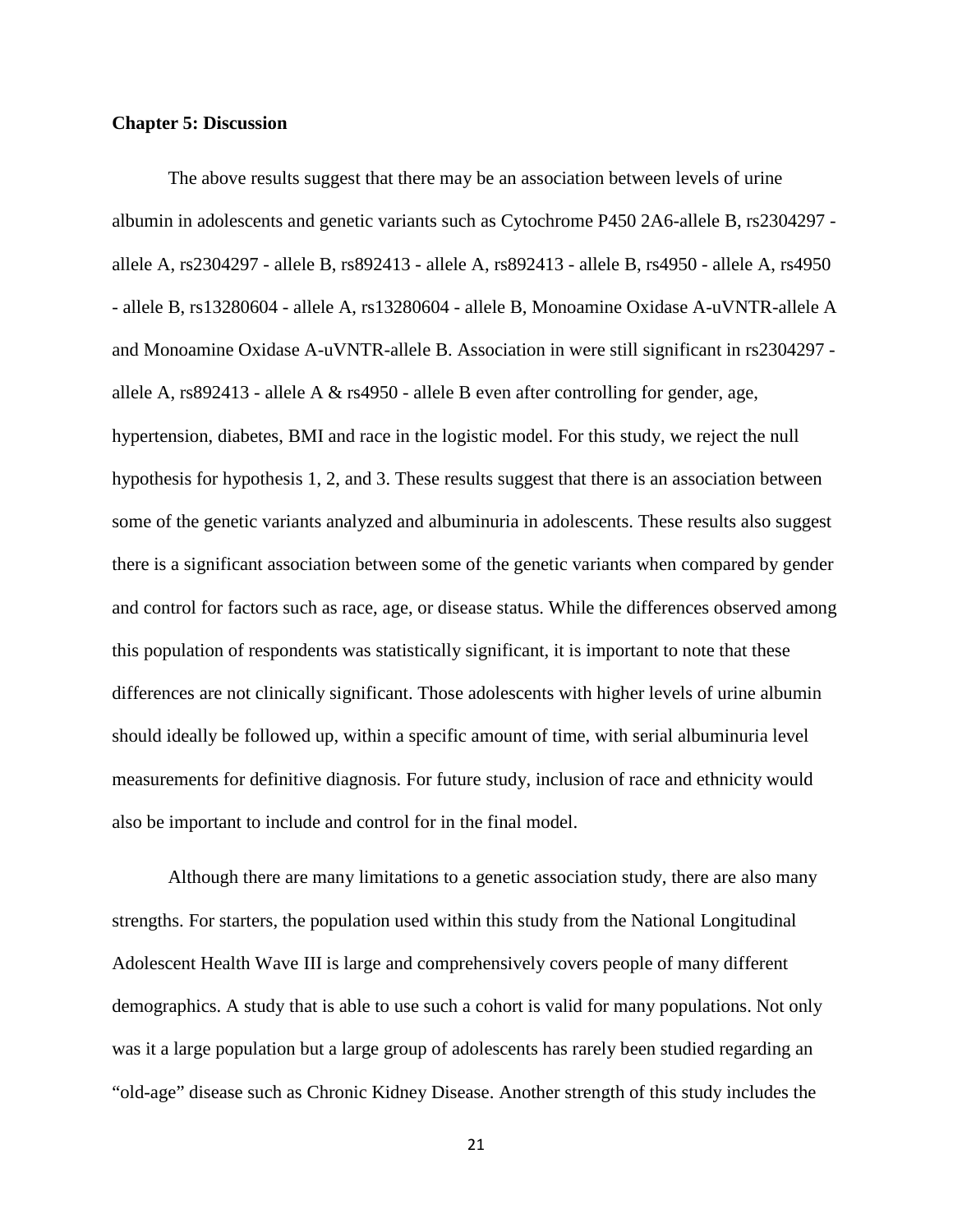analysis of the association of genetic variants with albuminuria in a sample that had similar genetic traits because of known familial relationships. This study was able to use a repeated measures model in order to efficiently control for familial similarities when analyzing the association between genetic variants and albuminuria. This study included two albumin measurements, titled macroalbumin and microalbumin, which were collected from the Add Health Data committee during Wave III. For replication of this study, it is advised to only use one measurement. Both measurements were used to ensure inclusiveness of all the respondents.

For future recommendations, results from this study are important in order to increase the amount of research being done on Chronic Kidney Disease in younger adults. With the increasing rates of childhood obesity, more children are being diagnosed at an earlier age with Chronic Kidney Disease. Having a better understanding of the mechanisms of Chronic Kidney Disease can help lead early diagnostic & prognostic efforts at a molecular level, as well as provide specific therapies and targeted drugs. Melzer & colleagues (2008) say that the direction of the relationship between genetic variations and proteins is unknown in many disease processes, which may indicate that there may be more pathways involved in CKD than we currently know. In order to effectively decrease the risk of chronic kidney disease in adolescents, it is imperative for researchers to understand if environmental effects on gene variants that may alter protein levels are involved with the disease progression or a result of the disease progression (Melzer et al, 2008).

For future research, replication of this study could increase knowledge of the interaction between several pathways and mechanisms involved in CKD. Future research should follow up on the association between albuminuria and the penetrance and frequency of associated alleles found in this study. The interaction of genes and their environment will make it easier to guide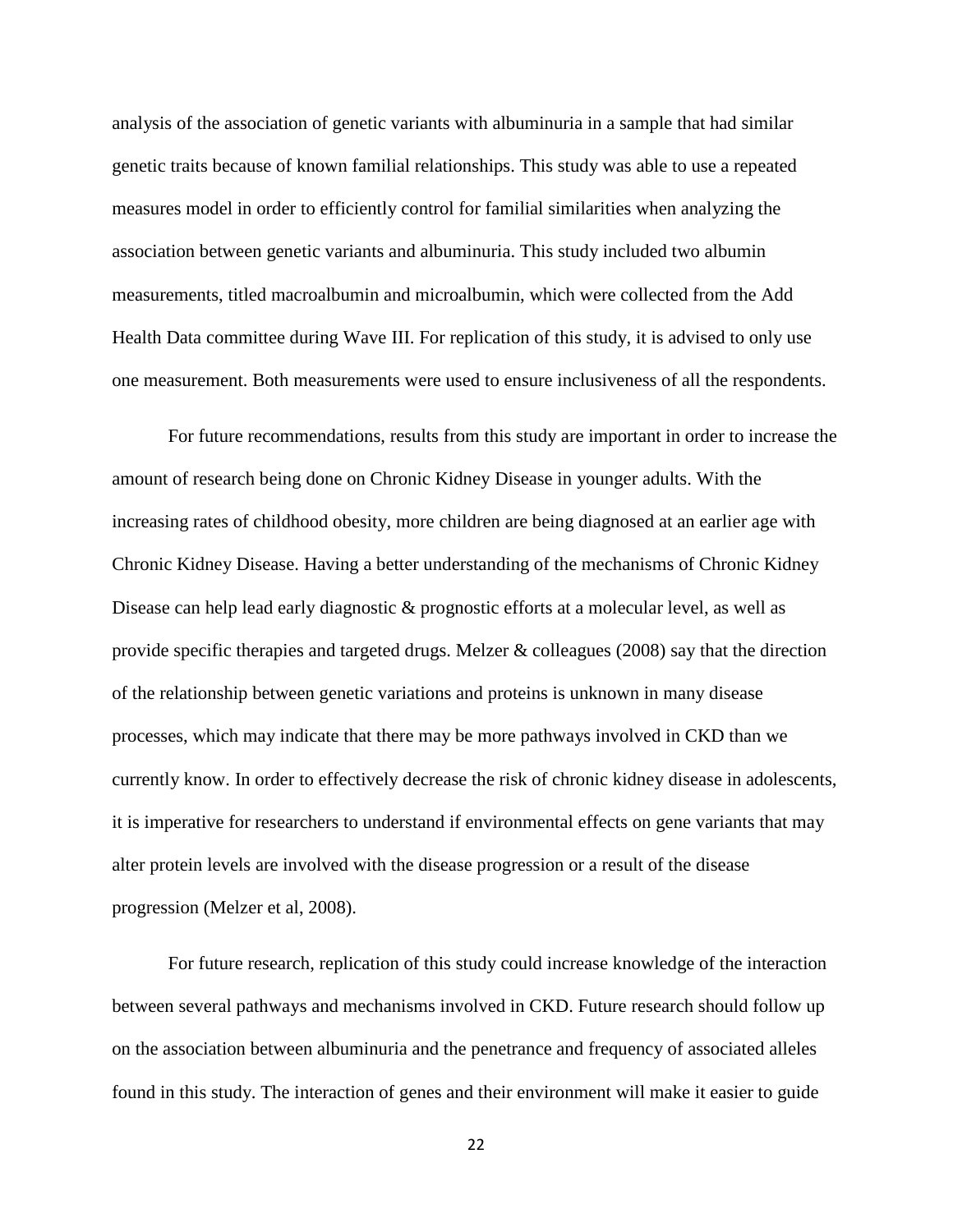the implementation of genetic counseling and molecular pharmaceutical design pertaining to Chronic Kidney Disease in adolescents.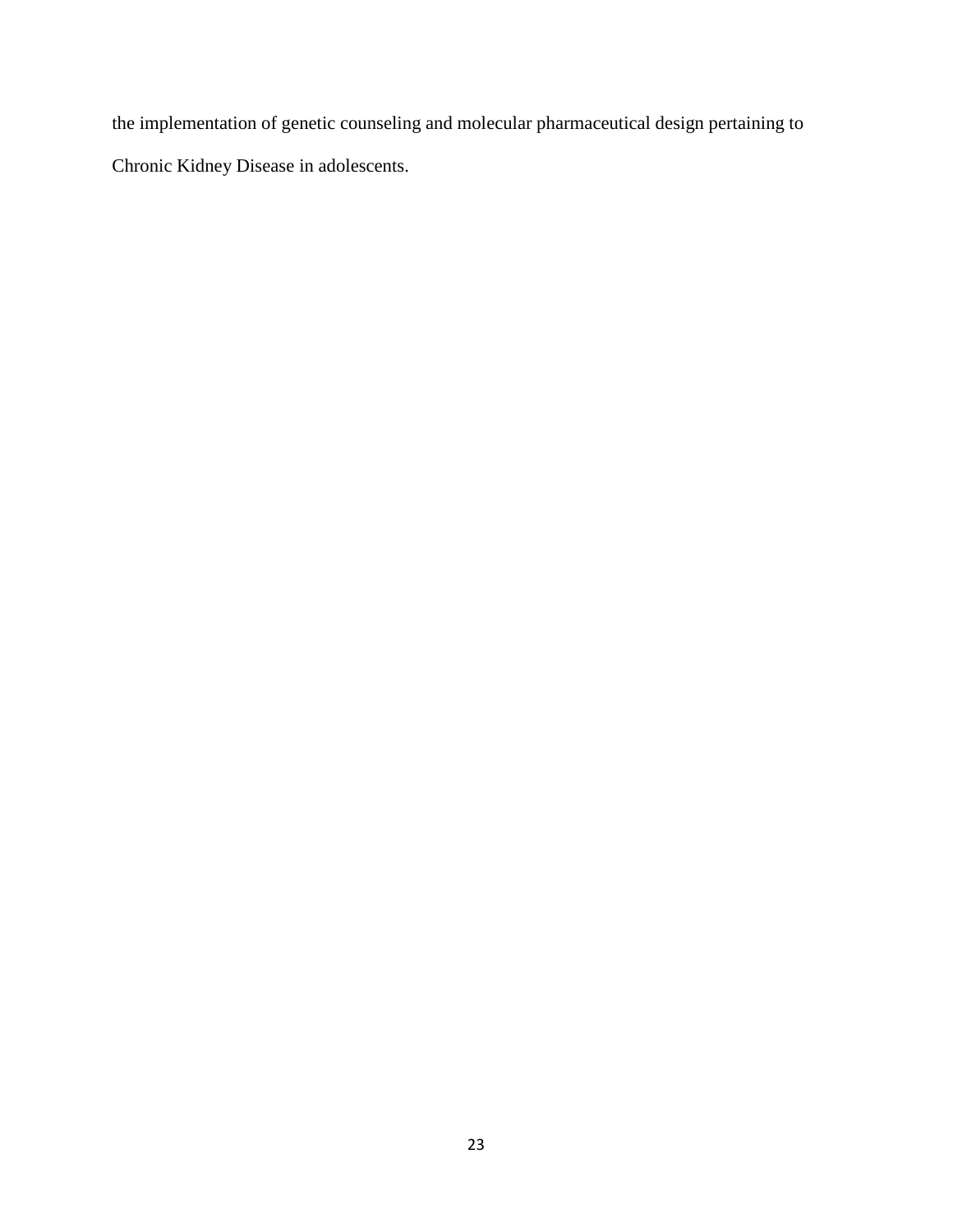| <b>Characteristics</b>                               | <b>All Add</b><br><b>Health</b><br><b>Respondents</b><br>$(n=15,197)$ | <b>Sample with</b><br><b>Urinalysis</b><br><b>Evaluation</b><br>$(n=10,226)$ | Sample with<br><b>Macroalbum</b><br>in<br>measuremen<br>$t(n=6306)$ | Sample with<br><b>Microalbumin</b><br>uria<br><b>Measurement</b><br>$(n=6306)$ |
|------------------------------------------------------|-----------------------------------------------------------------------|------------------------------------------------------------------------------|---------------------------------------------------------------------|--------------------------------------------------------------------------------|
| Age (yr:<br>$mean \pm SD$                            | $21.9 \pm 1.77$                                                       | $21.9 \pm 1.77$                                                              | $21.83 \pm 1.742$                                                   | $21.83 \pm 1.742$                                                              |
| Male $(n \, [\%])$                                   | 7167 (47.2)                                                           | 5266 (51.5)                                                                  | 3002 (47.6)                                                         | 3002 (47.6)                                                                    |
| BMI $(kg/m^2;$<br>mean $\pm SD$ <sup>1</sup>         | $27.60 \pm 9.79$                                                      | $27.76 \pm 10.06$                                                            | $29.47 \pm 10.59$                                                   | $29.47 \pm 10.59$                                                              |
| <b>BMI</b> category<br>$(kg/m^2; n [\%])$            |                                                                       |                                                                              |                                                                     |                                                                                |
| $<$ 25                                               | 5301 (42.8)                                                           | 3519 (41.8)                                                                  | 1623(30.2)                                                          | 1623(30.2)                                                                     |
| $25$ to $<$ 30                                       | 3547 (28.7)                                                           | 2457 (29.2)                                                                  | 1665(31.0)                                                          | 1665(31.0)                                                                     |
| 30 to $<$ 35                                         | 1730 (14)                                                             | 1182(14.1)                                                                   | 979 (18.2)                                                          | 979 (18.2)                                                                     |
| $\geq 35$                                            | 1795 (14.5)                                                           | 1252 (14.9)                                                                  | 1109(20.6)                                                          | 1109 (20.6)                                                                    |
| <b>Self-Reported</b><br><b>Conditions</b> (n<br>[%]) |                                                                       |                                                                              |                                                                     |                                                                                |
| <b>Diabetes</b>                                      | 152(1.0)                                                              | 103(1.0)                                                                     | 81(1.3)                                                             | 81(1.3)                                                                        |
| <b>Hypertension</b>                                  | 846 (5.6)                                                             | 590 (5.8)                                                                    | 406(6.4)                                                            | 406(6.4)                                                                       |
| <b>Smoked within</b><br>30d                          | 4913 (32)                                                             | 3400 (33.3)                                                                  | 2014 (31.9)                                                         | 2014 (31.9)                                                                    |

*Table 1. Demographic and health characteristics of the Add Health Wave III Study respondents*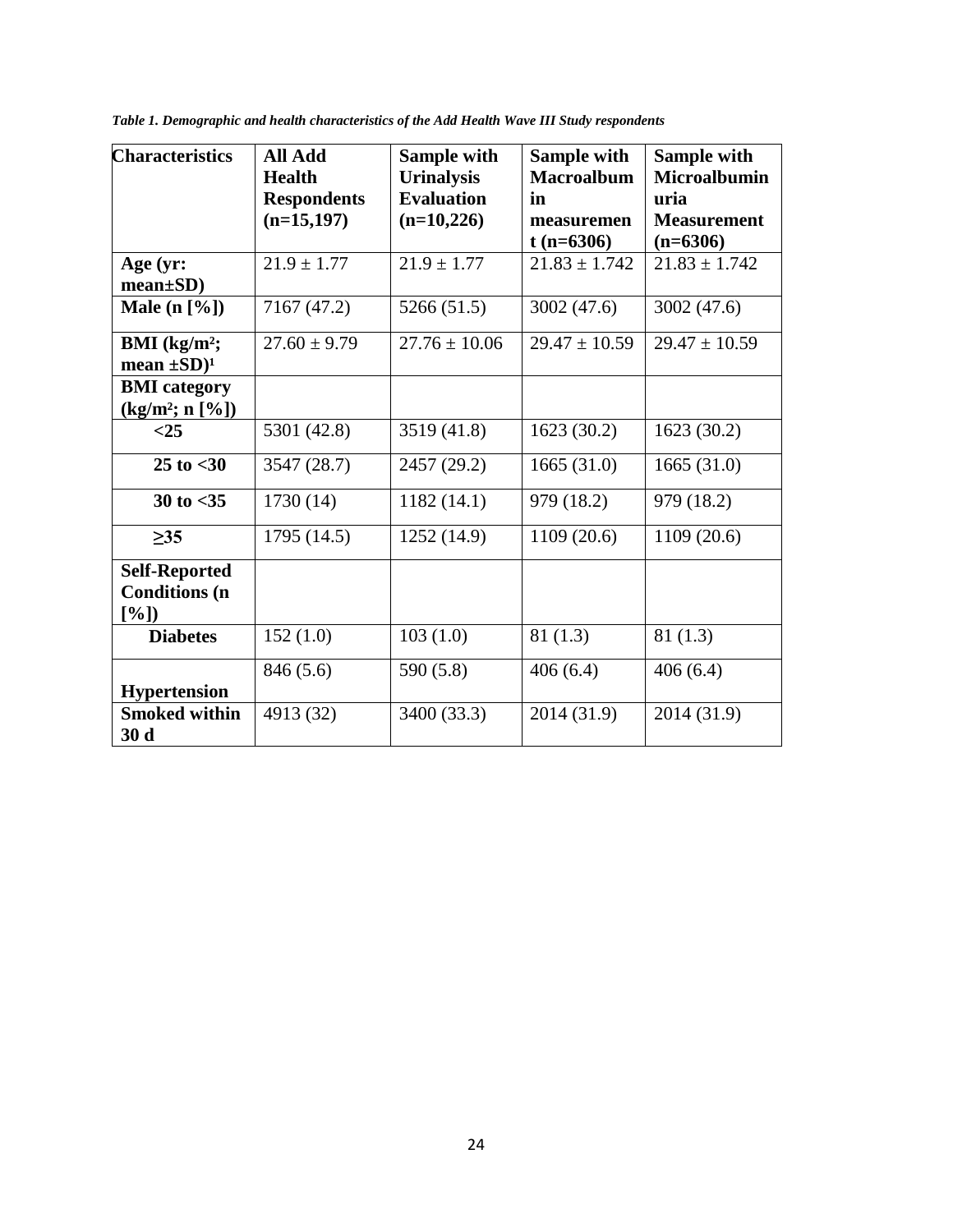*Table 2. Characteristics in respondents with macroalbumin measurement within the genetic sample of Add Health* 

| <b>Characteristics</b>                   | Sample with          | <b>No Macroalbumin</b> |
|------------------------------------------|----------------------|------------------------|
|                                          | <b>Macroalbumin</b>  | $(n=1121)$             |
|                                          | measurement $(n=76)$ |                        |
| Age (mean $\pm$ SD)                      | $21.83 \pm 1.872$    | $21.91 \pm 1.704$      |
| Male $(n \lceil \frac{6}{6} \rceil)$     | 28 (36.8)            | 565 (50.4)             |
| Female (n [%])                           | 48 (63.2)            | 556 (49.6)             |
| BMI $(kg/m^2)$ ; mean                    | $30.45 \pm 8.7$      | $29.14 \pm 11.02$      |
| $\pm SD)^1$                              |                      |                        |
| <b>BMI</b> category (kg/m <sup>2</sup> ; |                      |                        |
| n [%]                                    |                      |                        |
| $<$ 25                                   | 23(33.3)             | 304(27.1)              |
| 25 to 29.99                              | 17(22.4)             | 303 (31.6)             |
| 30 to 34.99                              | 6(7.9)               | 178 (18.6)             |
| $\geq$ 35                                | 23(30.3)             | 173(18.1)              |
| <b>Self-Reported</b>                     |                      |                        |
| Conditions (n [%])                       |                      |                        |
| <b>Diabetes</b>                          | 2(2.6)               | 10(0.9)                |
| <b>Hypertension</b>                      | 6(7.9)               | 74 (6.6)               |
| <b>Smoked within 30</b>                  | 23(30.3)             | 344 (30.7)             |
| days                                     |                      |                        |

*Wave III respondents*  $(n=1197*)^2$ 

**\*Missing 13 respondents**

**¹Excluding pregnant women, ≥75WBC, <50 RBC**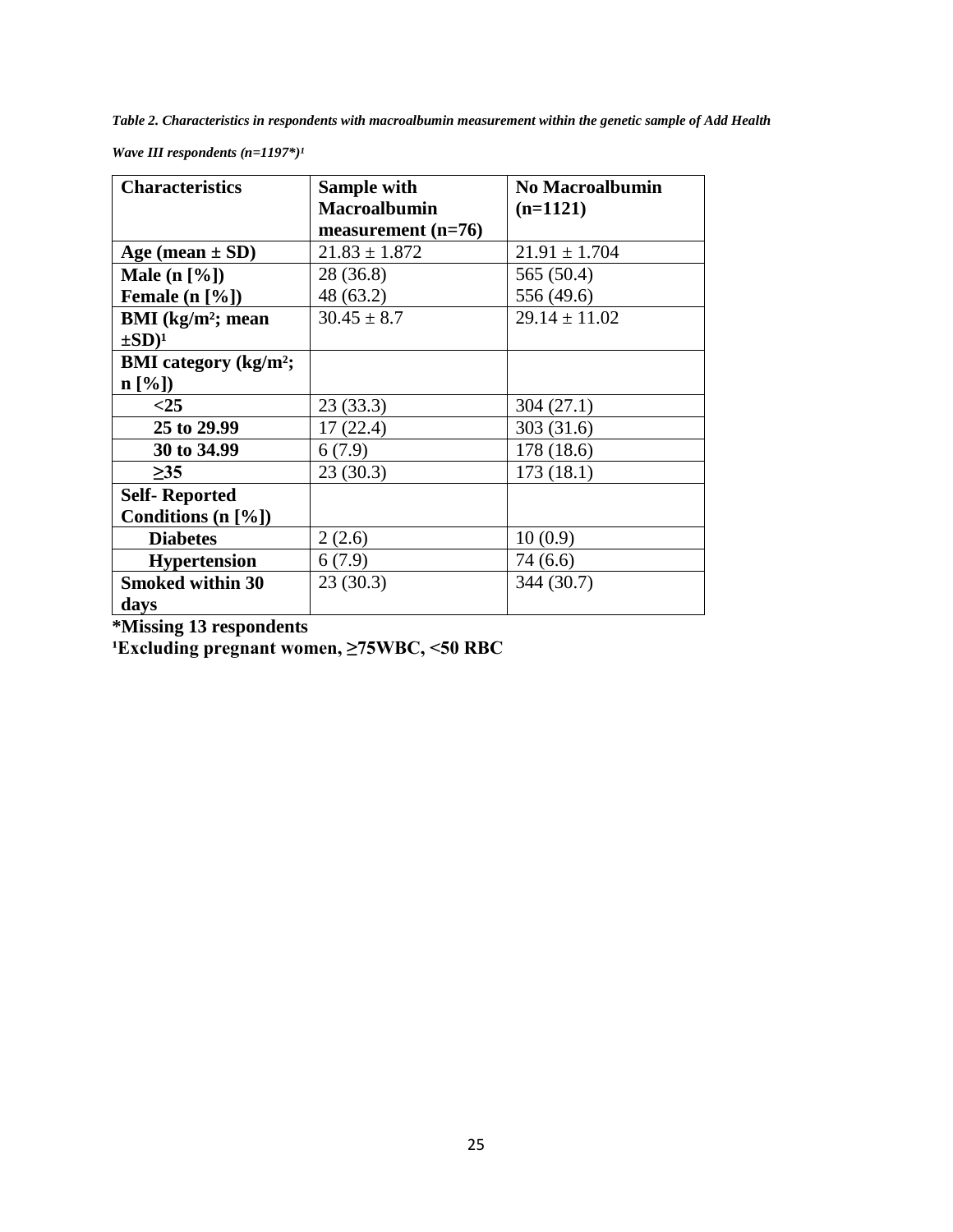*Table 3. Characteristics in respondents with microalbumin measurement within the genetic sample of Add Health Wave III respondents*  $(n=1210)^{1}$ 

| <b>Characteristics</b>                   | Sample with         | <b>No Microalbumin</b> |
|------------------------------------------|---------------------|------------------------|
|                                          | <b>Microalbumin</b> | $(n=1162)$             |
|                                          | measurement         |                        |
|                                          | $(n=48)$            |                        |
| Age (mean $\pm$ SD)                      | $21.92 \pm 1.966$   | $21.89 \pm 1.707$      |
| Male $(n \, [\%])$                       | 16(33.3)            | 580 (49.9)             |
| Female $(n \, [\%])$                     | 32(66.7)            | 582 (50.1)             |
| BMI $(kg/m^2;$ mean                      | $30.77 \pm 8.83$    | $29.13 \pm 10.9$       |
| $\pm SD)^1$                              |                     |                        |
| <b>BMI</b> category (kg/m <sup>2</sup> ; |                     |                        |
| $n \left[ \% \right]$                    |                     |                        |
| $<$ 25                                   | 12(27.3)            | 321 (32.2)             |
| 25 to 29.99                              | 13(29.5)            | 310 (31.2)             |
| 30 to 34.99                              | 6(13.6)             | 179 (18)               |
| $\geq$ 35                                | 13(27.1)            | 184 (18.5)             |
| <b>Self-Reported</b>                     |                     |                        |
| Conditions $(n \, [\%])$                 |                     |                        |
| <b>Diabetes</b>                          | 2(4.2)              | 10(0.9)                |
| <b>Hypertension</b>                      | 3(6.3)              | 78 (6.7)               |
| Smoked within 30 d                       | 13(27.1)            | 360(31)                |

**¹Excluding pregnant women, ≥75WBC, <50 RBC**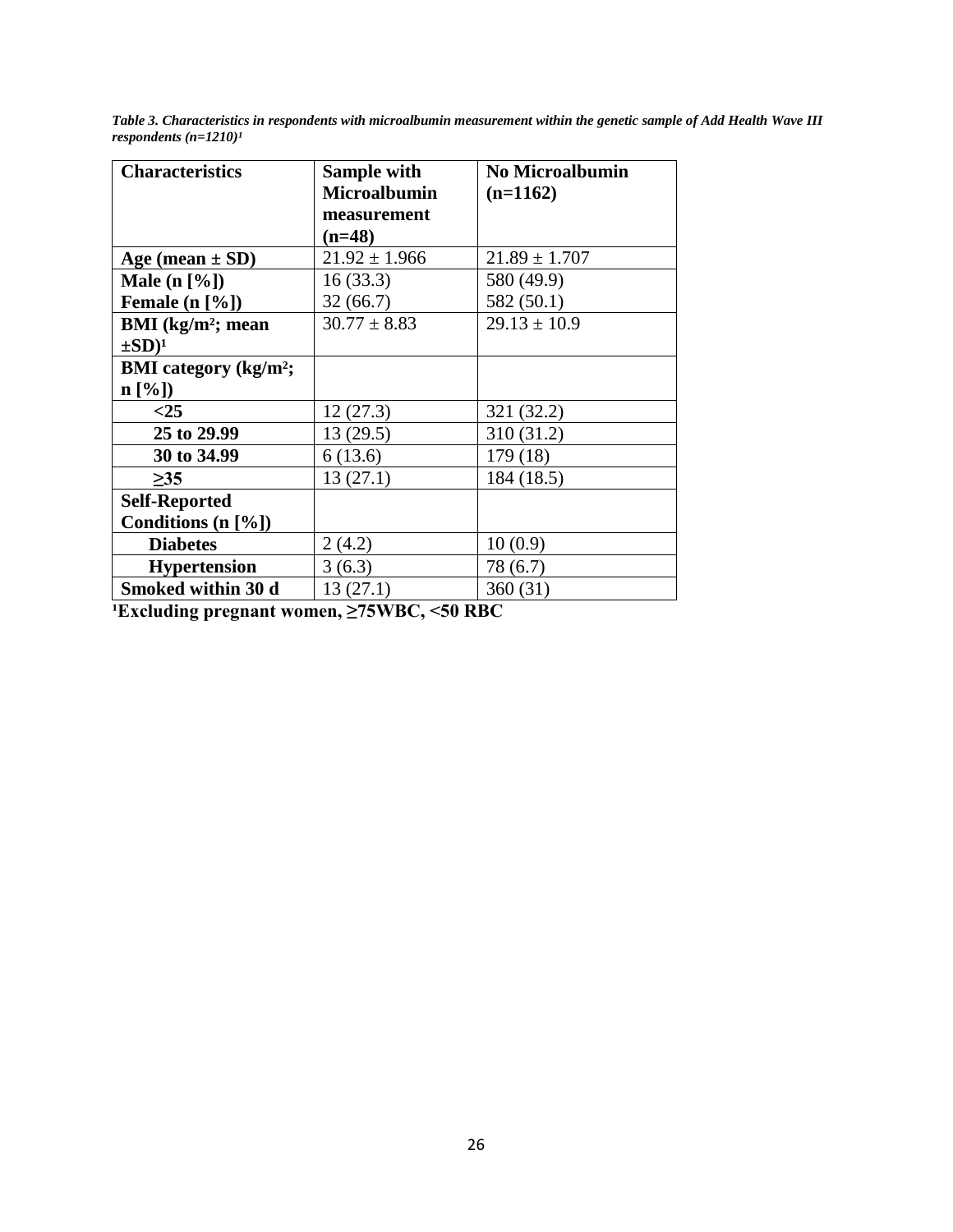| <b>Macroalbumin</b>           |                                          |                                                               | Microalbumin                                       |                               |                                          |                                                               |                                                             |
|-------------------------------|------------------------------------------|---------------------------------------------------------------|----------------------------------------------------|-------------------------------|------------------------------------------|---------------------------------------------------------------|-------------------------------------------------------------|
|                               | Independent<br><b>Sample</b>             |                                                               | <b>Sibling</b><br>&Twin<br><b>Sample</b>           |                               | Independent<br><b>Sample</b>             |                                                               | Sibling $\&$<br><b>Twin</b><br><b>Sample</b>                |
| Gene<br><b>Variant</b>        | <b>Pearso</b><br>n Chi-<br><b>Square</b> | Fisher's<br><b>Exact</b><br>Test (if<br>applicabl<br>$\bf e)$ | <b>Repeated</b><br><b>Measuremen</b><br>ts P-value | Gene<br><b>Variant</b>        | <b>Pearso</b><br>n Chi-<br><b>Square</b> | Fisher's<br><b>Exact</b><br>Test (if<br>applicabl<br>$\bf e)$ | <b>Repeated</b><br><b>Measureme</b><br>nt model p-<br>value |
| DAT1A                         | 0.949                                    | $\overline{a}$                                                | 0.9189                                             | DAT1A                         | 0.634                                    | $\overline{a}$                                                | 0.9360                                                      |
| DAT1B                         | 0.792                                    | $\blacksquare$                                                | 0.9422                                             | DAT1B                         | 0.059                                    | $\blacksquare$                                                | 0.3491                                                      |
| DRD4A                         | 0.683                                    | $\equiv$                                                      | 0.6346                                             | DRD4A                         | 0.686                                    | $\blacksquare$                                                | 0.8199                                                      |
| DRD4B                         | 0.270                                    | $\overline{\phantom{a}}$                                      | 0.4252                                             | DRD4B                         | 0.618                                    | $\blacksquare$                                                | 0.8990                                                      |
| <b>HTTLPR</b><br>$\mathbf{A}$ | 0.897                                    | 1.000                                                         | 0.6100                                             | <b>HTTLPR</b><br>$\mathbf{A}$ | 0.450                                    | 0.499                                                         | 0.4229                                                      |
| <b>HTTLPR</b><br>$\bf{B}$     | 0.514                                    | 0.656                                                         | 0.2471                                             | <b>HTTLPR</b><br>B            | 0.838                                    | 0.772                                                         | 0.5280                                                      |
| MAOA_V<br>$\mathbf A$         | 0.515                                    | $\blacksquare$                                                | 0.4428                                             | MAOA_V<br>$\mathbf A$         | 0.473                                    | $\blacksquare$                                                | 0.7811                                                      |
| <b>MAOA V</b><br>B            | 0.393                                    | $\overline{\phantom{a}}$                                      | 0.6300                                             | MAOA V<br>B                   | 0.168                                    | $\blacksquare$                                                | 0.6250                                                      |
| CYP2A6B                       | 0.054                                    | 0.075                                                         | 0.0846                                             | CYP2A6B                       | 0.956                                    | 1.000                                                         | 0.8501                                                      |
| DRD <sub>2</sub> A            | 0.613                                    | 1.000                                                         | 0.7257                                             | DRD <sub>2</sub> A            | 0.648                                    | 1.000                                                         | 0.5376                                                      |
| DRD <sub>2B</sub>             | 0.631                                    | 0.737                                                         | 0.6628                                             | DRD <sub>2</sub> B            | 0.556                                    | 0.657                                                         | 0.8565                                                      |
| S000001A                      | 0.003                                    | 0.010                                                         | 0.1412                                             | S000001A                      | 0.153                                    | 0.182                                                         | 0.7545                                                      |
| <b>S000001B</b>               | 0.058                                    | 0.083                                                         | 0.1998                                             | <b>S000001B</b>               | 0.742                                    | 0.822                                                         | 0.5143                                                      |
| S000002A                      | 0.020                                    | 0.033                                                         | 0.1267                                             | S000002A                      | 0.741                                    | 1.000                                                         | 0.8194                                                      |
| <b>S000002B</b>               | 0.031                                    | 0.040                                                         | 0.0675                                             | S000002B                      | 0.264                                    | 0.362                                                         | 0.0595                                                      |
| S000003A                      | 0.095                                    | 0.125                                                         | 0.5338                                             | S000003A                      | 0.741                                    | 0.818                                                         | 0.2925                                                      |
| <b>S000003B</b>               | 0.004                                    | 0.011                                                         | 0.1459                                             | <b>S000003B</b>               | 0.371                                    | 0.325                                                         | 0.8839                                                      |
| S000004A                      | 0.135                                    | 0.162                                                         | 0.4644                                             | S000004A                      | 0.860                                    | 1.000                                                         | 0.2991                                                      |
| S000004B                      | 0.048                                    | 0.059                                                         | 0.2465                                             | S000004B                      | 0.252                                    | 0.341                                                         | 0.6002                                                      |
| DNA <sub>2</sub>              | 0.152                                    | 0.235                                                         | 0.5882                                             | DNA <sub>2</sub>              | 0.188                                    | 0.313                                                         | 0.6928                                                      |
| <b>CONCOR</b><br>D            | 0.996                                    | $\bar{\phantom{a}}$                                           |                                                    | <b>CONCOR</b><br>D            | 0.994                                    |                                                               |                                                             |
| <b>ZYGCHG</b>                 | 0.252                                    | 0.598                                                         | 0.4425                                             | <b>ZYGCHG</b>                 | 0.542                                    | 1.000                                                         | 0.4976                                                      |

*Table 4. Association between genetic variants and respondents with macroalbumin and/or microalbumin measurements*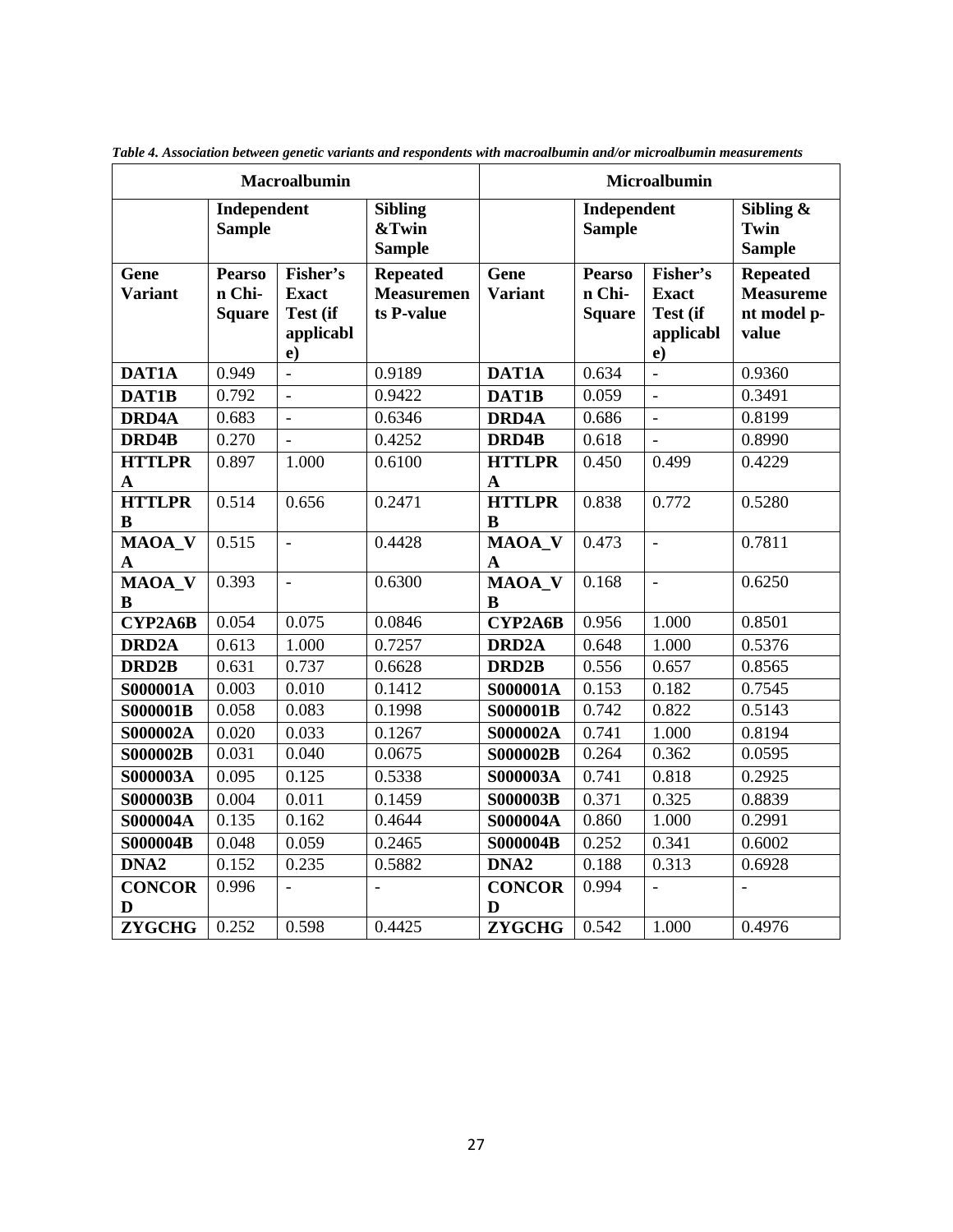| Men                    |                                              |                                                         |                                                    | Women                        |                                              |                                                               |                                                    |
|------------------------|----------------------------------------------|---------------------------------------------------------|----------------------------------------------------|------------------------------|----------------------------------------------|---------------------------------------------------------------|----------------------------------------------------|
|                        | Independent<br><b>Sample</b>                 |                                                         | Sibling &<br><b>Twins</b><br><b>Sample</b>         |                              | Independent<br><b>Sample</b>                 |                                                               | Sibling $\&$<br><b>Twin</b><br><b>Sample</b>       |
| Gene<br><b>Variant</b> | <b>Pearso</b><br>n Chi-<br><b>Squar</b><br>e | Fisher's<br><b>Exact</b><br>Test (if<br>applicabl<br>e) | <b>Repeated</b><br><b>Measureme</b><br>nts p-value | Gene<br><b>Variant</b>       | <b>Pearso</b><br>n Chi-<br><b>Squar</b><br>e | Fisher's<br><b>Exact</b><br>Test (if<br>applicabl<br>$\bf{e}$ | <b>Repeated</b><br><b>Measureme</b><br>nts p-value |
| DAT1A                  | 0.661                                        | $\frac{1}{2}$                                           | 0.6601                                             | <b>DAT1A</b>                 | 0.862                                        | $\overline{a}$                                                | 0.9306                                             |
| DAT1B                  | 0.673                                        | $\overline{a}$                                          | 0.6555                                             | DAT1B                        | 0.657                                        | $\bar{\phantom{a}}$                                           |                                                    |
| DRD4A                  | 0.820                                        | $\overline{a}$                                          | 0.6760                                             | DRD4A                        | 0.675                                        | $\overline{a}$                                                | 0.7573                                             |
| DRD4B                  | 0.994                                        | $\overline{a}$                                          | 0.9405                                             | DRD4B                        | 0.068                                        | $\overline{a}$                                                | 0.1815                                             |
| <b>HTTLPR</b><br>A     | 0.406                                        | 0.510                                                   | 0.9008                                             | <b>HTTLPR</b><br>$\mathbf A$ | 0.940                                        | 1.000                                                         | 0.3714                                             |
| <b>HTTLPR</b><br>B     | 0.959                                        | 1.000                                                   | 0.6244                                             | <b>HTTLPR</b><br>$\bf{B}$    | 0.611                                        | 0.778                                                         | 0.2412                                             |
| MAOA_V<br>A            | 0.979                                        | $\overline{a}$                                          | 0.9148                                             | MAOA_V<br>$\mathbf A$        | 0.268                                        | $\overline{a}$                                                | 0.3666                                             |
| MAOA_V<br>B            | 0.979                                        | $\frac{1}{2}$                                           | 0.9148                                             | MAOA_V<br>B                  | 0.181                                        | $\bar{\phantom{a}}$                                           | 0.5133                                             |
| CYP2A6B                | 0.265                                        | 0.309                                                   | 0.5139                                             | CYP2A6B                      | 0.156                                        | 0.162                                                         | 0.2127                                             |
| DRD <sub>2</sub> A     | 0.358                                        | 1.000                                                   | 0.8798                                             | DRD <sub>2</sub> A           | 1.000                                        | 1.000                                                         | 0.8221                                             |
| DRD <sub>2B</sub>      | 0.844                                        | 1.000                                                   | 0.6173                                             | DRD <sub>2</sub> B           | 0.621                                        | 0.692                                                         | 0.9051                                             |
| S000001A               | 0.541                                        | 0.629                                                   | 0.3152                                             | S000001A                     | 0.002                                        | 0.005                                                         | 0.4535                                             |
| <b>S000001B</b>        | 0.560                                        | 0.750                                                   | 0.8290                                             | <b>S000001B</b>              | 0.012                                        | 0.013                                                         | 0.1807                                             |
| S000002A               | 0.099                                        | 0.124                                                   | 0.1389                                             | S000002A                     | 0.072                                        | 0.106                                                         | 0.5373                                             |
| <b>S000002B</b>        | 0.683                                        | 0.756                                                   | 0.7721                                             | S000002B                     | 0.006                                        | 0.008                                                         | 0.0366                                             |
| S000003A               | 0.551                                        | 0.749                                                   | 0.3047                                             | S000003A                     | 0.017                                        | 0.025                                                         | 0.1164                                             |
| <b>S000003B</b>        | 0.486                                        | 0.621                                                   | 0.6203                                             | <b>S000003B</b>              | 0.005                                        | 0.010                                                         | 0.2242                                             |
| S000004A               | 0.602                                        | 0.751                                                   | 0.5674                                             | S000004A                     | 0.047                                        | 0.058                                                         | 0.2167                                             |
| <b>S000004B</b>        | 0.594                                        | 0.638                                                   | 0.8042                                             | <b>S000004B</b>              | 0.076                                        | 0.103                                                         | 0.3235                                             |
| DNA <sub>2</sub>       | 0.296                                        | 0.540                                                   | 0.0573                                             | DNA <sub>2</sub>             |                                              | $\overline{a}$                                                | 0.0518                                             |
| <b>CONCOR</b><br>D     | 0.957                                        |                                                         | 0.9260                                             | <b>CONCOR</b><br>D           | $\overline{a}$                               |                                                               |                                                    |
| <b>ZYGCHG</b>          | 0.658                                        | 1.000                                                   | 0.5022                                             | <b>ZYGCHG</b>                | $\overline{a}$                               | $\overline{\phantom{a}}$                                      | 0.6617                                             |

*Table 5. Association of genetic variants for each gender in those respondents with macroalbumin measurements*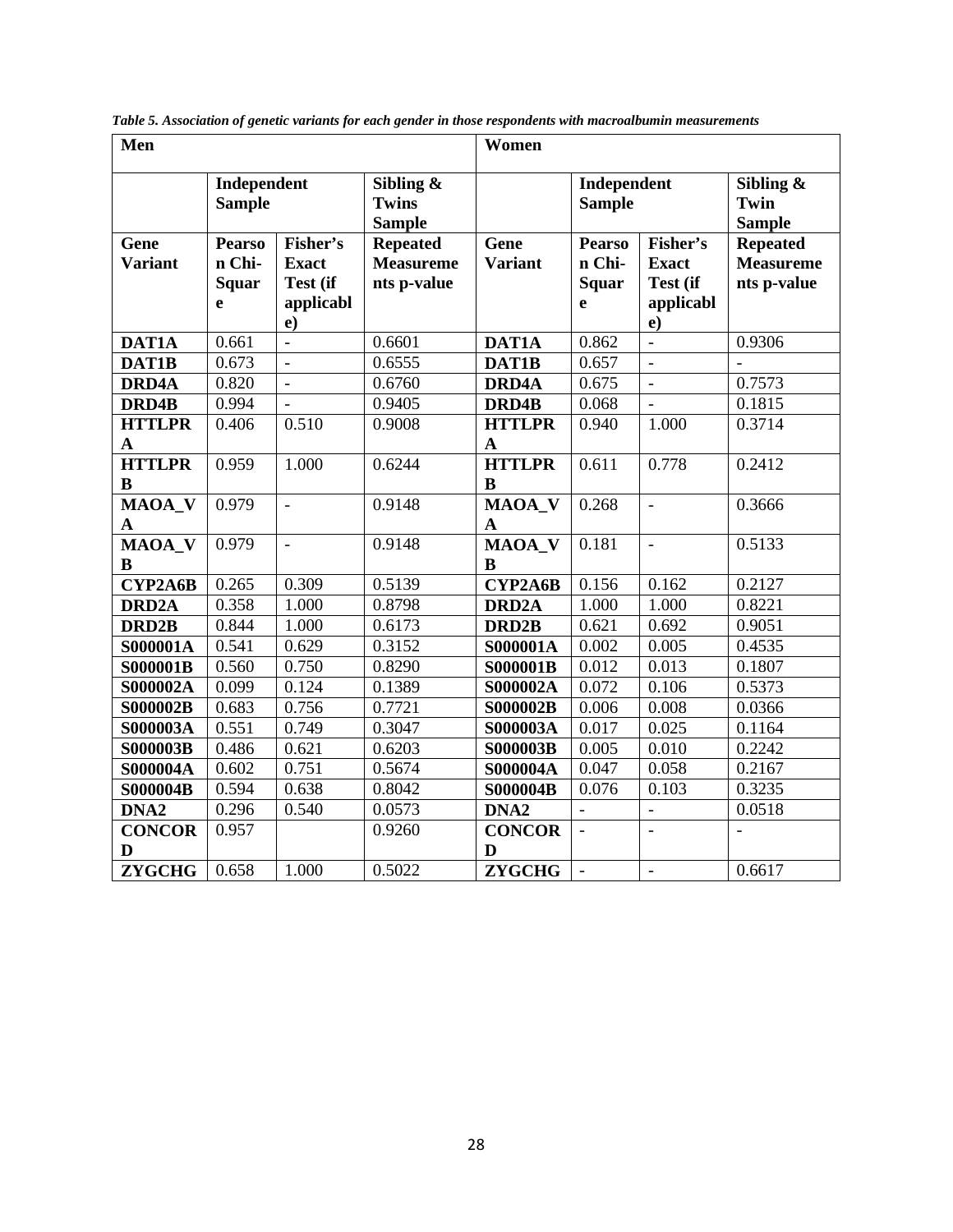| Men                          |                                          |                                                               |                                                             | Women                         |                                          |                                                         |                                                             |
|------------------------------|------------------------------------------|---------------------------------------------------------------|-------------------------------------------------------------|-------------------------------|------------------------------------------|---------------------------------------------------------|-------------------------------------------------------------|
|                              | Independent<br><b>Sample</b>             |                                                               | Sibling $\&$<br>Twin<br><b>Sample</b>                       |                               | Independent<br><b>Sample</b>             |                                                         | Sibling $\&$<br>Twin<br><b>Sample</b>                       |
| Gene<br><b>Variant</b>       | <b>Pearso</b><br>n Chi-<br><b>Square</b> | Fisher's<br><b>Exact</b><br>Test (if<br>applicabl<br>$\bf e)$ | <b>Repeated</b><br><b>Measureme</b><br>nt model p-<br>value | Gene<br><b>Variant</b>        | <b>Pearso</b><br>n Chi-<br><b>Square</b> | Fisher's<br><b>Exact</b><br>Test (if<br>applicabl<br>e) | <b>Repeated</b><br><b>Measureme</b><br>nt model p-<br>value |
| DAT1A                        | 0.990                                    |                                                               | 0.9714                                                      | DAT1A                         | 0.446                                    |                                                         | 0.8461                                                      |
| DAT1B                        | 0.792                                    | $\overline{\phantom{a}}$                                      | 0.7703                                                      | DAT1B                         | 0.008                                    | $\overline{a}$                                          | $\overline{a}$                                              |
| <b>DRD4A</b>                 | 0.608                                    | $\overline{a}$                                                | 0.7410                                                      | DRD4A                         | 0.681                                    | $\blacksquare$                                          | 0.7610                                                      |
| DRD4B                        | 0.477                                    | $\overline{\phantom{a}}$                                      | 0.8897                                                      | DRD4B                         | 0.756                                    | $\overline{\phantom{a}}$                                | 0.7113                                                      |
| <b>HTTLPR</b><br>$\mathbf A$ | 0.409                                    | 0.668                                                         | 0.5703                                                      | <b>HTTLPR</b><br>$\mathbf{A}$ | 0.574                                    | 0.788                                                   | $\overline{0.741}0$                                         |
| <b>HTTLPR</b><br>B           | 0.811                                    | 1.000                                                         | 0.6830                                                      | <b>HTTLPR</b><br>B            | 0.520                                    | 0.459                                                   | 0.7502                                                      |
| MAOA_V<br>A                  | 0.000                                    | $\blacksquare$                                                | 0.2890                                                      | MAOA_V<br>$\mathbf{A}$        | 0.623                                    | $\Box$                                                  | 0.5737                                                      |
| MAOA_V<br>B                  | 0.000                                    | $\overline{a}$                                                | 0.2890                                                      | MAOA_V<br>B                   | 0.312                                    | $\blacksquare$                                          | 0.8938                                                      |
| CYP2A6B                      | 0.617                                    | 1.000                                                         | 0.5553                                                      | CYP2A6B                       | 0.775                                    | 0.552                                                   | 0.8534                                                      |
| DRD <sub>2</sub> A           | 0.481                                    | 1.000                                                         | 0.5215                                                      | DRD <sub>2</sub> A            | 0.944                                    | 1.000                                                   | 0.8803                                                      |
| DRD <sub>2</sub> B           | 0.135                                    | 0.220                                                         | 0.2314                                                      | DRD <sub>2B</sub>             | 0.090                                    | 0.112                                                   | 0.5208                                                      |
| S000001A                     | 0.328                                    | 1.000                                                         | 0.9300                                                      | <b>S000001A</b>               | 0.023                                    | 0.039                                                   | 0.8775                                                      |
| <b>S000001B</b>              | 0.015                                    | 0.030                                                         | 0.4452                                                      | <b>S000001B</b>               | 0.056                                    | 0.096                                                   | 0.1848                                                      |
| S000002A                     | 0.342                                    | 1.000                                                         | 0.9076                                                      | <b>S000002A</b>               | 0.784                                    | 0.678                                                   | 0.8902                                                      |
| <b>S000002B</b>              | 0.022                                    | 0.032                                                         | 0.5648                                                      | <b>S000002B</b>               | 0.005                                    | 0.006                                                   | 0.0090                                                      |
| S000003A                     | 0.015                                    | 0.030                                                         | 0.1972                                                      | <b>S000003A</b>               | 0.037                                    | 0.047                                                   | 0.0334                                                      |
| <b>S000003B</b>              | 0.344                                    | 1.000                                                         | 0.5634                                                      | <b>S000003B</b>               | 0.113                                    | 0.120                                                   | 0.8969                                                      |
| S000004A                     | 0.018                                    | 0.030                                                         | 0.3354                                                      | S000004A                      | 0.080                                    | 0.094                                                   | 0.0745                                                      |
| <b>S000004B</b>              | 0.314                                    | 0.599                                                         | 0.4286                                                      | <b>S000004B</b>               | 0.068                                    | 0.079                                                   | 0.3506                                                      |
| DNA <sub>2</sub>             |                                          |                                                               | 0.1073                                                      | DNA <sub>2</sub>              | 0.296                                    | 0.540                                                   | 0.5835                                                      |
| <b>CONCOR</b><br>D           |                                          |                                                               | 0.8283                                                      | <b>CONCOR</b><br>D            | 0.957                                    |                                                         |                                                             |
| <b>ZYGCHG</b>                |                                          |                                                               | 0.5912                                                      | <b>ZYGCHG</b>                 | 0.658                                    | 1.000                                                   | 0.2409                                                      |

*Table 6. Association of genetic variants for each gender in respondents with microalbumin measurement*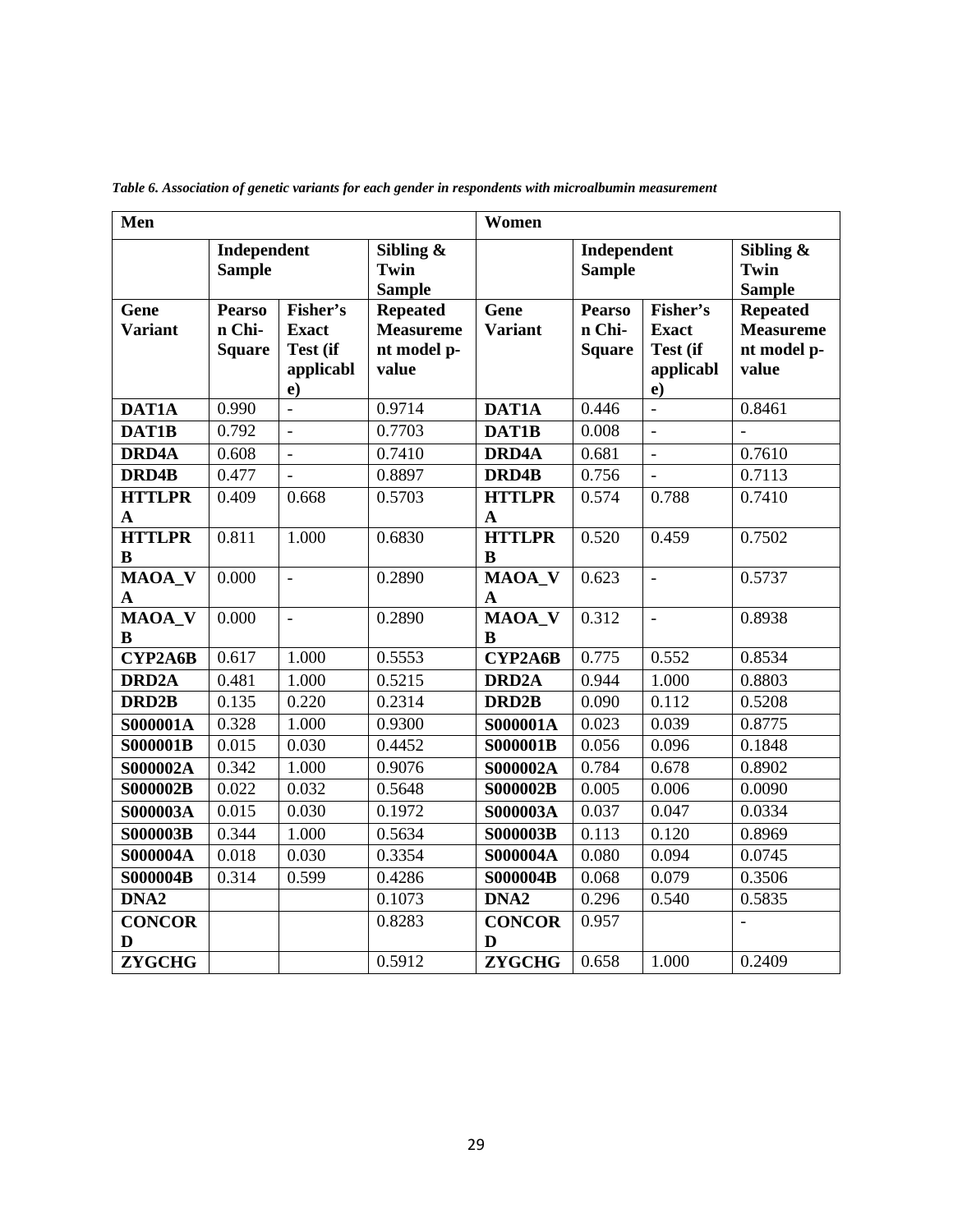*Table 7. Logistic Regression Model*

| <b>Macroalbumin</b> |                        |                                     | <b>Microalbumin</b> |                        |                                     |  |
|---------------------|------------------------|-------------------------------------|---------------------|------------------------|-------------------------------------|--|
|                     | Independen<br>t Sample | Sibling $\&$<br><b>Twins Sample</b> |                     | Independen<br>t Sample | Sibling $\&$<br><b>Twins Sample</b> |  |
| Gene                | Logistic               | <b>Repeated</b>                     | Gene                | Logistic               | <b>Repeated</b>                     |  |
| <b>Variant</b>      | <b>Regression</b>      | <b>Measurement</b>                  | <b>Variant</b>      | <b>Regression</b>      | <b>Measurement</b>                  |  |
|                     |                        | s p-value                           |                     |                        | s p-value                           |  |
|                     |                        |                                     |                     |                        |                                     |  |
| DAT1A               | 0.828                  | 0.8217                              | DAT1A               | 0.087                  | 0.8688                              |  |
| DAT1B               | 0.241                  | 0.9361                              | DAT1B               | 0.007                  | 0.3449                              |  |
| <b>DRD4A</b>        | 0.226                  | 0.5737                              | DRD4A               | 0.163                  | 0.9371                              |  |
| DRD4B               | 1.000                  | 0.5915                              | DRD4B               | 1.000                  | 0.9863                              |  |
| <b>HTTLPRA</b>      | 0.735                  | 0.7368                              | <b>HTTLPRA</b>      | 0.488                  | 0.4508                              |  |
| <b>HTTLPRB</b>      | 0.218                  | 0.2697                              | <b>HTTLPRB</b>      | 0.968                  | 0.5074                              |  |
| <b>MAOA VA</b>      | 0.787                  | 0.4835                              | <b>MAOA VA</b>      | 0.644                  | 0.5512                              |  |
| <b>MAOA VB</b>      | 0.782                  | 0.5772                              | <b>MAOA_VB</b>      | 0.231                  | 0.5844                              |  |
| CYP2A6B             | 0.054                  | 0.0888                              | CYP2A6B             | 0.838                  | 0.8343                              |  |
| <b>DRD2A</b>        | 0.579                  | 0.5348                              | DRD <sub>2</sub> A  | 0.597                  | 0.3567                              |  |
| DRD <sub>2</sub> B  | 0.913                  | 0.4492                              | DRD <sub>2B</sub>   | 0.752                  | 0.7191                              |  |
| S000001A            | 0.005                  | 0.7965                              | <b>S000001A</b>     | 0.113                  | 0.6826                              |  |
| <b>S000001B</b>     | 0.099                  | 0.7933                              | <b>S000001B</b>     | 0.782                  | 0.8451                              |  |
| S000002A            | 0.029                  | 0.7473                              | S000002A            | 0.731                  | 0.5271                              |  |
| <b>S000002B</b>     | 0.089                  | 0.3815                              | <b>S000002B</b>     | 0.239                  | 0.1462                              |  |
| <b>S000003A</b>     | 0.110                  | 0.8421                              | S000003A            | 0.625                  | 0.3397                              |  |
| <b>S000003B</b>     | 0.004                  | 0.5191                              | <b>S000003B</b>     | 0.487                  | 0.7256                              |  |
| S000004A            | 0.170                  | 0.8029                              | S000004A            | 0.744                  | 0.5975                              |  |
| <b>S000004B</b>     | 0.056                  | 0.7327                              | <b>S000004B</b>     | 0.329                  | 0.9347                              |  |
| DNA <sub>2</sub>    | 0.175                  | 0.3206                              | DNA <sub>2</sub>    | 0.983                  | 0.9801                              |  |
| <b>CONCOR</b>       | 1.000                  |                                     | <b>CONCOR</b>       | 1.000                  |                                     |  |
| D                   |                        |                                     | D                   |                        |                                     |  |
| <b>ZYGCHG</b>       | 0.999                  | 0.6816                              | <b>ZYGCHG</b>       | 0.998                  | 0.3041                              |  |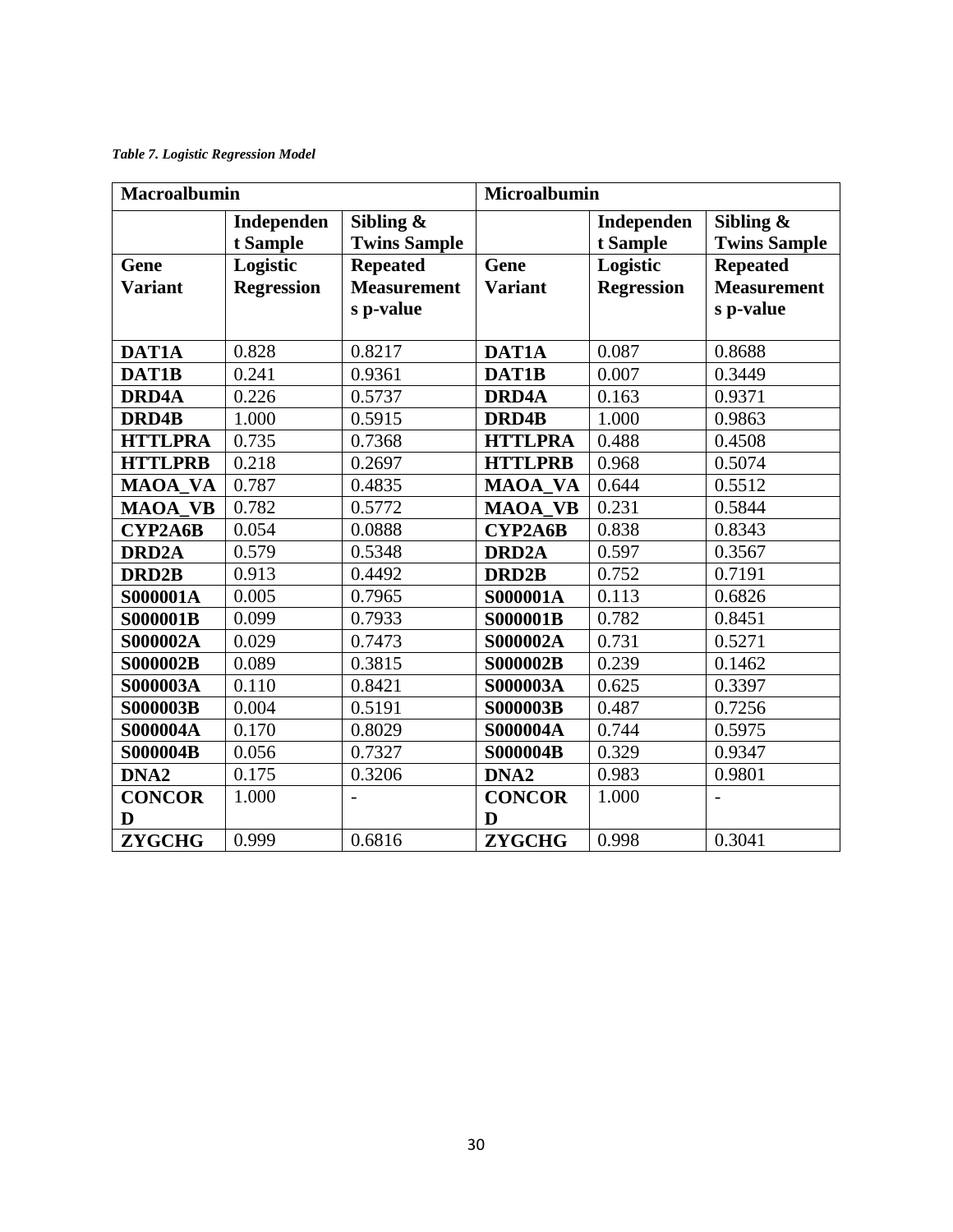#### **Bibliography**

- Bruce, M. A., Beech, B. M., Sims, M., Brown, T. N., Wyatt, S. B., Taylor, H. A., Williams, D. R., & Crook, E. C. (2009). Social Environmental Stressors, Psychological Factors, and Kidney Disease. *J Investig Med*, 57 (4), 583-589. doi:10.231/JIM.0b013e31819dbb91.
- Brummett, B. H., Krystal, A. D., Siegler, I. C., Kuhn, C., Surwitt, R. S., Zuchner, S., … Williams, R. B. (2007). Associations of a regulatory polymorphism oxidase- A gene promoter (MAOA-uVNTR) with symptoms of depression and sleep quality. *Psychosom Med*, 69 (5), 396-401. doi: 10.1097/PSY.0b013e31806d040b
- Centers for Disease Control and Prevention. (n.d) Chronic Kidney Disease Surveillance System—United States. Retrieved January 29, 2017 from https://nccd.cdc.gov/ckd/detail.aspx?QNum=Q248
- Centers for Disease Control and Prevention. (2014). National Chronic Kidney Disease Fact Sheet: General Information and National Estimates on Chronic Kidney Disease in the United States. Atlanta, GA: US Department of Health and Human Services.
- Center for Disease Control & Prevention (2015). Childhood Obesity Facts*.* Retrieved December 14, 2016, from https://www.cdc.gov/healthyschools/obesity/facts.htm
- De Jong, P. E. & Curhan, G. C. (2006). Screening, Monitoring, and Treatment of Albuminuria: Public Health Perspectives. *J Am Soc Neprhrol*, 17, 2120-2126. doi: 10.1681/ASN2006010097
- DNA Learning Center. (n.d.). DAT1 Gene. Retrieved January 30, 2017, from https://www.dnalc.org/view/1483-DAT1-Gene.html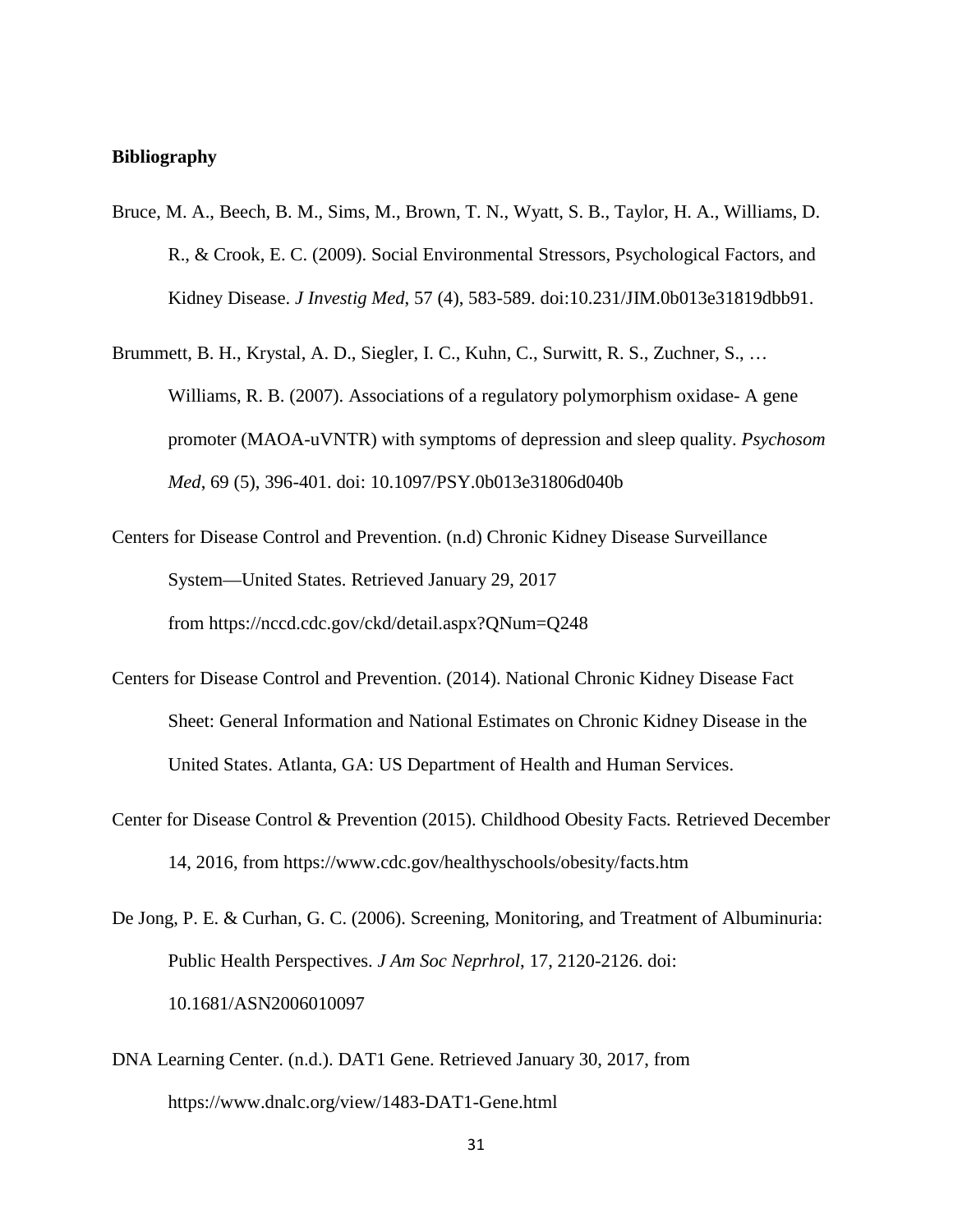- Eikmans, M., Aben, J. A., Koop, K., Baelde, H. J., de Heer, E., & Brujin, J. A. (2006). Genetic factors in progressive renal disease: the good ones, the bad ones and the ugly ducklings. *Nephrol Dial Transplant*, 21, 257-260. doi: 10.1093/ndt/gfi325.
- Ferris, M., Hogan, S. L., Chin, H., Shoham, D. A., Gipson, D. S., Gibson, K., & Jennette, J. C. (2007). Obesity, Albuminuria, and Urinalysis Findings in US Young Adults from the Add Health Wave III Study. *Clinical Journal of the American Society of Nephrology*, 2, 1207-1214. doi:10.2215/cjn.00540107

Field, A. (2009). Discovering Statistics Using SPSS. Dubai: SAGE Publications Ltd.

- Freedman, B. I., Kopp, J. B., Winkler, C. A., Nelson, G. W., Rao, D. C., Eckfeldt, J. H.,… Langefeld, C. D. (2009). Polymorphisms in the Nonmuscle Myosin Heavy Chain 9 Gene (*MYH9*) Are Associated in Hypertensive African Americans: The HyperGEN Study. *American Journal of Nephrology*, 29, 626-632. doi: 10.1159/000194791
- Friedman, D. J. & Pollak, M. R. (2011). Genetics of kidney failure and the evolving story of APOL1. *The Journal of Clinical Investigation*, 121 (9) 3367-3374. doi: 10.1172/JCI46263
- Fuemmeler, B. F., Agurs-Collins, T., McClernon, F.J., Kollins, S. H., Garrett, M. E., Ashley-Koch, A. E. (2009). Interactions Between Genotype and Depressive Symptoms on Obesity. *Behavior Genetics*, 39, 296-305. doi: 10.1007/s10519-009-9266-z
- Gudbjartsson, D. F., Holm, H., Indridason, O. S., Thorleifsson, G., Edvardsson, V., Sulem, P., … Stefansson, K. (2010). Association of Variants at UMOD with Chronic Kidney Disease and Kidney Stones- Role of Age and Comorbid Diseases. *PLoS Genetics*, 6(7). doi: 10.1371/journal.pgen.1001039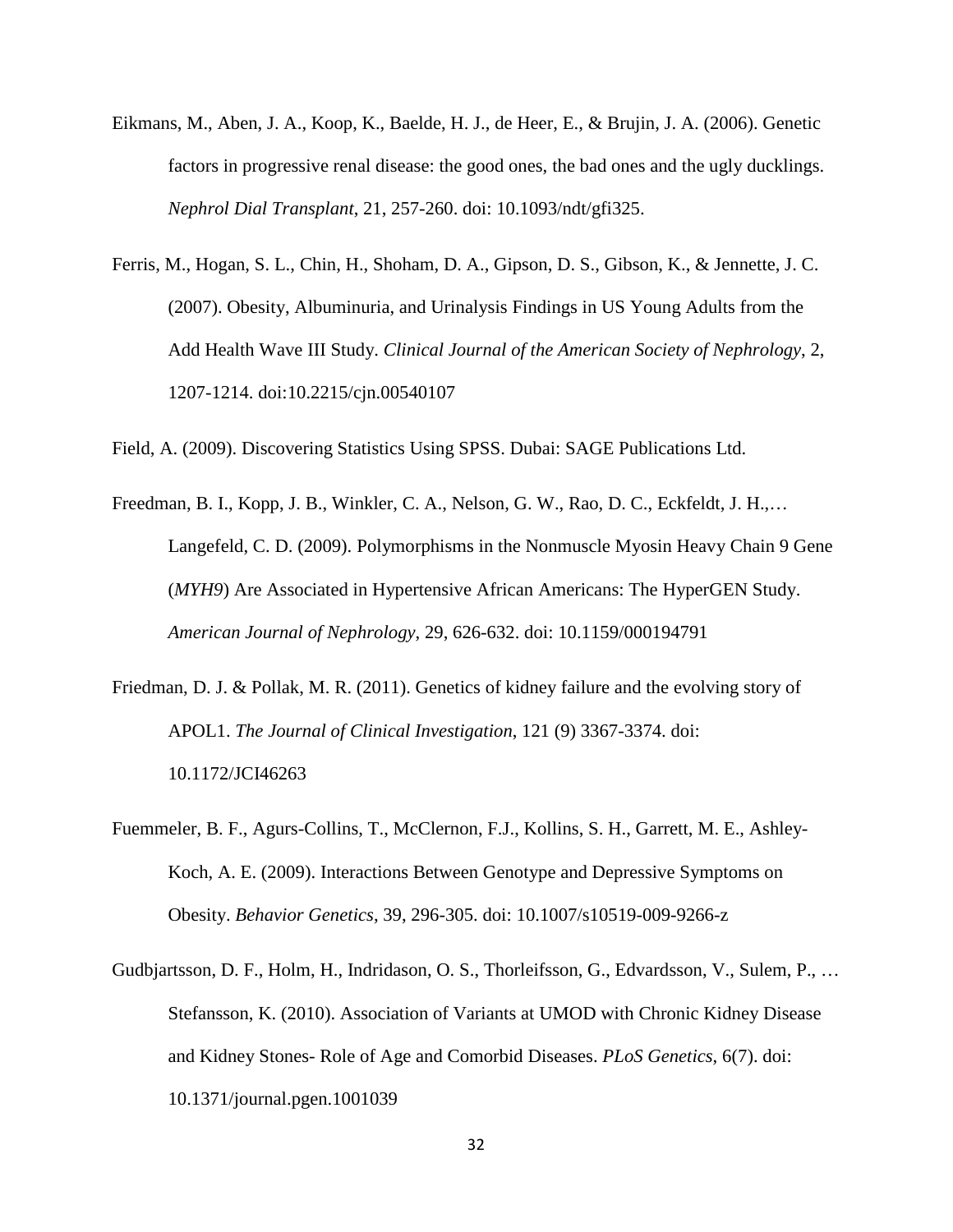- Hildebrandt, F. (2010). Genetic Kidney Disease. *Lancet*, 375 (9722), 1287-1295. doi: 10.1016/S0140-6736910)60236-X
- Human Gene Database. (n.d.). DRD4 Gene-Protein Coding. Retrieved January 30, 2017, from http://www.genecards.org/cgi-bin/carddisp.pl?gene=DRD4
- Human Gene Database. (n.d.). CYP2A6 Gene-Protein Coding. Retrieved January 30, 2017, from http://www.genecards.org/cgi-bin/carddisp.pl?gene=CYP2A6
- Human Gene Database. (n.d.). CHRNB3 Gene-Protein Coding. Retrieved January 30, 2017, from http://www.genecards.org/cgi-bin/carddisp.pl?gene=CHRNB3
- Kottgen, A., Pattaro, C., Boger, C. A., Fuchsberger, C. Olden, M., Glazer, N. L., … Fox, C. S. (2010). New loci associated with kidney function and chronic kidney disease. *Nature Genetics*, 42(5), 376-383. doi: 10.1038/ng.568
- Kraft, P., Schadt, E., Aten, J., & Horvath, S. (2003). A Family- Based Test for Correlation between Gene Expression and Trait Values. *Am. J. Hum. Genet*., 72, 1323-1330.
- McCord, R. P. (n.d.). 5-HTT:The Depression Gene. Retrieved January 30, 2017, from http://www.bio.davidson.edu/courses/genomics/2003/mccord/5-htt.html
- Melzer, D., Perry, J. R. B., Hernandez, D., Corsi, A., Stevens, K., Rafferty, I., … Ferrucci,L. (2008). A Genome-Wide Association Study Identifies Protein Quantitative Trait Loci (pQTLs). *PLoS Genetics*, 4 (5). doi: 10.1371/journal.pgen.1000072
- National Kidney Center. (n.d.). Chronic Kidney Disease. Retrieved January 29, 2017 from http://www.nationalkidneycenter.org/chronic-kidney-disease/facts/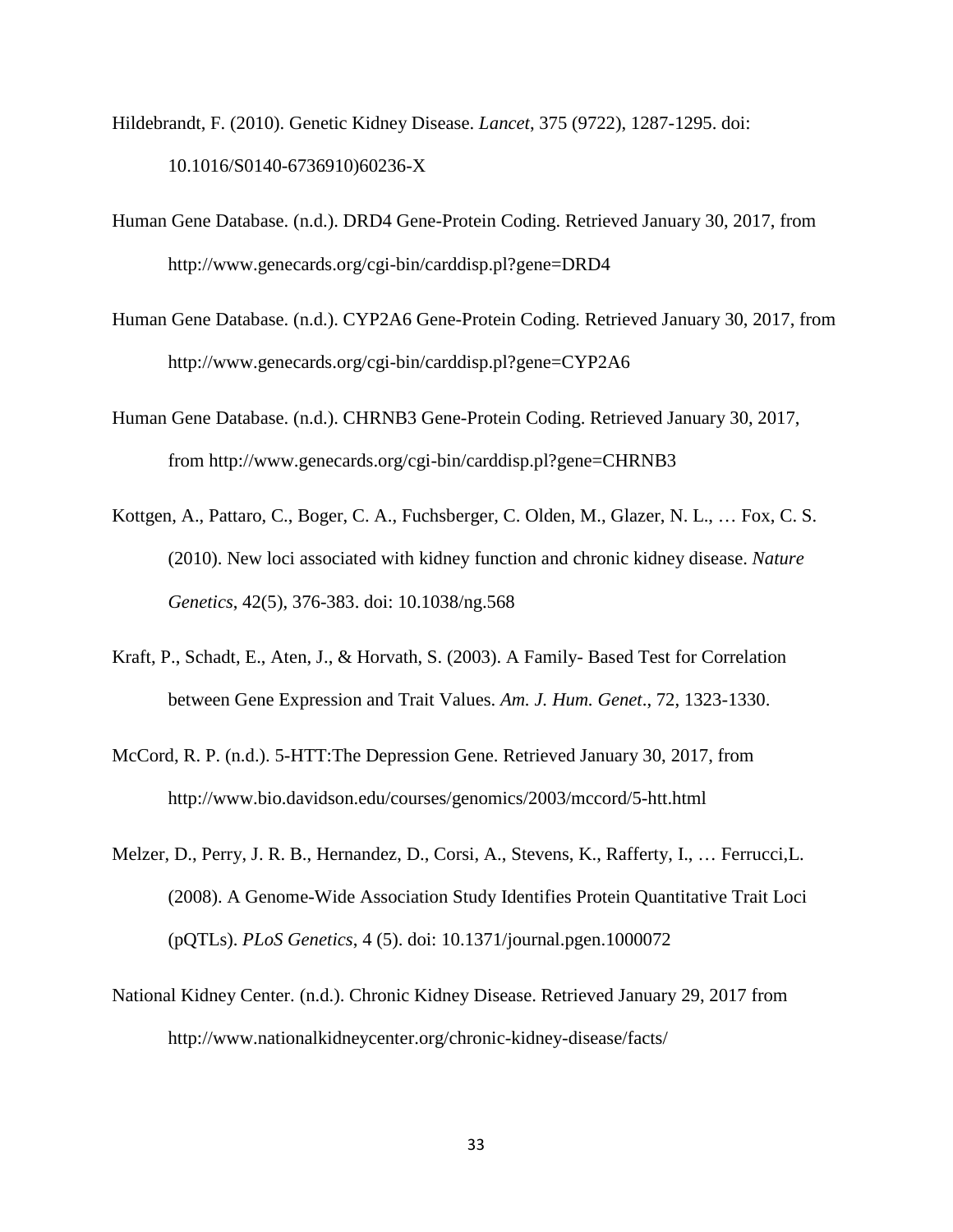- National Kidney Foundation (2016). Albuminuria. Retrieved December 14, 2016, from https://www.kidney.org/atoz/content/albuminuria
- National Kidney Foundation (2016). About Chronic Kidney Disease. Retrieved January 29, 2017, from https://www.kidney.org/kidneydisease/aboutckd
- Office of Disease Prevention and Health Promotion (2017). Chronic Kidney Disease. Retrieved March 29, 2017, from https://www.healthypeople.gov/2020/topicsobjectives/topic/chronic-kidney-disease
- Pohjalainen, T., Rinne, J. O., Nagren K., Lehikoinen, P., Anttila, K., Syvalahti, E. K., & Hietala, J. (1998). The A1 allele of the human D2 dopamine receptor gene predicts low D2 receptor availability in health volunteers. *Moi Psychiatry*, 3(3) 256-60.
- Rosas, U. (2012). *Chronic Kidney Disease [Powerpoint Slides].* Retrieved from stanford.edu/class/gene210/files/projects/CKD%20Presentation1.ppt
- Satko, S., Freedman, B. I., Moossavi, S. (2005). Genetic factors in end-stage renal disease. *Kidney International*, 67 (94) S46-S49.
- Smolen, A. & Hewitt, J. K. (2009). *National Longitudinal Study of Adolescent Health: Wave III DNA Code Book* [Data file and codebook]. Retrieved from http://www.cpc.unc.edu/projects/addhealth/documentation/restricteduse.
- Sookoian, S., Gemma, C., Garcia, S. I., Gianottia, T. F., Dieuzeide, G., Roussos, A.,… (2007). Short Allele of Serotonin Transporter Gene Promoter is a Risk Factor for Obesity in Adolescents. *Obesity*, 15 (2) 271-276.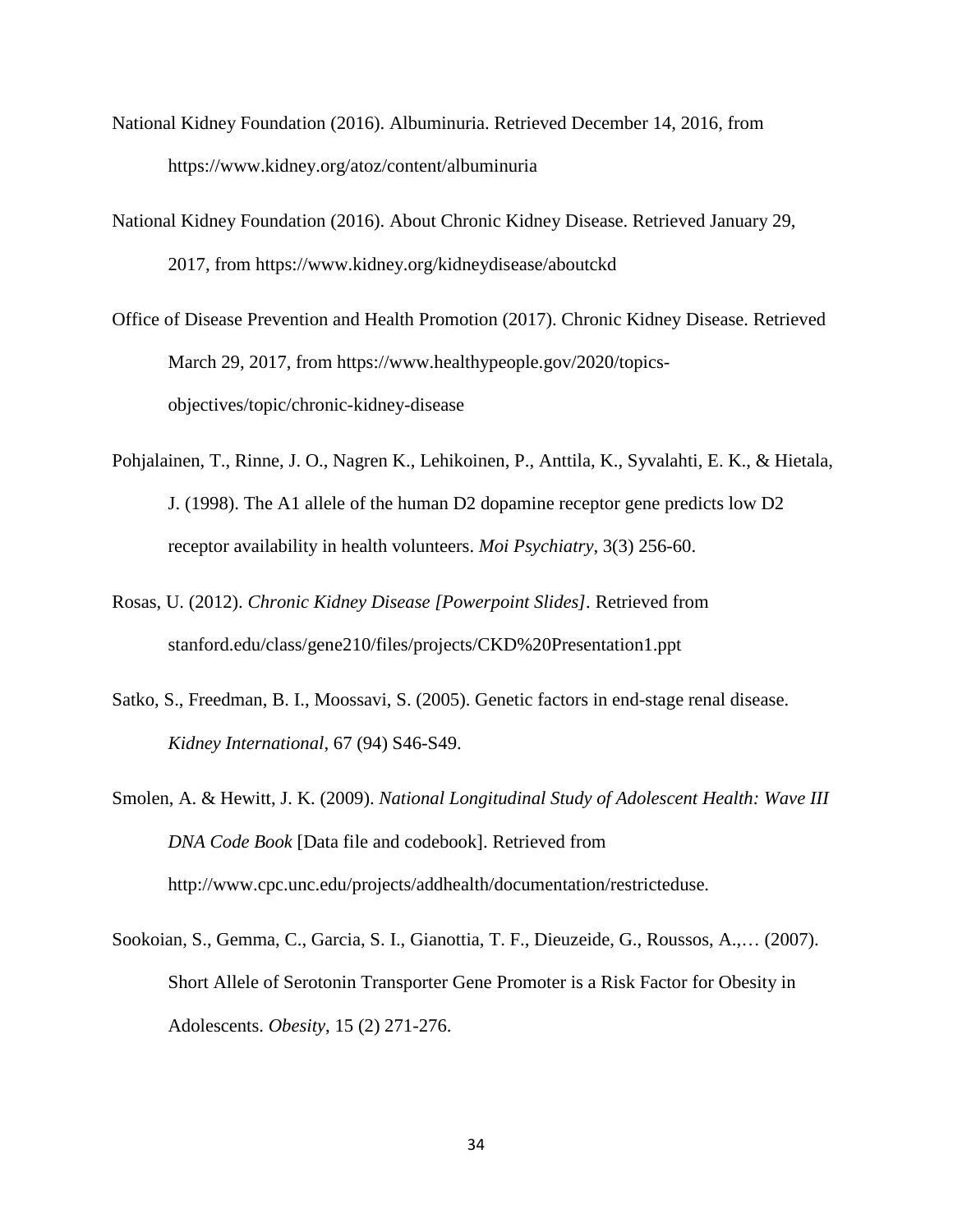- Tidy, C. (2014). Inherited Kidney Diseases. Retrieved February 2, 2017 from patient.info/doctor/inherited-kidney-diseases.
- Verhave, J. C., Gansevoort, R. T., Hillege, H. L., Bakker, S. J. L., De Zeeuw, D., & De Jong, P. E. (2004). An elevated urinary albumin excretion predicts de novo development of renal function impairment in the general population. *Kidney International*, 66 (92), S18-S21.